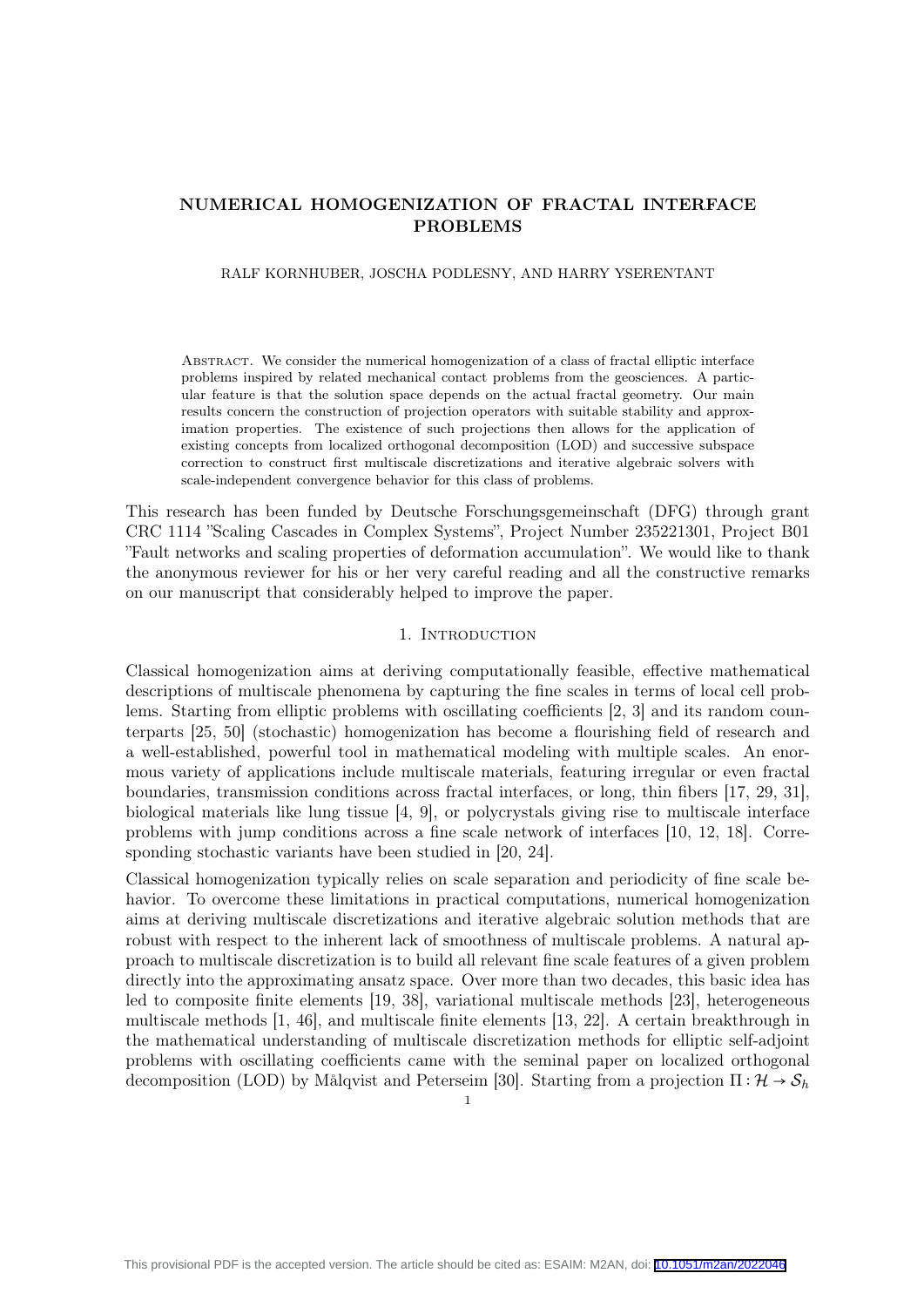that maps the solution space  $\mathcal H$  onto some given finite element space  $\mathcal S_h \subset \mathcal H \subset L^2$  with mesh size  $h$  and satisfies the following stability and approximation property

(1) ∥Πv∥<sup>H</sup> ≤ c∥v∥H, ∥v − Πv∥L<sup>2</sup> ≤ Ch∥v∥<sup>H</sup> ∀v ∈ H,

they observed that the a-orthogonal complement  $\mathcal W$  of the kernel of  $\Pi$  (the orthogonal complement with respect to the underlying energy scalar product  $a(\cdot, \cdot)$ ) has the same dimension as  $S_h$  and, without any additional assumptions on periodicity or scale separation, provides an approximation with optimal accuracy. Moreover, optimal accuracy is preserved under localization of the a-orthogonalized nodal basis of  $W$ . The actual computation of these localized basis functions amounts to an approximate solution of local problems, utilizing a much larger finite element space  $\mathcal S$  that resolves all fine scale features of the given problem.

An alternative to multiscale discretization methods is to use such a large finite element space S directly for discretization and derive iterative algebraic solution methods that converge independently both of the discretization parameters and of the regularity of the continuous solution. The construction of such methods has been carried out successfully in the framework of iterative subspace correction [28, 47, 48, 49]. Each iteration step typically requires the solution of a set of fully decoupled local subproblems that capture the different frequencies of the actual error. In particular, subspace correction methods can be applied to localization in LOD [26] and are often merged with multiscale discretization techniques e.g., to enhance convergence of multigrid methods by enrichment of coarse grid spaces [19, 27]. While the LOD approach to the construction of multiscale discretizations makes explicit use of a projection  $\Pi : \mathcal{H} \to \mathcal{S}_h$  with stability and approximation property (1), such kind of projections play a crucial role in the convergence analysis of subspace correction methods (see, e.g., [27] and the references cited therein). The explicit construction and analysis of such operators for standard Sobolev and finite element spaces has therefore quite a history with further applications in finite element convergence theory and a posteriori error analysis [7, 8, 11, 14, 34, 45].

In this paper, we consider numerical homogenization of a class of elliptic fractal interface problems without periodicity and scale separation that is motivated by geology. Experimental studies suggest that grains in fractured rock are distributed in a fractal manner [32, 43], an observation which is also reflected by geophysical modeling of fragmentation due to tectonic deformation [40]. All spatial scales ranging from grains and rocks even up to tectonic plates are interacting in geophysical fault networks that play an essential role in the dynamics of earthquake sources (see, e.g., [39] and the literature cited therein). Mathematical modeling of stress accumulation and release in fault networks gives rise to continuum mechanical problems with frictional contact along the interfaces (see, e.g. [36] and the literature cited therein). Linearization of contact conditions leads to elliptic interface problems, where frictional motion along interfaces is replaced by weighted jumps of displacement.

Scalar versions of such interface problems with fractal interface geometry have recently been suggested and analyzed by Heida et al. [21]. More precisely, the fractal interface Γ is the limit of level-k interface networks  $\Gamma^{(k)}$  for  $k \to \infty$  and a level-k interface network  $\Gamma^{(k)} = \bigcup_{j=1}^{k} \Gamma_j$ consists of single faults  $\Gamma_i$ . Here, the single faults  $\Gamma_i$  are ordered from "strong" to "weak" in the sense that discontinuities of displacements along  $\Gamma_i$  are expected to decrease for increasing  $k$ , because "more fractured" media are expected to show higher resistance [16, 33]. For each fixed k, the level-k networks  $\Gamma^{(k)}$  divide the computational domain  $\Omega$  into a finite number of cells representing, e.g., geological grains, rocks, and plates. For each  $k \in \mathbb{N}$ , we define a Hilbert space  $\mathcal{H}_k$  by completion of piecewise smooth functions in  $\Omega\backslash\Gamma^{(k)}$  with respect to a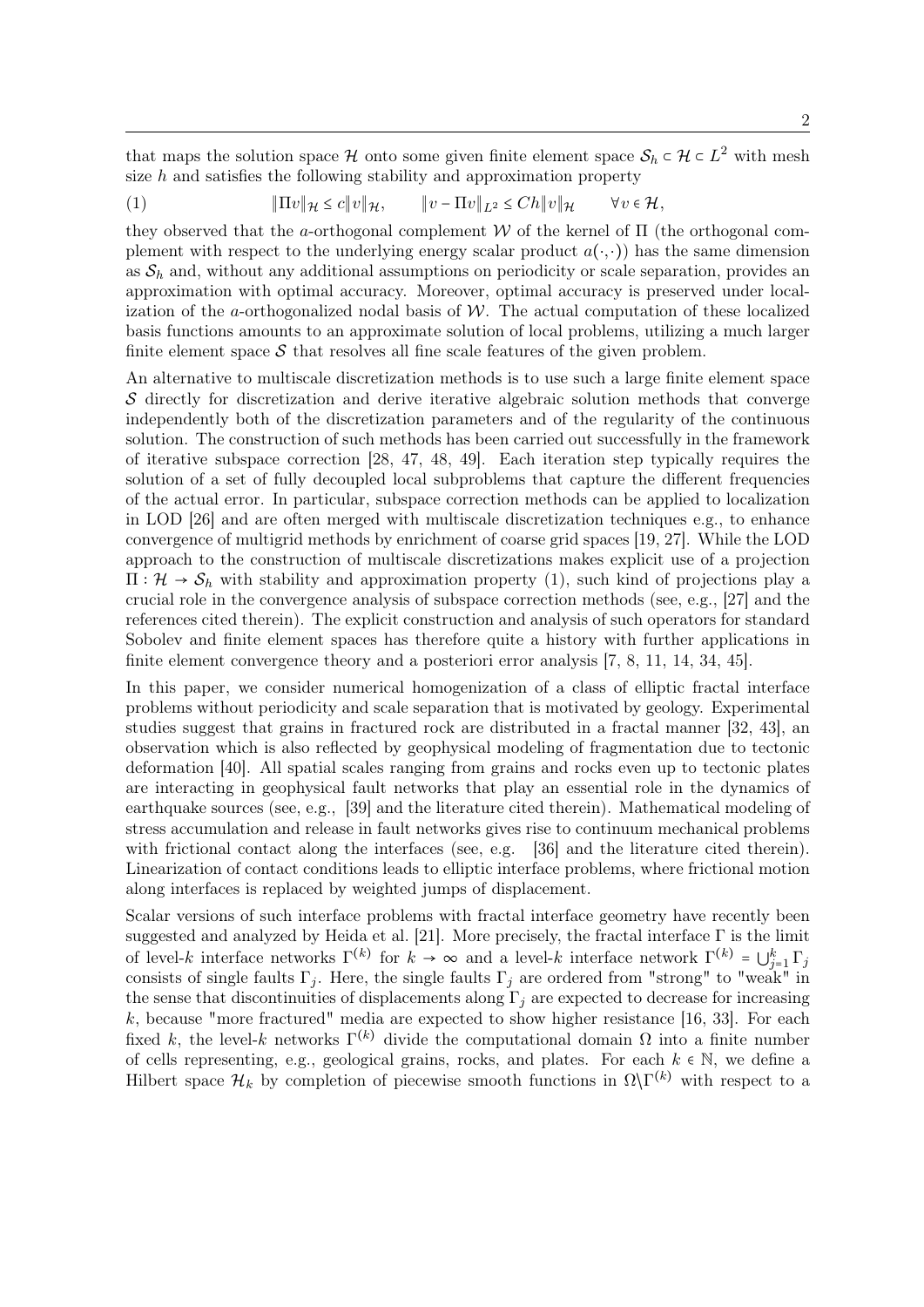scalar product involving the broken  $H^1$ -seminorm and weighted  $L^2$ -norms of jumps across  $\Gamma_j$ ,  $j = 1, \ldots, k$ . The solution space H for interface problems on the limiting fractal geometry  $\Gamma$  is finally defined by completion of  $\bigcup_{k=1}^{\infty} \mathcal{H}_k$ . We consider self-adjoint elliptic variational problems in  $H$ . Observe that the multiscale character of such problems goes beyond the usual lack of smoothness, because the solution space  $\mathcal{H}$  itself depends on the actual fractal geometry which is not accessible by a fixed classical finite element space. This suggests multiscale modifications of classical finite elements as ansatz spaces allowing for a priori discretization error estimates.

The main results of this paper concern the construction of projection operators  $\Pi_k : \mathcal{H} \to \mathcal{S}_k$ with the stability and approximation property (1) for spaces  $S_k$  of piecewise linear finite elements with respect to a triangulation  $\mathcal{T}^{(k)}$  resolving the level-k interface network  $\Gamma^{(k)},$  k  $\in \mathbb{N}$ . These results allow for direct access to existing approaches to numerical homogenization, e.g., by LOD or subspace correction. Our construction consists of two steps. We first consider projections  $\Pi_{\mathcal{H}_k} : \mathcal{H} \to \mathcal{H}_k$  and then  $\Pi_{\mathcal{S}_k} : \mathcal{H}_k \to \mathcal{S}_k$ , both with the desired properties (1). As projections  $\Pi_{\mathcal{S}_k}$  can be essentially taken from the literature [7, 8, 11, 14, 34, 45], we mainly concentrate on the construction and analysis of  $\Pi_{\mathcal{H}_k}$  by extending common concepts based on local Poincaré inequalities [8, 45]. Here, the presence of jump terms creates various technical difficulties. In particular, counterexamples show that it is not possible to bound jumps of local averages by jumps of the original functions. Therefore, stability of  $\Pi_{\mathcal{H}_k}$  requires strong assumptions on the locality of  $\Gamma$  that rule out, e.g. the Cantor network [21, 43]. The existence of suitable projections  $\Pi_k$  then opens the door to a variety of existing numerical homogenization methods. We only consider two simple examples to fix ideas (see [37] for more advanced applications). The application of LOD with cell-based localization by subspace correction in the spirit of [26, 30] provides a multiscale discretization with optimal error estimates. Using concepts from [28], we also present continuous and discrete versions of a two-level multigrid method with cell-based block Gauss-Seidel smoother and convergence rates that are independent of mesh and scale parameters. In the concluding numerical experiments with a highly localized fractal geometry, we found the theoretically predicted behavior of this method. Moreover, application to a geologically inspired crystalline structure illustrates the potential of our approach in future applications.

The paper is organized as follows. The first section contains the continuous problem formulation. After a detailed description of the geometry of the multiscale network  $\Gamma^{(k)}$ ,  $k \in \mathbb{N}$ , together with some assumptions capturing its shape regularity and fractal character, we introduce a fractal interface problem and state existence and uniqueness. In the next section, we discuss convergence of its k-scale approximation associated with the subspaces  $\mathcal{H}_k \subset \mathcal{H}$ . Then we introduce suitable piecewise linear finite element spaces  $S_k \subset \mathcal{H}_k$  for the approximation of these  $k$ -scale problems and state convergence. The ensuing Section 4 is the core of the paper. It contains the construction and analysis of projections  $\Pi_k = \Pi_{\mathcal{S}_k} \circ \Pi_{\mathcal{H}_k}$  via local Poincaré inequalities, a trace lemma, and quasi-interpolation. The next two sections are devoted to first applications of these projections  $\Pi_k$  to construct and analyze a LOD-type multiscale discretization with optimal error estimates and a mesh- and scale-independent subspace correction method. We finally report on some numerical experiments that illustrate our theoretical findings and open a perspective to future practical applications.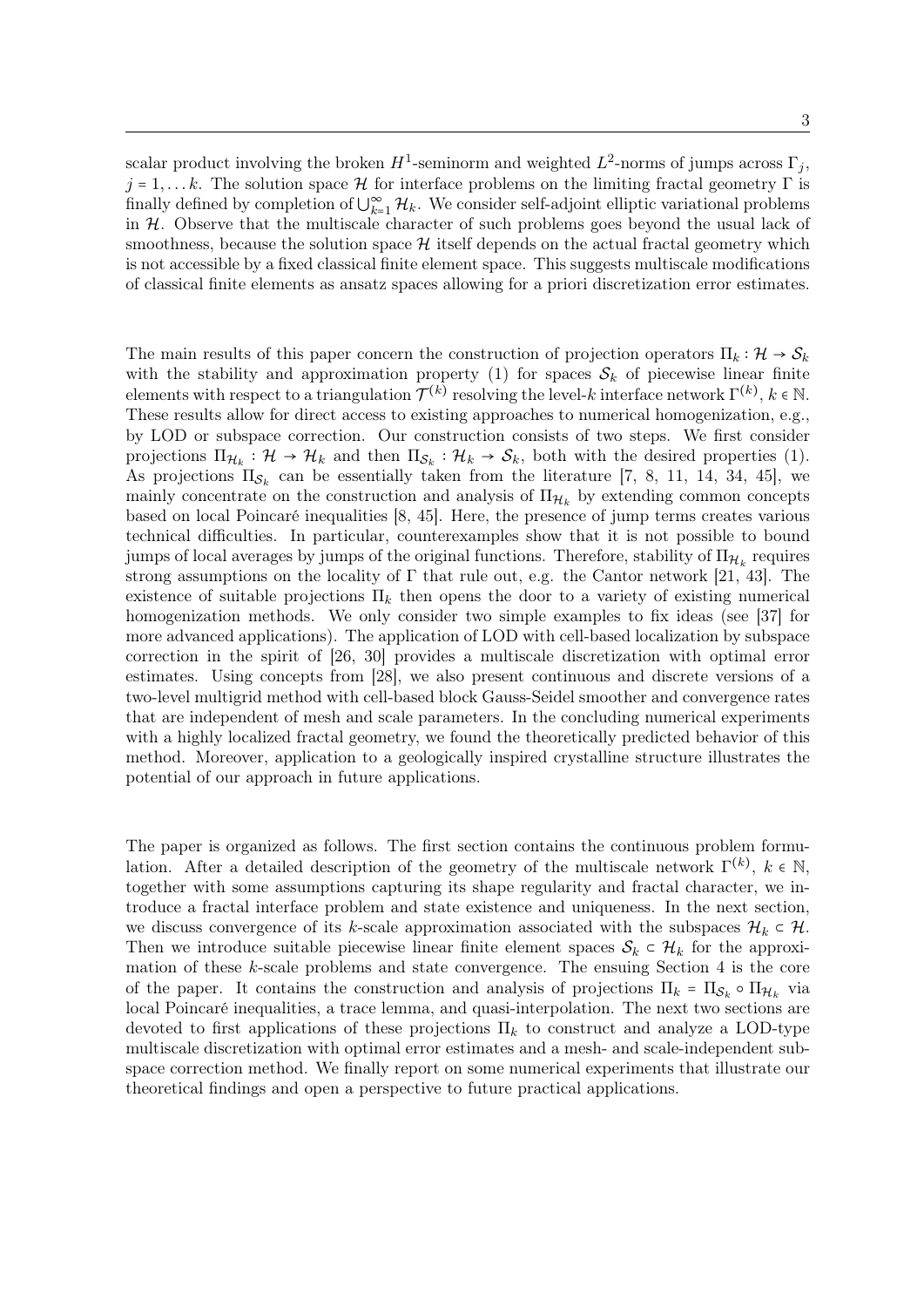#### 2. Fractal interface problems

2.1. Interface networks. Let  $\Omega \subset \mathbb{R}^d$ ,  $d = 1, 2, 3$ , be a bounded domain with Lipschitz boundary  $\partial\Omega$  that contains a countable set of mutually disjoint interfaces  $\Gamma_i$ ,  $j \in \mathbb{N}$ . We assume that each interface  $\Gamma_i$  is piecewise affine with finite  $(d-1)$ -dimensional Hausdorff measure. We consider the k-scale interface networks  $\Gamma^{(k)}$  and their fractal limit  $\Gamma$ , given by

$$
\Gamma^{(k)} = \bigcup_{j=1}^{k} \Gamma_j, \quad k \in \mathbb{N}, \qquad \qquad \Gamma = \bigcup_{j=1}^{\infty} \Gamma_j,
$$

respectively. Since all interfaces  $\Gamma_j$ ,  $j \in \mathbb{N}$ , have Lebesgue measure zero in  $\mathbb{R}^d$ , their countable union Γ has Lebesgue measure zero as well. However, Γ might have fractal (Hausdorff-) dimension  $d - s$  for some  $s \in (0, 1)$  and infinite  $(d - 1)$ -dimensional measure.

For each fixed  $k \in \mathbb{N}$ , the set  $\Omega \backslash \Gamma^{(k)}$  consists of finitely many, mutually disjoint, open, and simply connected cells  $G \in \Omega^{(k)}$ , i.e.

$$
\Omega\backslash\Gamma^{(k)}=\bigcup_{G\in\Omega^{(k)}}G.
$$

We assume that  $\partial G = \partial \overline{G}$  (no slits) and that either  $G \cap \partial \Omega$  has positive  $(d-1)$ -dimensional Hausdorff measure or  $G \cap \partial\Omega = \emptyset$ . We also assume that the cells  $G \in \Omega^{(k)}$  are star-shaped in the sense that for each  $G \in \Omega^{(k)}$  there is a center  $p_G \in G$  of G and a continuous function  $\rho_G$ defined on the unit sphere  $S^{d-1}$  in  $\mathbb{R}^d$  with values in  $\mathbb{R}_+ = \{x \in \mathbb{R} \mid x \geq 0\}$  such that

(2) 
$$
G = \{p_G + rs \mid s \in S^{d-1}, 0 \le r < \rho_G(s)\}.
$$

Denoting

(3) 
$$
R_G = \max_{s \in S^{d-1}} \rho_G(s), \quad r_G = \min_{s \in S^{d-1}} \rho_G(s)
$$

we assume that the cell partitions  $(\Omega^{(k)})_{k \in \mathbb{N}}$  are shape regular in the sense that

(4) 
$$
\frac{R_G}{r_G} \le \gamma \qquad \forall G \in \Omega^{(k)} \quad \forall k \in \mathbb{N}
$$

holds with some constant  $\gamma \geq 1$ .

Introducing the subset of invariant cells

$$
\Omega_{\infty}^{(k)} = \left\{ G \in \Omega^{(k)} \mid G \in \Omega^{(j)} \; \forall j > k \right\}
$$

we define the maximal size

(5) 
$$
d_k = 2 \max \left\{ R_G \, | \, G \in \Omega^{(k)} \backslash \Omega_{\infty}^{(k)} \right\}
$$

of cells  $G \in \Omega^{(k)}$  to be divided on higher levels. Hence,  $R_G \leq d_k$  for all  $G \in \Omega^{(k)} \setminus \Omega_{\infty}^{(k)}$ . Observe that  $d_k$  is monotonically decreasing in  $k \in \mathbb{N}$ . We assume

(6) 
$$
d_k \to 0 \quad \text{for} \quad k \to \infty.
$$

Let  $|M| \in \mathbb{N} \cup \{+\infty\}$  stand for the number of elements of some set M. Denoting

$$
(x,y) = \{x + s(y-x) \mid s \in (0,1)\},\
$$

we also assume that for each fixed  $k \in \mathbb{N}$  and all  $j \in \mathbb{N}$  with  $j > k$  we have

(7) 
$$
\sup_{G \in \Omega^{(k)}} \operatorname{ess} \sup_{x,y \in \Omega} |(x,y) \cap G \cap \Gamma_j| = C_{k,j} < \infty.
$$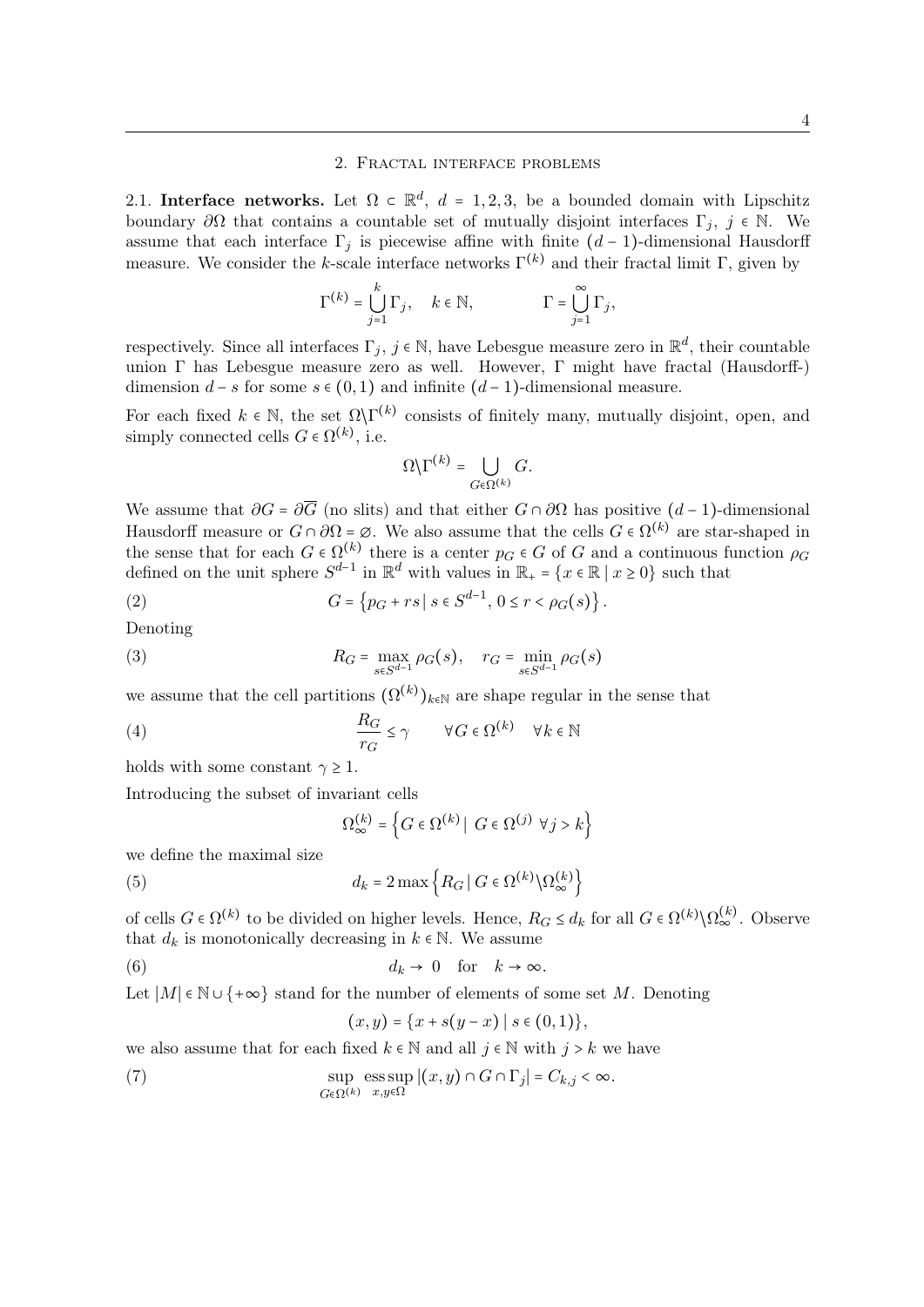

FIGURE 1. Highly localized interface network in  $d = 2$  space dimensions:  $\Gamma^{(1)} = \Gamma_1$  (red) and  $\Gamma^{(k)}$  with  $\Gamma_k$  (red) for  $k = 2, 3, 4$ .

We set  $C_1 = 1, C_j = C_{1,j}, j = 2, \ldots$ , and

(8) 
$$
r_k = \sup_{j>k} \frac{C_{k,j}}{C_{1,j}}, \qquad k \in \mathbb{N}.
$$

We finally assume that

$$
(9) \t\t\t\t r_k C_k \le C_0 \t\t \forall k \in \mathbb{N}
$$

holds with some constant  $C_0$  which is typically the case for self-similar networks.

As an example, we consider a highly localized interface network in  $d = 2$  space dimensions. Let  $\Omega = (0, 1)^2$  be the unit square and  $\{e_1, e_2\}$  denote the canonical basis in  $\mathbb{R}^2$ . Then the interface networks  $\Gamma^{(k)}$ ,  $k \in \mathbb{N}$ , are inductively constructed as follows. Let

$$
\Gamma^{(1)} = \Gamma_1 = \left\{ \frac{1}{4}e_1 + (0, e_2) \right\} \cup \left\{ \frac{1}{4}e_2 + (0, e_1) \right\} \cup \left\{ \frac{1}{2}e_1 + (0, \frac{1}{4}e_2) \right\} \cup \left\{ \frac{1}{2}e_2 + (0, \frac{1}{4}e_1) \right\}.
$$

For given  $\Gamma^{(k)}$ ,  $k \geq 1$ , we define

$$
\tilde{\Gamma}_{k+1} = \Gamma^{(k)} \cup \{e_1 + \Gamma^{(k)}\} \cup \{e_2 + \Gamma^{(k)}\}
$$

and set  $\Gamma_{k+1} = \frac{1}{4}$  $\frac{1}{4}\tilde{\Gamma}_{k+1}\backslash\Gamma^{(k)}$ . See Figure 1 for an illustration. The resulting interface network is self-similar by construction which can be directly extended to  $d = 3$  space dimensions. We is sen-similar by construction which can be directly extended to  $u = 3$  space dimensions. We have  $d_k = \sqrt{2} 4^{-k}$ ,  $C_k = 2^k$  and  $C_{k,l} = C_{l-k+1}$ ,  $l > k = 2, \ldots$ . Thus  $r_k = 2^{1-k}$  and (9) holds with  $C_0 = 2.$ 

2.2. **Fractal function spaces.** For each fixed  $k \in \mathbb{N}$ , we introduce the space of piecewise smooth functions

$$
\mathcal{C}_{k,0}^1(\Omega) = \left\{ v : \overline{\Omega} \backslash \Gamma^{(k)} \to \mathbb{R} \middle| v \middle|_{G} \in C^1(\overline{G}) \,\,\forall G \in \Omega^{(k)} \text{ and } v \middle|_{\partial\Omega} \equiv 0 \right\}
$$

on  $\Omega\backslash\Gamma^{(k)}$ . Let  $j = 1, \ldots, k$ . As  $\Gamma_j$  is piecewise affine, there is a normal  $\nu_{\xi}$  to  $\Gamma_j$  at almost all  $\xi \in \Gamma_j$  and we fix the orientation of  $\nu_{\xi}$  such that  $\nu_{\xi} \cdot e_m > 0$  with  $m = \min\{i = 1, \ldots, d \mid \nu_{\xi} \cdot e_i \neq 0\},$ and  $\{e_1,\ldots,e_d\}$  denotes the canonical basis of  $\mathbb{R}^d$ . For  $\xi \in \Gamma^{(k)}$  such that  $\nu_{\xi}$  exists and for  $x \neq y \in \mathbb{R}^d$  such that  $(x - y) \cdot \nu_{\xi} \neq 0$ , the jump of  $v \in C^1_{k,0}(\Omega)$  across  $\Gamma_j$  at  $\xi$  in the direction  $y - x$  is defined by

$$
[v]_{x,y}(\xi) = \lim_{s\downarrow 0} (v(\xi + s(y-x)) - v(\xi - s(y-x))).
$$

Up to the sign,  $[\![v]\!]_{x,y}(\xi)$  is equal to the normal jump of  $v \in C^1_{k,0}(\Omega)$ 

$$
[[v]](\xi) \coloneqq [[v]]_{\xi-\nu_{\xi},\xi+\nu_{\xi}}(\xi).
$$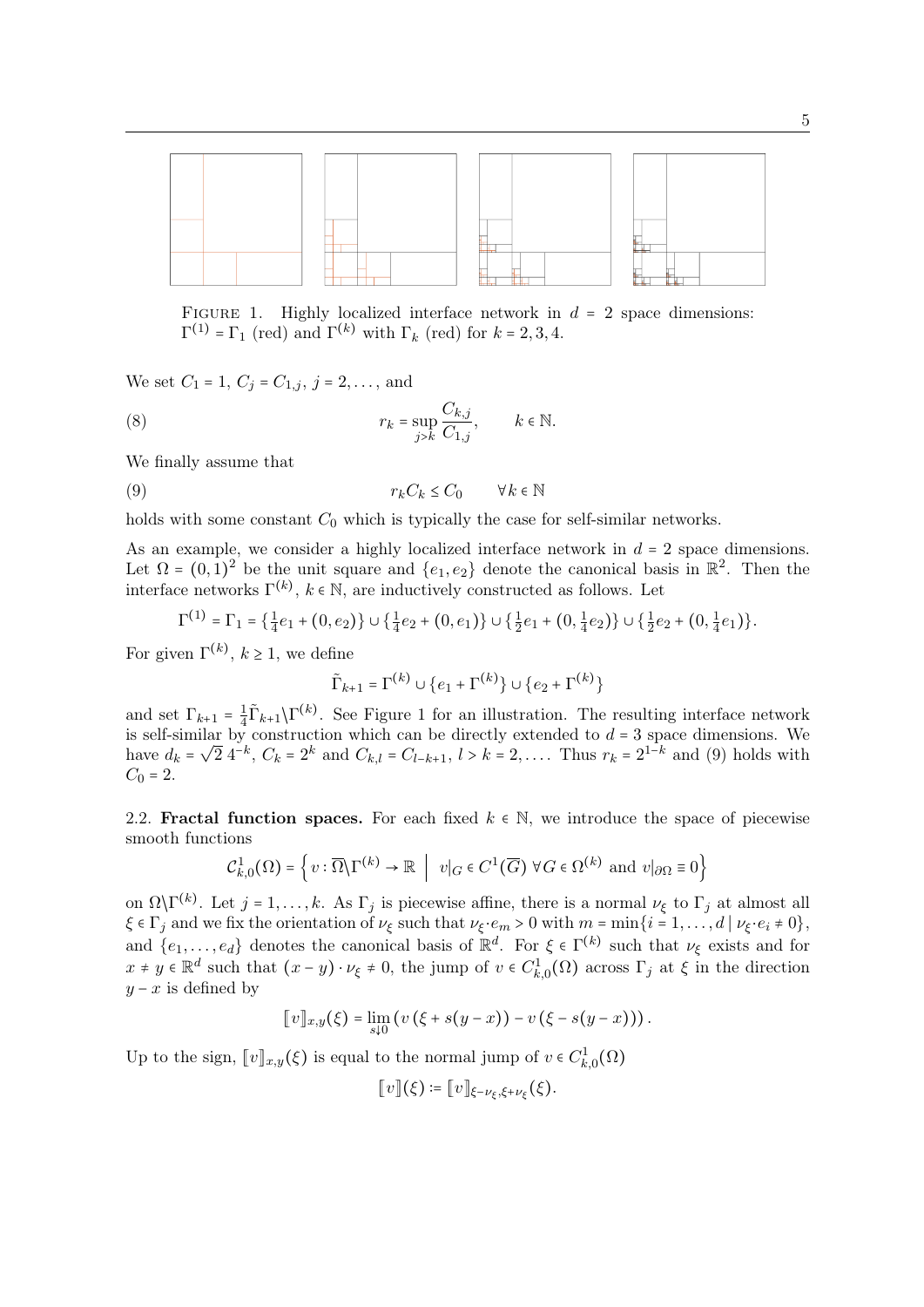For some fixed material constant  $\mathfrak{c} > 0$ , that, e.g., determines the growth of resistance to jumps with increasing fracturing, and the geometrical constant  $C_j = C_{1,j}$  taken from (7), we introduce the scalar product

(10) 
$$
\langle v, w \rangle_k = \int_{\Omega \setminus \Gamma^{(k)}} \nabla v \cdot \nabla w \, dx + \sum_{j=1}^k (1 + \mathfrak{c})^j C_j \int_{\Gamma_j} [v] [w] \, d\Gamma_j, \quad v, w \in C^1_{k,0}(\Omega),
$$

with the associated norm  $||v||_k = \langle v, v \rangle_k^{1/2}$  $\int_k^{1/2}$ . Observe that  $(1 + \mathfrak{c})^j$  generates an exponential scaling of the resistance to jumps across  $\Gamma_j$ .

Standard completion of  $C_{k,0}^1(\Omega)$  leads to a hierarchy of k-scale Hilbert spaces

 $\mathcal{H}_1 \subset \mathcal{H}_2 \subset \cdots \subset \mathcal{H}_k, \qquad k \in \mathbb{N},$ 

with the scalar products  $\langle \cdot, \cdot \rangle_k$  and dense subspaces  $\mathcal{C}^1_{k,0}(\Omega) \subset \mathcal{H}_k$ ,  $k \in \mathbb{N}$ . A limiting fractal Hilbert space  $H$  with scalar product

(11) 
$$
\langle v, w \rangle = \int_{\Omega \setminus \Gamma} \nabla v \cdot \nabla w \, dx + \sum_{j=1}^{\infty} (1 + \mathfrak{c})^j C_j \int_{\Gamma_j} [v] [w] \, d\Gamma_j, \quad v, w \in \mathcal{H},
$$

and associated norm  $\|\cdot\| = \langle \cdot, \cdot \rangle^{1/2}$  is obtained by completion of  $\bigcup_{k \in \mathbb{N}} \mathcal{H}_k$ . We recall the main properties of  $H$  for later use and refer to [21] for details.

The smooth subspaces  $(\mathcal{C}_{k,0}^1(\Omega))_{k\in\mathbb{N}}$ , and thus the finite-scale spaces  $(\mathcal{H}_k)_{k\in\mathcal{H}}$ , are dense in  $\mathcal{H}_k$ in the sense that for any  $v, w \in \mathcal{H}$  there are sequences  $(v_k)_{k \in \mathbb{N}}$ ,  $(w_k)_{k \in \mathbb{N}} \in (\mathcal{C}_{k,0}^1(\Omega))_{k \in \mathbb{N}}$ , i.e., with  $v_k, w_k \in C^1_{k,0}(\Omega)$  for all  $k \in \mathbb{N}$ , such that

(12) 
$$
\|v - v_k\| \to 0, \qquad \langle v_k, w_k \rangle_k \to \langle v, w \rangle \quad \text{for } k \to \infty.
$$

Observe that

$$
\Omega\backslash\Gamma=\Omega\cap\bigl(\bigcup_{j=1}^\infty\Gamma_j\bigr)^\complement\subset\Omega\backslash\Gamma^{(k)}
$$

is Lebesgue measurable so that the space  $L^2(\Omega \backslash \Gamma)$  implicitly appearing in (11) is well-defined. For the definition of generalized jumps  $\llbracket v \rrbracket$ ,  $v \in \mathcal{H}$ , also appearing in (11), we introduce the sequence space  $(L^2(\Gamma_j))_{j\in\mathbb{N}}$  equipped with the weighted norm

$$
||z||_{\Gamma} = \left(\sum_{j=1}^{\infty} (1+\mathfrak{c})^j C_j ||z_j||_{0,\Gamma_j}^2\right)^{\frac{1}{2}}, \quad z = (z_j)_{j \in \mathbb{N}} \in (L^2(\Gamma_j))_{j \in \mathbb{N}},
$$

with  $\|\cdot\|_{0,\Gamma_j}$  denoting the usual norm in  $L^2(\Gamma_j)$ . Then, for each  $v \in \mathcal{H}$  and each sequence  $(v_k)_{k\in\mathbb{N}}$  with  $v_k \in \mathcal{H}_k$ , the limits

$$
\nabla v = \lim_{k \to \infty} \nabla v_k \quad \text{in } L^2(\Omega \backslash \Gamma) \quad \text{and} \quad [v] = \lim_{k \to \infty} [v_k] \quad \text{in } (L^2(\Gamma_k))_{k \in \mathbb{N}}
$$

exist and are called weak gradient  $\nabla v$  and generalized jump  $[v]$  of v, respectively. We have the Green's formula

(13) 
$$
\int_{\Omega} v \nabla \cdot \varphi \, dx = - \int_{\Omega \backslash \Gamma} \nabla v \cdot \varphi \, dx + \sum_{j=1}^{\infty} \int_{\Gamma_j} [v] \varphi \cdot \nu_j \, d\Gamma_j \qquad \forall \varphi \in C_0^{\infty} (\mathbb{R}^d)^d
$$

and the Poincaré-type inequality

(14) 
$$
\|v\|_{0,\Omega} \leq C_P \left( |v|_{1,\Omega\setminus\Gamma}^2 + \sum_{j=1}^{\infty} (1+\mathfrak{c})^j C_j \| \|v\|_{0,\Gamma_j}^2 \right)^{1/2}
$$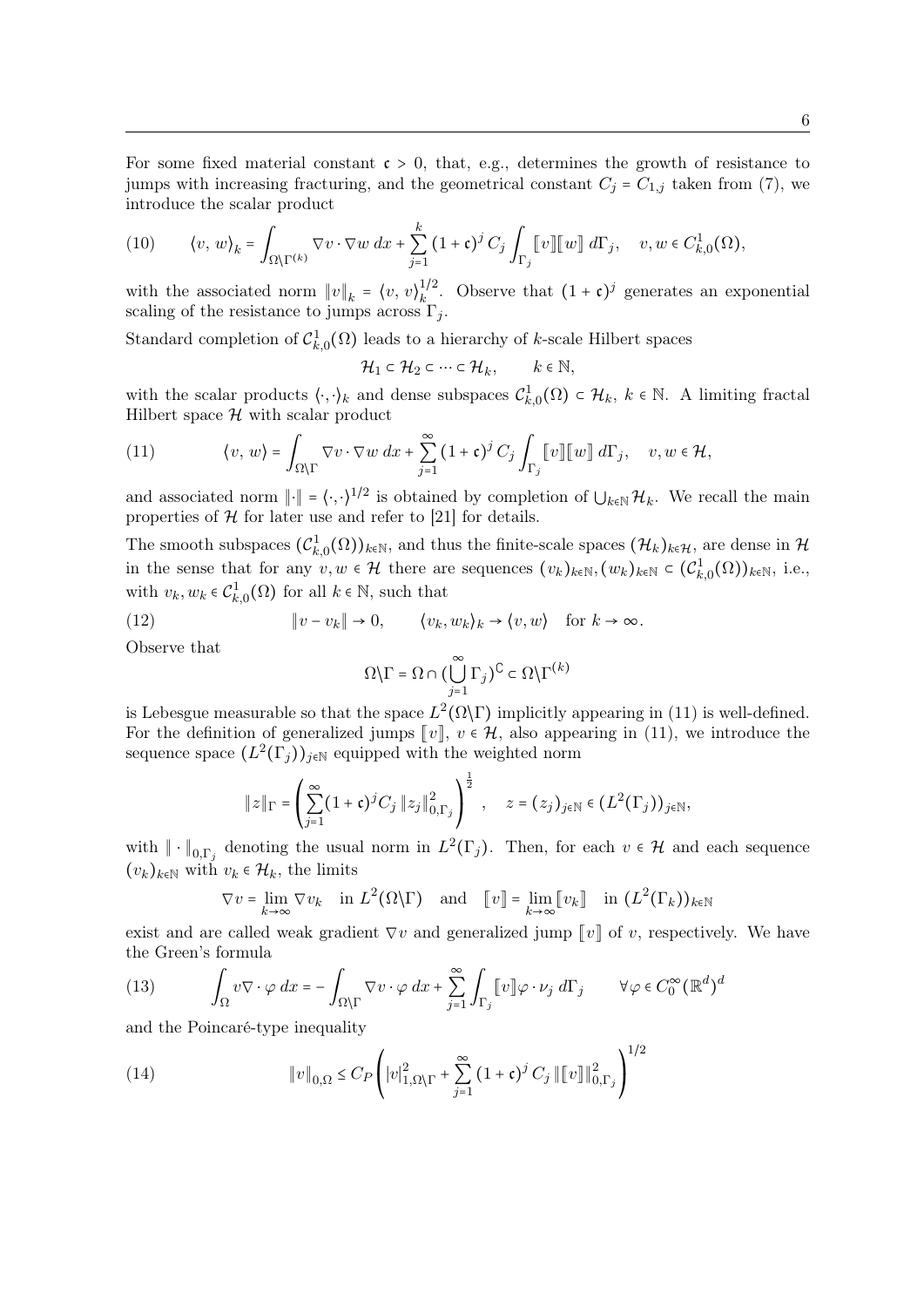where  $|v|_{1,\Omega\setminus\Gamma} = ||\nabla v||_{0,\Omega\setminus\Gamma}$  and the constant C is bounded in terms of  $(1 + \frac{1}{\mathfrak{c}})$  $\frac{1}{\mathfrak{c}}$ )diam $(\Omega)$ . Moreover, the continuous embedding  $\mathcal{H} \subset H^s(\Omega)$ ,  $s \in [0, \frac{1}{2}]$  $(\frac{1}{2})$ , into Sobolev-Slobodeckij spaces  $H^s(\Omega)$  (see, e.g. [41, 42]) allows to identify  $\mathcal H$  with a subspace of  $\bigcap_{s\in[0,\frac{1}{2})}H^s(\Omega)$ .

2.3. Fractal interface problem. We consider the fractal interface problem

(15) 
$$
u \in \mathcal{H} : \qquad a(u,v) = (f,v) \qquad \forall v \in \mathcal{H}
$$

with  $f \in L^2(\Omega)$ , the usual scalar product  $(\cdot, \cdot)$  in  $L^2(\Omega)$ , and the bilinear form

(16) 
$$
a(v, w) = \int_{\Omega \backslash \Gamma} A \nabla v \cdot \nabla w \, dx + \sum_{j=1}^{\infty} (1 + \mathfrak{c})^j C_j \int_{\Gamma_j} B[\![v]\!][\![w]\!] \, d\Gamma_j, \quad v, w \in \mathcal{H},
$$

involving the functions  $A: \Omega \backslash \Gamma \to \mathbb{R}^{d \times d}$  and  $B: \Gamma = \bigcup_{j=1}^{\infty} \Gamma_j \to \mathbb{R}$ . We assume that  $A(x) \in \mathbb{R}^{d \times d}$ is symmetric for all  $x \in \Omega \backslash \Gamma$  and has the properties

(17) 
$$
\alpha_0 |\xi|^2 \le A(x)\xi \cdot \xi, \qquad |A(x)\xi \cdot \eta| \le \alpha_1 |\xi| |\eta|, \qquad \forall \xi, \eta \in \mathbb{R}^d \qquad \forall x \in \Omega \setminus \Gamma
$$

with positive constants  $\alpha_0, \alpha_1 \in \mathbb{R}$ . We also assume that B satisfies

(18) 
$$
0 < \beta_0 \le B(x) \le \beta_1 \qquad \forall x \in \Gamma
$$

with constants  $\beta_0, \beta_1 \in \mathbb{R}$ . The assumptions (17) and (18) imply that  $a(\cdot, \cdot)$  is symmetric and elliptic in the sense that

(19) 
$$
\mathfrak{a}\|v\|^2 \leq a(v,v), \qquad |a(v,w)| \leq \mathfrak{A}\|v\| \|w\| \qquad \forall v, w \in \mathcal{H}
$$

holds with  $\mathfrak{a} = \min\{\alpha_0, \beta_0\}$  and  $\mathfrak{A} = \min\{\alpha_1, \beta_1\}$ . Hence,  $a(\cdot, \cdot)$  is a scalar product in  $\mathcal{H}$  and the associated energy norm  $\|\cdot\|_a = a(\cdot, \cdot)^{1/2}$  is equivalent to  $\|\cdot\|$ .

Note that we have  $(f, \cdot) \in \mathcal{H}^{-1}$  due to the continuous embedding (14) of H into  $L^2(\Omega)$ . Hence, well-posedness follows directly from the Lax-Milgram lemma.

**Proposition 2.1.** The fractal interface problem (15) admits a unique solution  $u \in \mathcal{H}$  satisfying the stability estimate

(20) 
$$
\|u\| \leq \frac{1}{a} C_P \|f\|_{0,\Omega}.
$$

We now focus on the numerical approximation of the solution  $u$  of the fractal interface problem  $(15).$ 

#### 3. Finite-scale discretization

3.1. Finite scales. As H is characterized by limiting properties of the k-scale spaces  $\mathcal{H}_k$ ,  $k \in \mathbb{N}$ , it is natural to consider the interface problems

(21) 
$$
u_{\mathcal{H}_k} \in \mathcal{H}_k: \qquad a(u_{\mathcal{H}_k}, v) = (f, v) \qquad \forall v \in \mathcal{H}_k
$$

on finite scales  $k \in \mathbb{N}$ . Note that

(22) 
$$
a(v, w) = a_k(v, w) = \int_{\Omega \backslash \Gamma} A \nabla v \cdot \nabla w \, dx + \sum_{j=1}^k (1 + \mathfrak{c})^j C_j \int_{\Gamma_j} B[v] [w] d\Gamma_j, \quad v, w \in \mathcal{H}_k.
$$

While the Lax-Milgram lemma implies existence and uniqueness, a straightforward error estimate follows from Céa's lemma.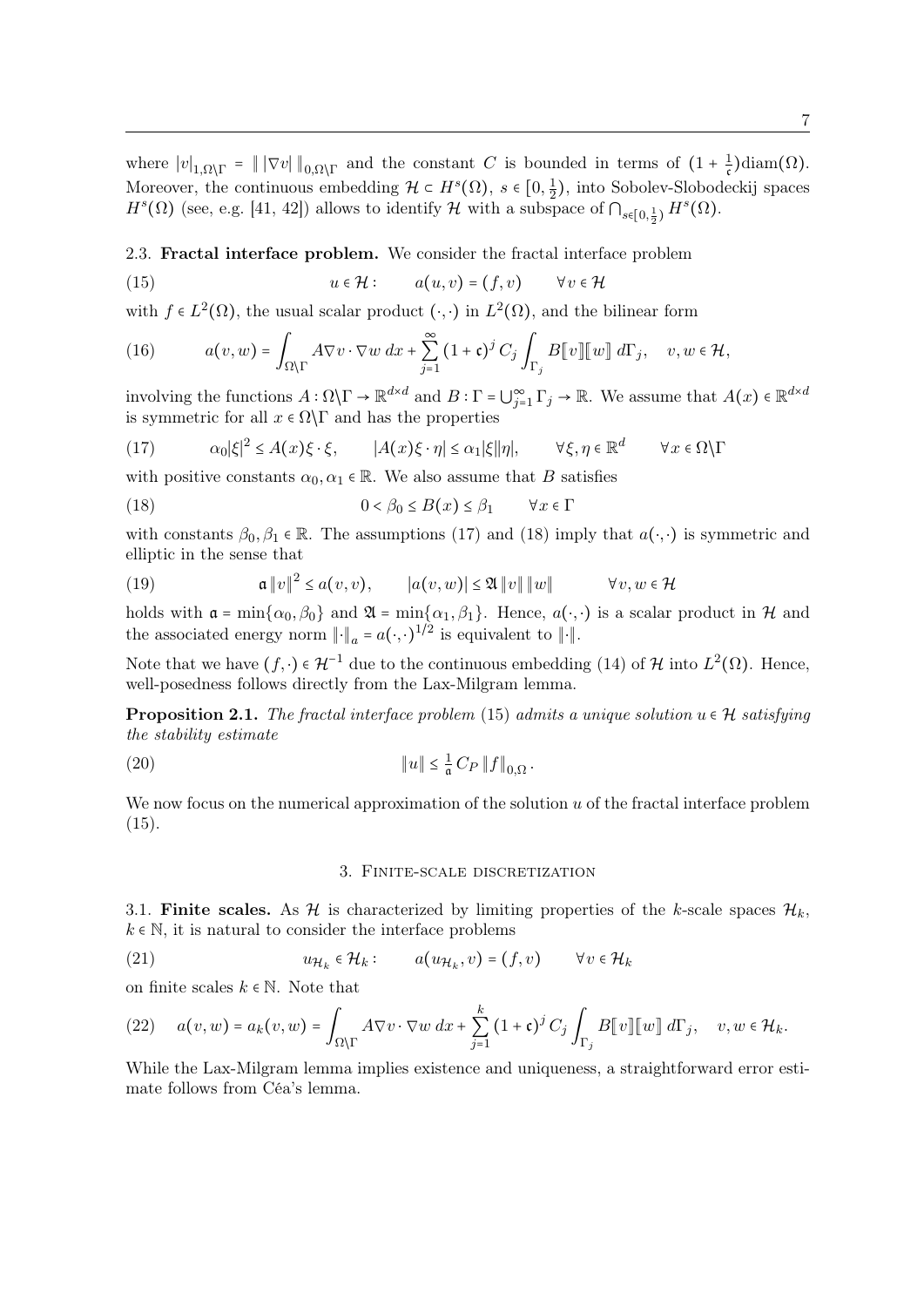**Proposition 3.1.** For each  $k \in \mathbb{N}$  the k-scale interface problem (21) admits a unique solution  $u_{\mathcal{H}_k}$   $\in \mathcal{H}_k$  satisfying the error estimate

(23) 
$$
\|u - u_{\mathcal{H}_k}\| \leq \frac{2}{\mathfrak{a}} \inf_{v \in \mathcal{H}_k} \|u - v\|.
$$

In the light of (12), this directly implies convergence

(24) 
$$
\|u - u_{\mathcal{H}_k}\| \to 0 \quad \text{for } k \to \infty.
$$

In the case  $A(x) = I$  and (quite restrictive) shape regularity conditions on  $G \in \Omega^{(k)}$ ,  $k \in \mathbb{N}$ , there are even exponential error estimates of the form

(25) 
$$
\|u - u_{\mathcal{H}_k}\| \le C \|f\|_{0,\Omega} \frac{1}{\mathfrak{c}} (1 + \mathfrak{c})^{-(k-1)}
$$

with C depending only on the space dimension  $d$ , the Poincaré-type constant in (14), and shape regularity [21, Theorem 4.2].

3.2. Finite elements on finite scales. Let  $\mathcal{T}^{(0)}$  be a partition of  $\Omega$  into simplices with maximal diameter  $h_0 > 0$ , which is regular in the sense that the intersection of two different simplices T,  $T' \in \mathcal{T}^{(0)}$  is either a common *n*-simplex for some  $n = 0, \ldots, d - 1$  or empty. The shape regularity  $\sigma > 0$ , i.e., the maximal ratio of the radii of the circumscribed and the inscribed ball of  $T \in \mathcal{T}^{(0)}$  is preserved under uniform regular refinement [5, 6]. We assume that the sequence of partitions resulting from successive uniform regular refinement of  $\mathcal{T}^{(0)}$ resolves the interface network in the sense that for each fixed  $k \in \mathbb{N}$  there is a partition  $\mathcal{T}^{(k)}$ , as obtained by a finite number of refinement steps, such that the interfaces  $\Gamma_j$ ,  $j = 1, \ldots, k$ , can be represented by faces of simplices  $T \in \mathcal{T}^{(k)}$ , i.e.

(26) 
$$
\Gamma^{(k)} = \bigcup_{E \in \mathcal{E}_{\Gamma}^{(k)} \subset \mathcal{E}^{(k)}} E
$$

holds with a suitable subset  $\mathcal{E}_{\Gamma}^{(k)}$  $\Gamma^{(k)}$  of the set  $\mathcal{E}^{(k)}$  of faces of simplices  $T \in \mathcal{T}^{(k)}$ . In particular, this implies that for all  $G \in \Omega^{(k)}$  the set  $\mathcal{T}_G^{(k)}$  $G_G^{(k)} = \{T \in \mathcal{T}^{(k)} \mid T \subset \overline{G}\}$  is a local partition of G and that the maximal diameter  $h_k$  of  $T \in \mathcal{T}^{(k)}$  is bounded by the maximal diameter  $d_k$  of  $G \in \Omega^{(k)}$ . We additionally assume that  $\Omega^{(k)}$  is not over-resolved in the sense that  $d_k$  can be uniformly bounded by  $h_k$ , i.e., that

(27) 
$$
\delta d_k \leq h_k \leq d_k, \quad k \in \mathbb{N},
$$

holds with a constant  $\delta > 0$  independent of  $k \in \mathbb{N}$ . Let  $\mathcal{N}_G^{(k)}$  $G$ <sup>( $\kappa$ )</sup> denote the set of vertices of  $T\in\mathcal{T}^{(k)}_G$  $G_G^{(k)}$  that are not located on the boundary  $\partial\Omega$ . Observe that each vertex located on an interface  $\Gamma_j$  with two (or more) adjacent cells  $G, G' \in \Omega^{(k)}$ , gives rise to two (or more) different nodes  $p \in \mathcal{N}_G^{(k)}$  $G_G^{(k)}$  and  $p' \in \mathcal{N}_{G'}^{(k)}$ . For each  $G \in \Omega^{(k)}$ , we introduce the local finite element space  $\mathcal{S}_k(G)$  of piecewise affine functions with respect to  $\mathcal{T}_G^{(k)}$  $\mathcal{L}_{G_{\text{tot}}}^{(k)}$  that are vanishing on  $\partial G \cap \partial \Omega$ . The space  $\mathcal{S}_k(G)$  is spanned by the standard nodal basis  $\lambda_p^{(k)}$ ,  $p \in \mathcal{N}_G^{(k)}$  $G_G^{(k)}$ . Extending these functions by zero from  $\overline{G}$  to  $\Omega$ , we define the broken finite element space

$$
\mathcal{S}_k = \text{span}\left\{\lambda_p^{(k)} \mid p \in \mathcal{N}^{(k)}\right\}, \qquad \mathcal{N}^{(k)} = \bigcup_{G \in \Omega^{(k)}} \mathcal{N}_G^{(k)}.
$$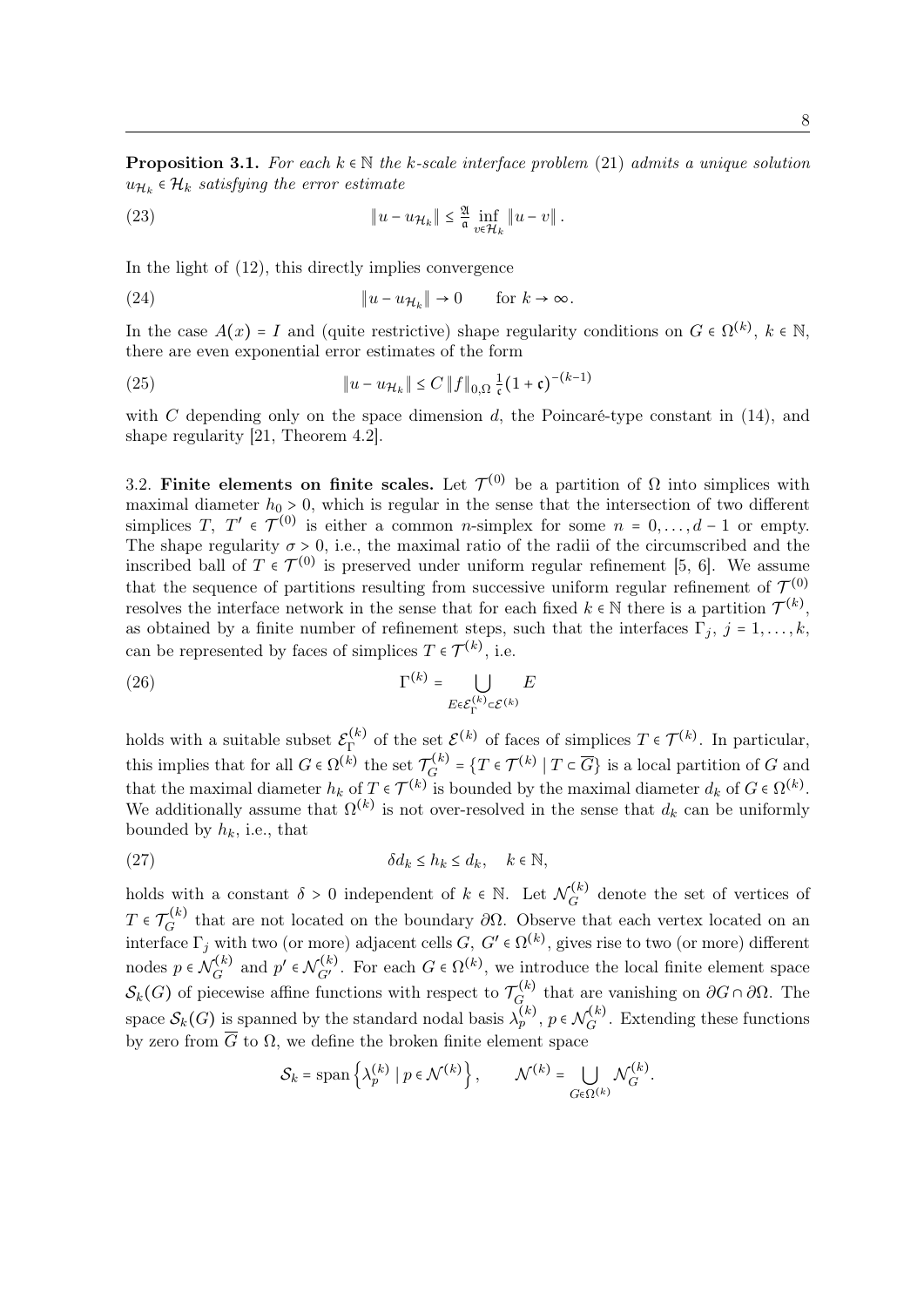The discretization of the k-scale interface problem (21) with respect to  $S_k$  is given by

(28) 
$$
u_{\mathcal{S}_k} \in \mathcal{S}_k: \qquad a_k(u_{\mathcal{S}_k}, v) = (f, v) \qquad \forall v \in \mathcal{S}_k.
$$

with  $a_k(\cdot, \cdot)$  taken from (22). Existence and uniqueness of the resulting finite element approximation  $u_{\mathcal{S}_k}$  of  $u_{\mathcal{H}_k} \in \mathcal{H}_k$  follows from the Lax-Milgram lemma. Convergence is implied by Céa's lemma together with  $\inf_{v \in S_k} ||u - v|| \to 0$  for  $k \to \infty$  and (24).

**Proposition 3.2.** The finite element approximations  $(u_{\mathcal{S}_k})_{k \in \mathbb{N}}$  converge to the solution u of (15) in the sense that for each  $\varepsilon > 0$  there is a sufficiently large  $k \in \mathbb{N}$  such that

(29)  $||u - u_{\mathcal{S}_k}|| < \varepsilon$  and  $||u_{\mathcal{H}_k} - u_{\mathcal{S}_k}||$  $||u_{\mathcal{H}_k} - u_{\mathcal{S}_k}|| < \varepsilon.$ 

A priori estimates for the discretization error  $||u - u_{S_k}||$  are difficult to obtain, because multiple scales are incorporated into the solution space  $H$  directly by the exponential growth of the weights  $(1+\mathfrak{c})^j C_j$  of the jumps  $\llbracket u - u_{\mathcal{S}_k} \rrbracket$  across  $\Gamma_j$  in combination with the fractal character of the interfaces  $\Gamma_i$ .

### 4. Projections

This section is devoted to the construction of stable, surjective projections

$$
\Pi_k: \quad \mathcal{H} \to \mathcal{S}_k, \qquad k \in \mathbb{N},
$$

satisfying an approximation property. To this end, we extend well-known arguments [8, 11, 45] to the present situation.

4.1. Local Poincaré-type inequalities. This subsection is devoted to local Poincaré-type inequalities on (subsets of) the cells  $G \subset \Omega^{(k)} \setminus \Omega_{\infty}^{(k)}$ , which, in contrast to cells from  $\Omega_{\infty}^{(k)}$ , have non-empty intersection with  $\Gamma_j$  for  $j > k$ . We will frequently use the notation

$$
B(G, R) = \{p_G + rs \mid s \in S^{d-1}, 0 \le r \le R\}
$$

for  $G \in \Omega^{(k)}$  and some  $R > 0$ .

Differences can be expressed in terms of derivatives and intermediate jumps.

### Lemma 4.1.

Let  $k \in \mathbb{N}$ ,  $G \in \Omega^{(k)} \setminus \Omega_{\infty}^{(k)}$ ,  $x, y \in G$  with  $(x, y) \subset G$ ,  $|(x, y) \cap \Gamma^{(K)}| < \infty$ , and  $K > k$ . Then we have

$$
\left|v(x) - v(y)\right|^2 \leq \left(1 + \frac{1}{\mathfrak{c}}\right) \left|x - y\right|^2 \left(\int_0^1 \left|\nabla v\left(x + t(y - x)\right)\right| \, dt\right)^2
$$
  
+ 
$$
\left(1 + \frac{1}{\mathfrak{c}}\right) \sum_{j=k+1}^K \left(1 + \mathfrak{c}\right)^{j-k} C_{k,j} \sum_{\xi \in (x,y) \cap \Gamma_j} \left[v\right]^2(\xi) \qquad \forall v \in \mathcal{C}_{K,0}^1(\Omega),
$$

where  $\nabla v(x+t(y-x))$  is understood to be zero, if  $x+t(y-x) \in \Gamma^{(K)}$ .

*Proof.* The assertion follows by application of [21, Lemma 3.5].

The following lemma provides upper bounds for gradients that are well-known from classical proofs of the Poincaré inequality on balls, see, e.g., [15, Section 4.5.2].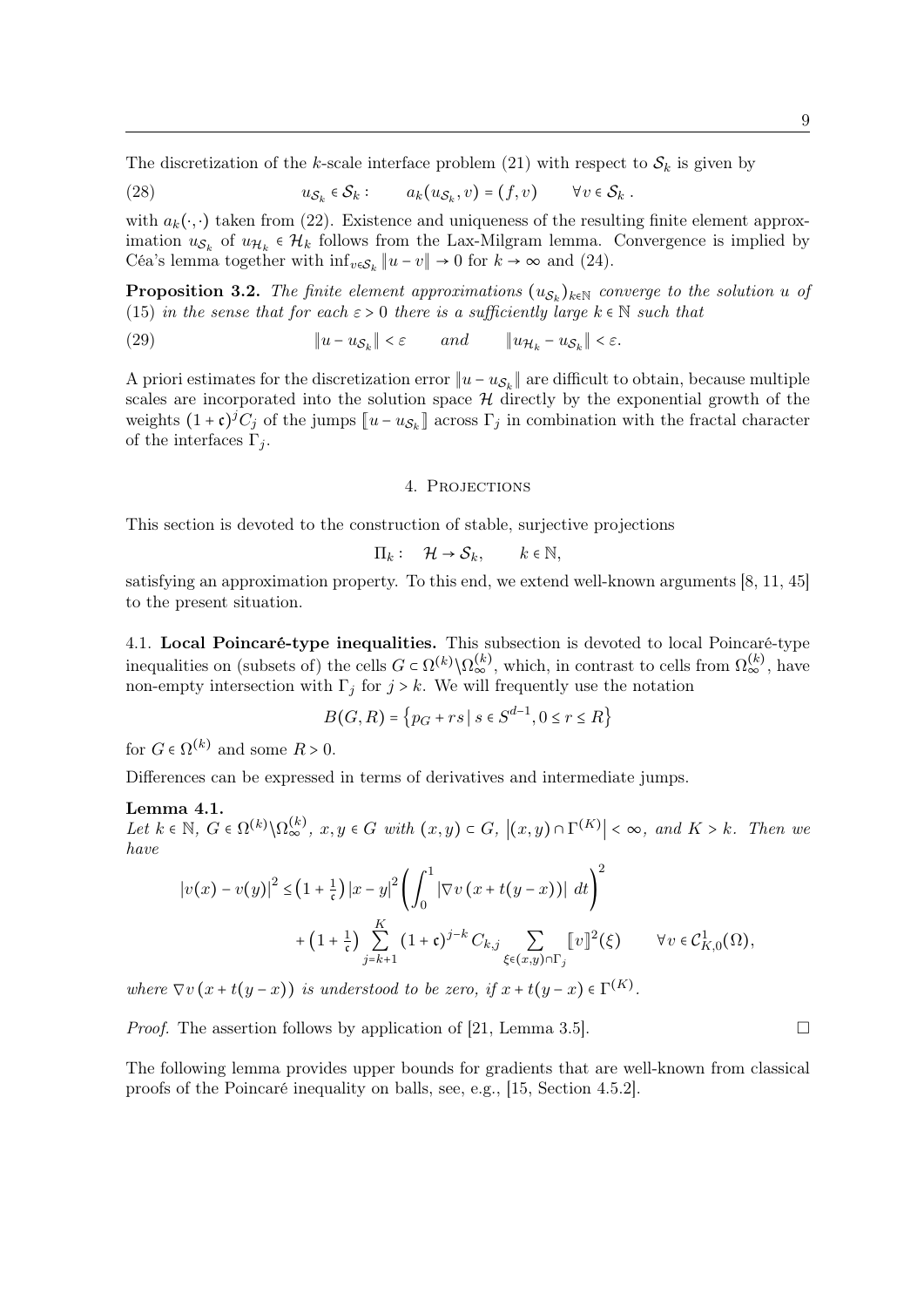**Lemma 4.2.** Let  $k \in \mathbb{N}$ ,  $B = B(G, r_G) \subset G \in \Omega^{(k)} \setminus \Omega_{\infty}^{(k)}$ , and  $K > k$ . Then

$$
(30) \qquad \int_{B} \int_{B} |x - y|^2 \int_0^1 |\nabla v (x + t(y - x))|^2 \, dt \, dx \, dy \leq c \, |B| \, r_G^2 \, |v|_{1, B \backslash \Gamma^{(K)}}^2 \qquad \forall v \in \mathcal{C}_{K,0}^1(\Omega)
$$

where  $\nabla v(x+t(y-x))$  is understood to be zero, if  $x+t(y-x) \in \Gamma^{(K)}$ , holds with a positive constant c only depending on the space dimension d.

*Proof.* Let  $v \in C_{K,0}^1(\Omega)$ . As stated, e.g., in the proof of Lemma 4.1 in [15, Section 4.5.2], the estimate

(31) 
$$
\int_{B} |x-y|^2 \int_0^1 |\nabla v(x+t(y-x))|^2 dt dx \leq c r_G^{d+1} \int_{B \setminus \Gamma^{(K)}} |\nabla v(x)|^2 |x-y|^{1-d} dx
$$

holds for all  $y \in B$  with a constant c only depending on the space dimension d. The assertion follows by integrating over  $y \in B$ .

The next lemma provides corresponding estimates of jumps across the interfaces  $\Gamma_i$ .

**Lemma 4.3.** Let  $k \in \mathbb{N}$ ,  $B = B(G, r_G) \subset G \in \Omega^{(k)} \setminus \Omega_{\infty}^{(k)}$ , and  $K \geq j > k$ . Then

(32) 
$$
\int_B \int_B \sum_{\xi \in (x,y) \cap \Gamma_j} [v]^2(\xi) dx dy \le C|B| r_G \int_{\Gamma_j \cap B} [v]^2 d\Gamma_j \qquad \forall v \in C^1_{K,0}(\Omega)
$$

holds with a constant C only depending on the space dimension d.

Proof. We use a similar approach as in the proof of [21, Theorem 3.6]. First, transformation of variables  $(x, y) = \Psi(x, \eta) = (x, x + \eta)$  leads to

(33) 
$$
\int_B \int_B \sum_{\xi \in (x,y) \cap \Gamma_j} [v]^2(\xi) dx dy = \int_{\{|\eta| \le 2r_G\}} \int_{M(\eta)} \sum_{\xi \in (x,x+\eta) \cap \Gamma_j} [v]^2(\xi) dx d\eta
$$

with  $M(\eta) = \{x \in B \mid x + \eta \in B\}$ . Next, choose  $\eta \in B(0, 2r_G)$  arbitrary but fixed and consider the integral over  $M(\eta)$ . As the interfaces are piecewise affine,  $\Gamma_i = \bigcup_{i \in I} \Gamma_{i,i}$  can be represented as a countable union of its affine components  $\Gamma_{j,i}, i \in I \subset \mathbb{N}$ . We proceed by estimating the jump contributions across the individual affine components  $\Gamma_{j,i}$ . For almost all  $x \in M(\eta)$ , the set  $(x, x + \eta) \cap \Gamma_j$  is finite and

$$
\sum_{\xi \in (x,x+\eta) \cap \Gamma_j} [v]^2(\xi) = \sum_{i \in I} \varphi_i(x),
$$

where

$$
\varphi_i(x) = [v]^2(\xi), \text{ if } (x, x + \eta) \cap \Gamma_{j,i} = \xi \in \mathbb{R}^d
$$

and  $\varphi_i(x) = 0$  if  $(x, x + \eta) \cap \Gamma_{j,i} = \varnothing$ . Extending  $\varphi_i$  by zero to  $\mathbb{R}^d$  and choosing a transformation  $\Phi$ , that rotates the canonical basis  $e_1, \ldots, e_d$  of  $\mathbb{R}^d$  such that  $\Phi(e_\eta) = e_1$ , where  $e_\eta = \eta/|\eta|$ , leads to

$$
(34) \qquad \int_{M(\eta)} \varphi_i(x) \, dx = \int_{\mathbb{R}^{d-1}} \int_{\mathbb{R}} \varphi_i(x_1, x') \, dx_1 \, dx' = \int_{\mathbb{R}^{d-1}} \int_{\mathbb{R}} \varphi_i(\Phi(x_\eta, x')) \, dx_\eta \, dx'.
$$

Introducing the set  $U_i = \{x' \in \mathbb{R}^{d-1} \mid \exists x_\eta \in \mathbb{R} : \Phi(x_\eta, x') \in \Gamma_{j,i} \cap M(\eta) \}$ , let us note that if  $U_i$  is empty or  $\Gamma_{j,i}$  is normal to  $U_i$ , i.e.  $U_i$  is a singleton, then the integral in (34) vanishes. Otherwise, there is an explicit parameterization  $\gamma_i: U_i \to \Gamma_{j,i}$  of  $\Gamma_{j,i}$  given by  $\gamma_i(x') = \Phi(h_i(x'), x')$ ,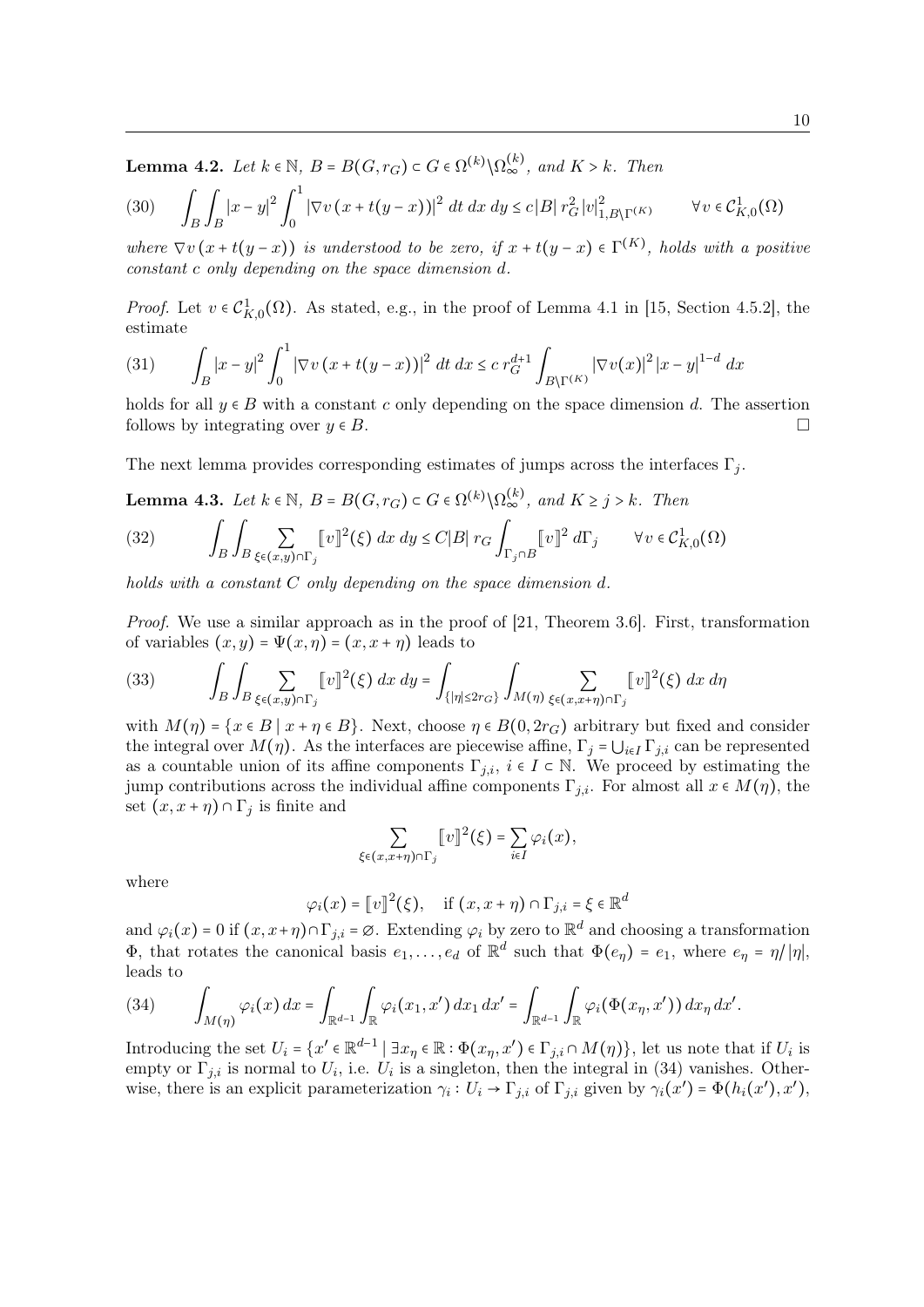where  $h_i: U_i \to \mathbb{R}$  is a suitable smooth function. By definition,  $\varphi_i$  is piecewise constant in  $\eta$ -direction and bounded according to

$$
0 \leq \varphi_i(\Phi(x_\eta, x')) \leq [v]^2(\gamma_i(x')), \qquad x' \in U_i.
$$

Hence, integration over  $x_{\eta}$  and substitution of these bounds yields

$$
\int_{\mathbb{R}^{d-1}} \int_{\mathbb{R}} \varphi_i(\Phi(x_\eta, x')) dx_\eta dx' \leq \int_{U_i} |\eta| \llbracket v \rrbracket^2(\gamma_i(x')) dx'.
$$

As  $\Gamma_{j,i}$  is the graph of  $h_i$ , its first fundamental form satisfies  $g^{\gamma_i}(x') = 1 + |\nabla h_i(x')|^2 \ge 1$  and thus

$$
\int_{U_i} |\eta| \, [v]^2 (\gamma_i(x')) dx' \leq |\eta| \int_{U_i} [v]^2 (\gamma_i(x')) \sqrt{g^{\gamma_i}} dx' = |\eta| \int_{\Gamma_{j,i} \cap M(\eta)} [v]^2 d\Gamma_{j,i}.
$$

For the entirety of  $\Gamma_i$ , summing over  $i \in I$  leads to

(35) 
$$
\int_{M(\eta)} \sum_{\xi \in (x, x + \eta) \cap \Gamma_j} [v]^2(\xi) dx = \sum_{i \in I} \int_{M(\eta)} \varphi_i(x) dx \leq |\eta| \int_{\Gamma_j \cap B} [v]^2 d\Gamma_j
$$

and inserting  $(35)$  into  $(33)$  concludes the proof.

We are now ready to prove a Poincaré inequality on balls  $B = B(G, r_G) \subset G \in \Omega^{(k)} \setminus \Omega_{\infty}^{(k)}$ . We will use the notation

$$
\int_M v \, dx = \frac{1}{|M|} \int_M v \, dx
$$

with suitable subsets  $M \subset G$ .

**Proposition 4.4.** Let  $k \in \mathbb{N}$  and  $B = B(G, r_G) \subset G \in \Omega^{(k)} \setminus \Omega_{\infty}^{(k)}$ . Then

$$
(36) \qquad \left\|v - \oint_{B} v \, dx\right\|_{0,B}^{2} \le \left(1 + \frac{1}{\mathfrak{c}}\right) C \, r_{G} \left(r_{G} \, |v|_{1,B\backslash\Gamma}^{2} + \sum_{j=k+1}^{\infty} \left(1 + \mathfrak{c}\right)^{j-k} C_{k,j} \, \left\|\left[v\right]\right\|_{0,\Gamma_{j} \cap B\left(G, r_{G}\right)}^{2}\right)
$$

holds for all  $v \in \mathcal{H}$  with a constant C depending only on the space dimension d.

*Proof.* As  $\{v \in C_{K,0}^1(\Omega) \mid K \in \mathbb{N}\}\$ is dense in H and the quantities in (36) are depending continuously on v, it is sufficient to prove the assertion for  $v \in C^1_{K,0}(\Omega)$ . Let  $v \in C^1_{K,0}(\Omega)$  with arbitrary  $K > k$  and note that the triangle inequality and Fubini's theorem imply

(37) 
$$
\left\|v - \int_B v\right\|_{0,B}^2 = \int_B \left|\int_B v(x) - v(y) \, dy\right|^2 \, dx \le \int_B \int_B |v(x) - v(y)|^2 \, dx \, dy.
$$

Lemma 4.1 and the Cauchy-Schwarz inequality provide

$$
|v(x) - v(y)|^{2} \le (1 + \frac{1}{\mathfrak{c}})|x - y|^{2} \int_{0}^{1} |\nabla v(x + t(y - x))|^{2} dt
$$
  
+  $(1 + \frac{1}{\mathfrak{c}}) \sum_{j=k+1}^{K} (1 + \mathfrak{c})^{j-k} C_{k,j} \sum_{\xi \in (x,y) \cap \Gamma_{j}} [v]^{2}(\xi).$ 

Integration and application of Lemma 4.2 to the gradient term in this estimate leads to

(38) 
$$
\int_{B} \int_{B} |x-y|^2 \int_0^1 |\nabla v (x+t(y-x))|^2 dt dx dy \leq c r_G^2 |v|_{1,B\backslash\Gamma^{(K)}}^2
$$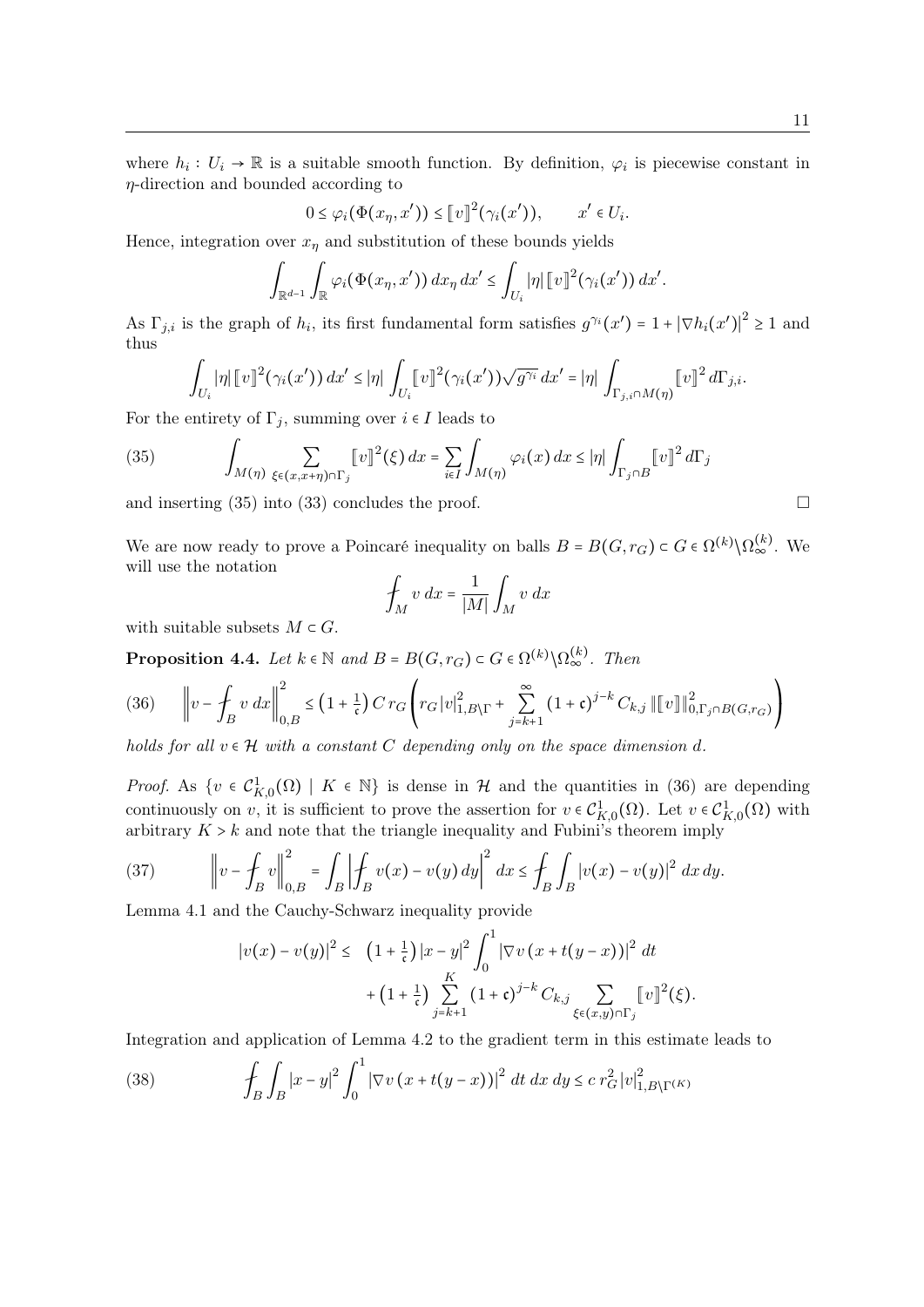and application of Lemma 4.3 to the jump term provides

(39) 
$$
\int_B \int_B \sum_{\xi \in (x,y) \cap \Gamma_j} [v]^2(\xi) dy dx \le c' r_G \int_{\Gamma_j \cap B} [v]^2 d\Gamma_j
$$

with constant c,  $c'$  depending only on d. Finally, inserting  $(38)$  and  $(39)$  into  $(37)$  concludes the proof.  $\Box$ 

One obtains trace analogues of (38) and (39) by integrating over spheres  $\partial B$  instead of balls B and treating gradient and jump terms in the same way as in the proofs of Lemma 4.2 and 4.3, respectively. Utilizing these analogues, the proof of Proposition 4.4 carries over to its following trace analogue on spheres. We refer to [37, Lemma 3.2.5] for details.

**Lemma 4.5.** Let  $k \in \mathbb{N}$ ,  $B = B(G, r_G) \subset G \in \Omega^{(k)} \setminus \Omega_{\infty}^{(k)}$ , and  $K > k$ . Then

$$
\left\|v - \oint_{B} v \, dx \right\|_{0,\partial B}^{2} \le \left(1 + \frac{1}{\mathfrak{c}}\right) C \left( r_{G} \left|v\right|_{1,B\backslash\Gamma^{(K)}}^{2} + \sum_{j=k+1}^{K} \left(1 + \mathfrak{c}\right)^{j-k} C_{k,j} \left\| \left[v\right] \right\|_{0,\Gamma_{j} \cap B}^{2} \right) \quad \forall v \in \mathcal{C}_{K,0}^{1}(\Omega)
$$

holds with a constant C depending only on the space dimension d.

The following lemmata prepare the extension of the Poincaré inequality from balls to cells  $G \in \Omega^{(k)} \backslash \Omega_{\infty}^{(k)}$ . We start by controlling intermediate jumps in  $G \backslash B(G, r_G)$ .

**Lemma 4.6.** Let  $k \in \mathbb{N}$ ,  $B = B(G, r_G) \subset G \in \Omega^{(k)} \setminus \Omega_{\infty}^{(k)}$ ,  $M = G \setminus B(G, r_G) \subset G$ , and  $K \geq j > k$ . Then we have

$$
\int_M \sum_{\xi \in (p_G, y) \cap \Gamma_j \cap M} [v]^2(\xi) dy \le \frac{\gamma^{d-1}}{d} R_G \int_{\Gamma_j \cap M} [v]^2 d\Gamma_j \qquad \forall v \in C^1_{K,0}(\Omega).
$$

*Proof.* Assume  $p_G = 0$  without loss of generality and let  $v \in C^1_{K,0}(\Omega)$  with arbitrary  $K \ge j > k$ . As the interfaces are piecewise affine,  $\Gamma_i = \bigcup_{i \in I} \Gamma_{i,i}$  can be represented as a countable union of its affine components  $\Gamma_{j,i}, i \in I \subset \mathbb{N}$ . For almost all  $y \in M$ , the set  $(0, y) \cap \Gamma_j \cap M$  is finite and we set

(40) 
$$
\sum_{\xi \in (0,y) \cap \Gamma_j \cap M} [v]^2(\xi) = \sum_{i \in I} \varphi_i(y)
$$

denoting

$$
\varphi_i(y) = [v]^2(\xi), \quad \text{if} \quad (0, y) \cap \Gamma_{j,i} \cap M = \xi \in \mathbb{R}^d,
$$

and  $\varphi_i(y) = 0$ , if there is no intersection of  $(0, y)$  with  $\Gamma_{i,i}$  in M. We extend  $\varphi_i$  by zero to the ball  $B(G, R_G) \supset G \supset M$ . This leads to

(41) 
$$
\int_M \varphi_i(y) dy = \int_{B(G,R_G)\backslash B(G,r_G)} \varphi_i(y) dy = \int_{S^{d-1}} \int_{r_G}^{R_G} \varphi_i(\Psi(r,s)) r^{d-1} dr ds,
$$

where  $\Psi$  stands for the transformation from d-dimensional spherical to Cartesian coordinates. We introduce the section  $S_i = \{s \in S^{d-1} \mid (0, R_G s) \cap \Gamma_{j,i} \cap M \neq \emptyset\}$  of directions that contribute to the integral in (41), and  $\partial B_i = \{R_G s \mid s \in S_i\}$  is the corresponding subset of the boundary  $\partial B(G, R_G)$  of  $B(G, R_G)$ . If these sets are empty or if  $\Gamma_{j,i}$  is normal to  $\partial B_i$ , i.e.,  $\partial B_i$  is a singleton, then the integral in (41) vanishes. Otherwise, there is an explicit parameterization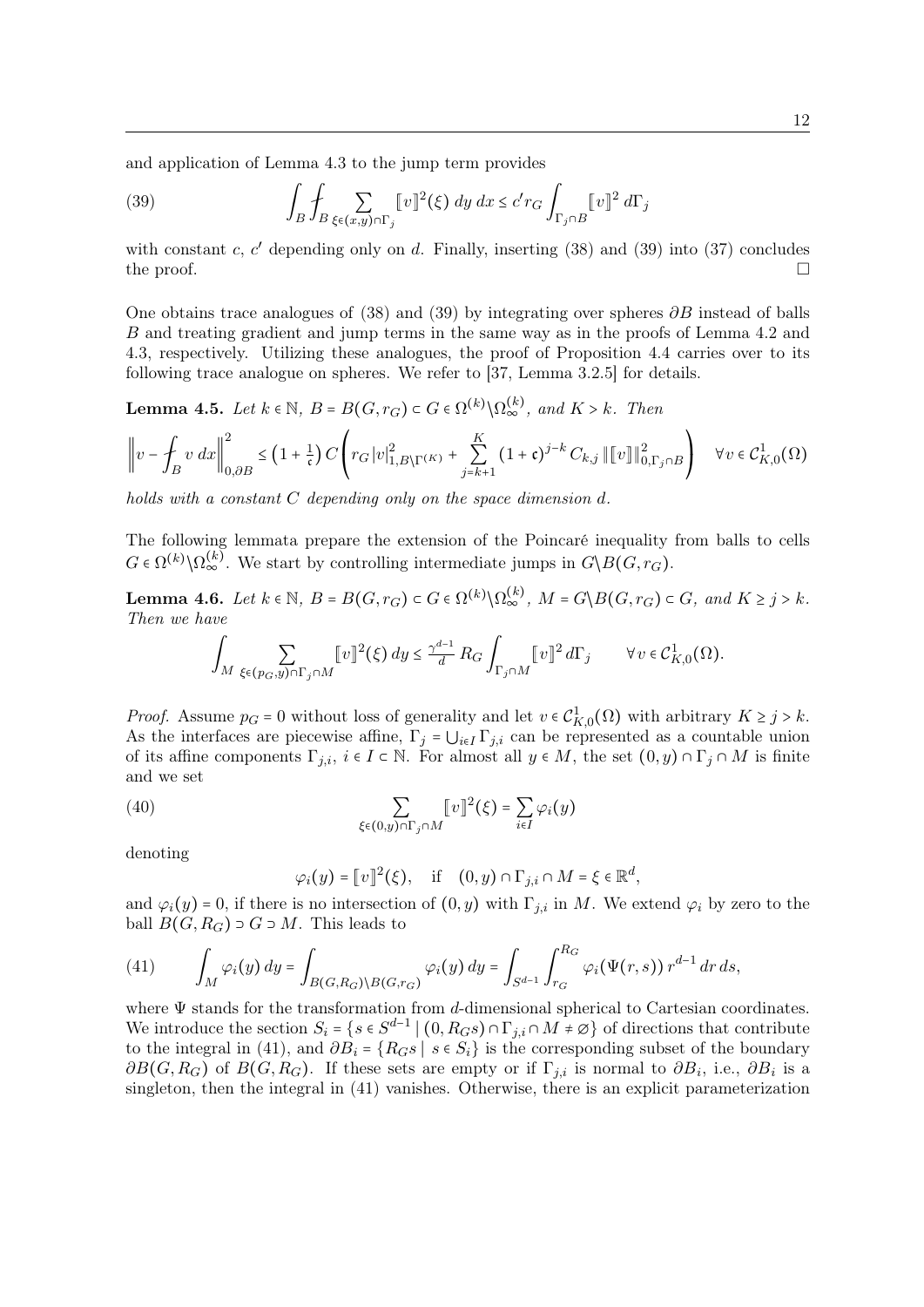$\xi(s) = \Psi(g_i(s)R_G, s)$  of  $\Gamma_{j,i} \cap M$  over  $\partial B_i$  with a smooth function  $g_i : \partial B_i \to (0,1]$  and, by definition,

$$
0 \leq \varphi_i(\Psi(r,s)) \leq [v]^2 (\xi(s)), \qquad s \in S_i.
$$

Therefore, integration over  $r$  and substitution yields

$$
(42)\ \int_{S^{d-1}}\int_{r_G}^{R_G}\varphi_i(\Psi(r,s))\,r^{d-1}\,dr\,ds\leq \frac{1}{d}\,R_G\int_{S_i}\llbracket v\rrbracket^2(\xi(s))R_G^{d-1}\,ds\leq \frac{1}{d}\,R_G\int_{\partial B_i}\llbracket v\rrbracket^2(\xi(s))\,ds.
$$

The area element of  $\Gamma_{j,i}$  is given by

$$
d\Gamma_{j,i} = g_i^{d-2}(s)\sqrt{g_i^2(s) + |\nabla g_i(s)|^2 R_G^2} \ ds.
$$

Now  $g_i(s)R_G \geq r_G$ ,  $s \in S_i$ , together with shape regularity  $R_G \leq \gamma r_G$  implies

$$
1 \leq \gamma g_i(s) \leq \gamma^{d-1} g_i^{d-1}(s) \leq \gamma^{d-1} g_i^{d-2}(s) \sqrt{g_i^2(s) + |\nabla g_i(s)|^2 R_G^2}
$$

which in turn leads to

$$
(43)\ \ \int_{\partial B_i} [v]^2(\xi(s))\,ds \leq \gamma^{d-1} \int_{\partial B_i} [v]^2(\xi(s))g_i^{d-2} \sqrt{g_i^2 + |\nabla g_i|^2 R_G^2}\,ds = \gamma^{d-1} \int_{\Gamma_{j,i}\cap M} [v]^2\,d\Gamma_{j,i}.
$$

In light of (40), (41), (42), and (43), summation over  $i \in I$  finally leads to

$$
\int_M \sum_{\xi \in (0,y) \cap \Gamma_j \cap M} [v]^2(\xi) dy = \sum_{i \in I} \int_M \varphi_i(y) dy
$$
  

$$
\leq \frac{\gamma^{d-1}}{d} R_G \sum_{i \in I} \int_{\Gamma_{j,i} \cap M} [v]^2 d\Gamma_{j,i} = \frac{\gamma^{d-1}}{d} R_G \int_{\Gamma_j \cap M} [v]^2 d\Gamma_j.
$$

The next lemma is an analogue of Lemma 4.1 in [45].

**Lemma 4.7.** Let  $k \in \mathbb{N}$ ,  $G \in \Omega^{(k)} \setminus \Omega_{\infty}^{(k)}$ , and  $K > k$ . Then

$$
\|v\|_{0,G}^2 \le \|v\|_{0,B(G,r_G)}^2 + CR_G \|v\|_{0,\partial B(G,r_G)}^2 + (1 + \frac{1}{\mathfrak{c}})CR_G \left( R_G |v|_{1,G\setminus\Gamma(K)}^2 + \sum_{j=k+1}^K (1 + \mathfrak{c})^{j-k} C_{k,j} \| [v] \|_{0,\Gamma_j \cap (G\setminus B(G,r_G))}^2 \right)
$$

holds for all  $v \in C^1_{K,0}(\Omega)$  with a constant C depending only on the dimension d and shape regularity  $\gamma$  of  $\Omega^{(k)}$ .

Proof. Utilizing

$$
||v||_{0,G}^{2} = ||v||_{0,B(G,r_G)}^{2} + ||v||_{0,G\setminus B(G,r_G)}^{2}
$$

we have to derive a suitable bound for  $||v||_0^2$  $\frac{2}{0, G\setminus B(G,r_G)}$ . We set  $M = G\setminus B(G,r_G)$  for notational convenience and assume  $p<sub>G</sub> = 0$  without loss of generality. Transformation to spherical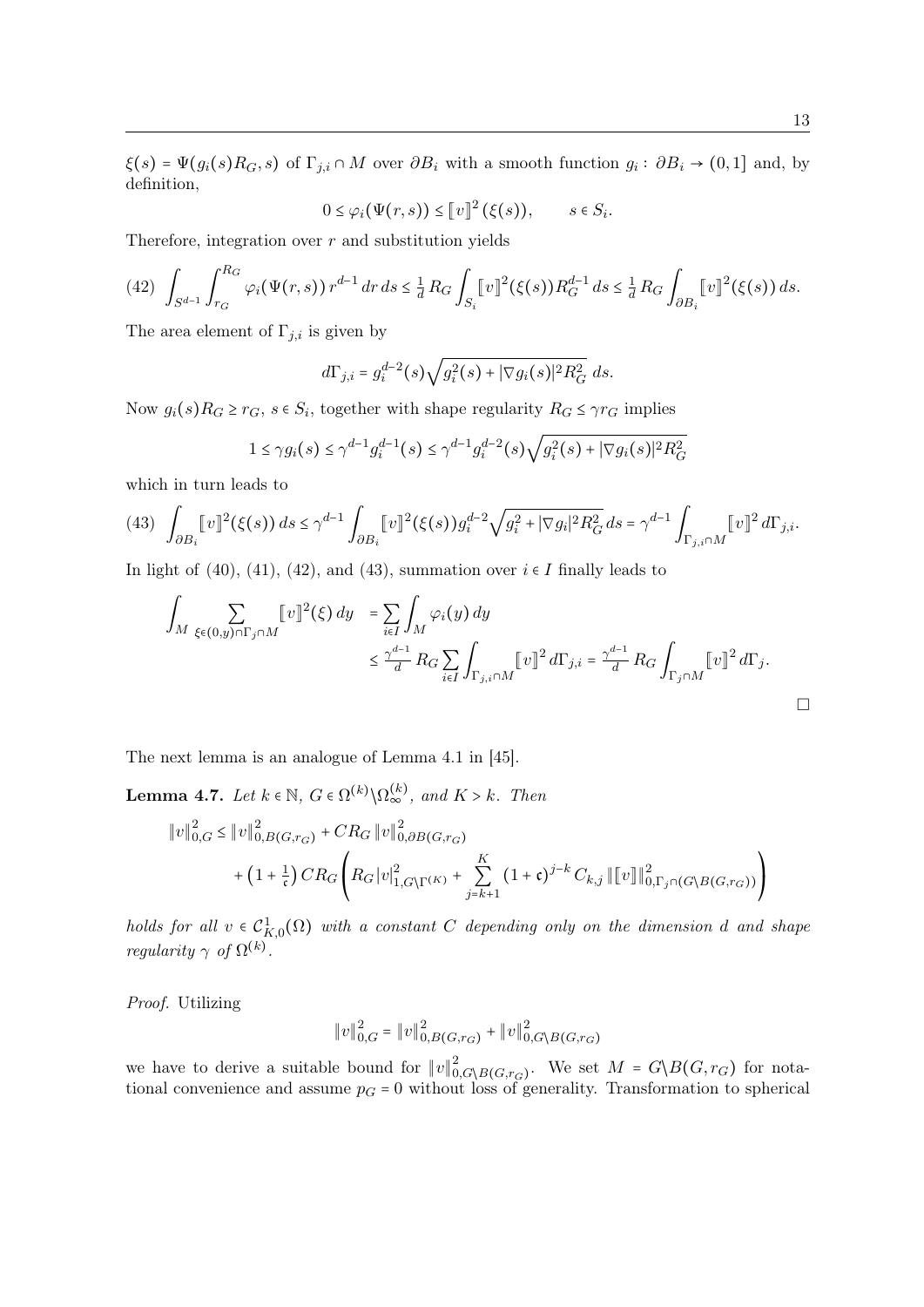coordinates then yields the splitting

$$
\|v\|_{0,M}^{2} = \int_{S^{d-1}} \int_{r_G}^{\rho_G(s)} r^{d-1} |v(rs)|^2 \, dr \, ds
$$
  
\n
$$
= \int_{S^{d-1}} \int_{r_G}^{\rho_G(s)} r^{d-1} |v(rs) - v(r_Gs) + v(r_Gs)|^2 \, dr \, ds
$$
  
\n
$$
\leq \underbrace{2 \int_{S^{d-1}} \int_{r_G}^{\rho_G(s)} r^{d-1} |v(rs) - v(r_Gs)|^2 \, dr \, ds}_{=:I_1} + \underbrace{2 \int_{S^{d-1}} \int_{r_G}^{\rho_G(s)} r^{d-1} |v(r_Gs)|^2 \, dr \, ds}_{=:I_2}.
$$

We will provide suitable bounds for these two parts and first consider  $I_1$ . Lemma 4.1 leads to

(44) 
$$
I_{1} \leq 2(1+\frac{1}{\mathfrak{c}})\int_{S^{d-1}}\int_{r_{G}}^{\rho_{G}(s)}r^{d-1}\left(\int_{r_{G}}^{r}|\nabla v(zs)| dz\right)^{2} dr ds + 2(1+\frac{1}{\mathfrak{c}})\int_{S^{d-1}}^{\rho_{G}(s)}\int_{r_{G}}^{\rho_{G}(s)}r^{d-1}\sum_{j=k+1}^{K}(1+\mathfrak{c})^{j-k} C_{k,j}\sum_{\xi \in (r_{G}s, rs) \cap \Gamma_{j}}[v]^{2}(\xi) dr ds.
$$

By the Cauchy-Schwarz inequality and straightforward computations, as in the proof of [45, Lemma 4.1], the gradient term in (44) can be bounded according to

(45) 
$$
\int_{S^{d-1}} \int_{r_G}^{\rho_G(s)} r^{d-1} \left| \int_{r_G}^r \nabla v(zs) dz \right|^2 dr ds
$$
  
\n
$$
\leq \int_{S^{d-1}} \left( \int_{r_G}^{\rho_G(s)} z^{d-1} |\nabla v(zs)|^2 dz \right) \left( \int_{r_G}^{\rho_G(s)} r^{d-1} \int_{r_G}^r z^{1-d} dz dr \right) ds
$$
  
\n
$$
\leq c R_G^2 |v|_{1, M \backslash \Gamma^{(K)}}^2
$$

with a constant c depending only on the dimension d and shape regularity  $\gamma \geq \frac{R_G}{r_G}$  $\frac{R_G}{r_G}$  of  $\Omega^{(k)}$ . In order to bound the jump contributions in (44) in terms of integrals along interfaces, we apply Lemma 4.6 to obtain

(46) 
$$
\int_{S^{d-1}} \int_{r_G}^{\rho_G(s)} r^{d-1} \sum_{\xi \in (r_G s, rs) \cap \Gamma_j} [v]^2(\xi) dr ds = \int_M \sum_{\xi \in (0,y) \cap \Gamma_j \cap M} [v]^2(\xi) dy
$$

$$
\leq \frac{\gamma^{d-1}}{d} R_G \int_{\Gamma_j \cap M} [v]^2 d\Gamma_j = \frac{\gamma^{d-1}}{d} R_G ||[v] ||_{0, \Gamma_j \cap M}^2.
$$

Inserting  $M = G\backslash B(G, r_G) \subset G$ , the estimates (45) and (46) provide

$$
(47) \qquad I_1 \leq 2\left(1+\frac{1}{\mathfrak{c}}\right)\left(cR_G^2\left|v\right|_{1,G\setminus\Gamma(K)}^2 + \frac{\gamma^{d-1}}{d}R_G\sum_{j=k+1}^K\left(1+\mathfrak{c}\right)^{j-k}C_{k,j}\left\| \left[v\right]\right\|_{0,\Gamma_j\cap\left(G\setminus B(G,r_G)\right)}^2\right).
$$

Straightforward calculation leads to

(48) 
$$
I_2 = 2 \int_{S^{d-1}} \int_{r_G}^{\rho_G(s)} r^{d-1} |v(r_G s)|^2 dr ds = 2 \int_{S^{d-1}} r_G^{d-1} |v(r_G s)|^2 \int_{r_G}^{\rho_G(s)} \left(\frac{r}{r_G}\right)^{d-1} dr ds
$$

$$
= 2 \int_{S^{d-1}} r_G^{d-1} |v(r_G s)|^2 \frac{r_G}{d} \left(\left(\frac{\rho_G(s)}{r_G}\right)^d - 1\right) ds \le \frac{2}{d} \left(\left(\frac{R_G}{r_G}\right)^d - 1\right) r_G ||v||_{0,\partial B(G,r_G)}^2.
$$

Together with  $(47)$  this concludes the proof.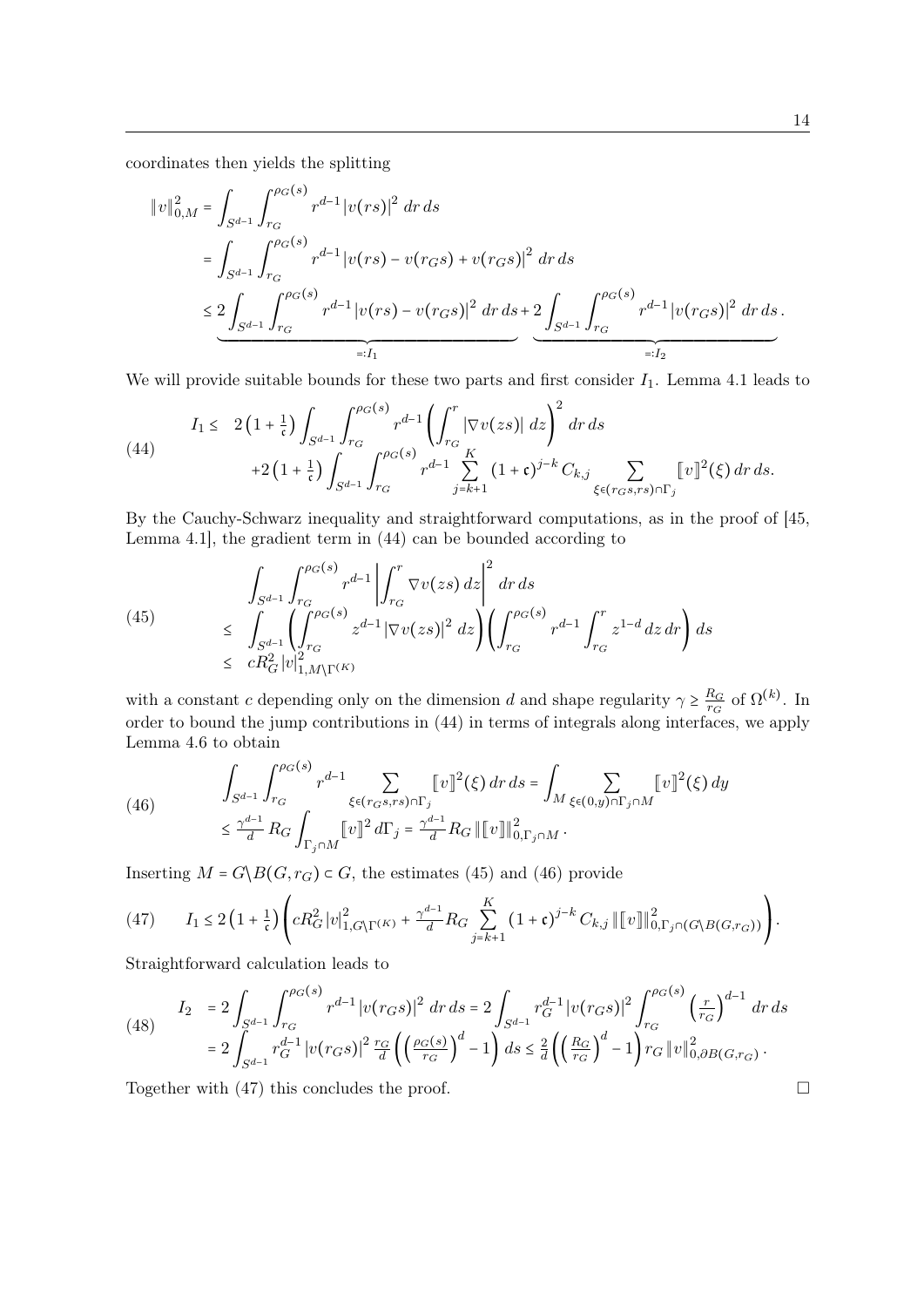As a direct extension of Lemma 4.3 in [45], we are now ready to state a local Poincaré inequality on cells  $G \in \Omega^k \backslash \Omega_{\infty}^{(k)}$ .

## Proposition 4.8.

For every  $k \in \mathbb{N}$  and every cell  $G \in \Omega^{(k)} \backslash \Omega_{\infty}^{(k)}$ , the local Poincaré inequality

(49) 
$$
\left\|v - \int_G v \, dx \right\|_{0,G}^2 \le C \left(1 + \frac{1}{\mathfrak{c}}\right) d_k \left( d_k \, |v|_{1,G\setminus\Gamma}^2 + \sum_{j=k+1}^{\infty} \left(1 + \mathfrak{c}\right)^{j-k} C_{k,j} \, \|\llbracket v \rrbracket\|_{0,\Gamma_j \cap G}^2\right)
$$

holds for all  $v \in H$  with a constant C depending only on the dimension d and shape regularity  $\gamma$  of  $\Omega^{(k)}$ .

*Proof.* It is sufficient to show (49) for  $v \in C_{K,0}^1(\Omega)$  with arbitrary  $K > k$ , and then use a density argument. Observe that  $f_G v dx$  minimizes the functional  $||v - \cdot||_{0,G}^2$ . Denoting  $B = B(G, r_G)$ , we conclude from Lemma 4.7

$$
\|v - \int_G v \, dx\|_{0,G}^2 \le \|v - \int_B v \, dx\|_{0,G}^2
$$
  

$$
\le \|v - \int_B v \, dx\|_{0,B}^2 + CR_G \|v - \int_B v \, dx\|_{0,\partial B}^2
$$
  

$$
+ CR_G \left(1 + \frac{1}{\mathfrak{c}}\right) \left( R_G |v|_{1,G\setminus\Gamma(K)}^2 + \sum_{j=k+1}^K (1+\mathfrak{c})^{j-k} C_{k,j} \|v\|_{0,\Gamma_j \cap (G\setminus B)}^2 \right).
$$

Now the assertion follows from the Poincaré inequality on balls stated in Proposition 4.4 together with its trace analogue for spheres Lemma 4.5.

4.2. A trace lemma. In order to control the jump contributions in the stability estimates below, we provide some estimates of traces on the interfaces  $\Gamma_j$  of functions  $v \in C^1_{K,0}(\Omega)$  with arbitrary  $K \in \mathbb{N}$ . For this purpose, we follow the approach by Verfürth [45] and utilize the triangulations  $\mathcal{T}^{(k)}$  introduced in Subsection 3.2. The following lemma is a direct extension of [45, Lemma 3.2] and can be shown along the same lines of proof. Since the simplices  $T \in \mathcal{T}^{(k)}$ are convex, the additionally arising jump contributions can be controlled in a similar way as in Lemma 4.3, see also [21, Theorem 3.6]. We refer to [37, Lemma 3.2.12] for details.

**Lemma 4.9.** Let  $k \in \mathbb{N}$ ,  $T \in \mathcal{T}^{(k)}$ , and  $E \in \mathcal{E}^{(k)}$  be a face of T. Then

$$
||v||_{0,E}^{2} \leq c \left(1 + \frac{1}{\mathfrak{c}}\right) \left( h_{k}^{-1} ||v||_{0,T}^{2} + h_{k} |v|_{1,T\setminus\Gamma^{(K)}}^{2} + \sum_{j=k+1}^{K} (1 + \mathfrak{c})^{j-k} C_{k,j} ||[v]||_{0,\Gamma_{j}\cap T}^{2} \right)
$$

holds for all  $v \in C^1_{K,0}(\Omega)$  with  $K > k$  and a constant c depending only on the space dimension d and shape regularity  $\sigma$  of  $\mathcal{T}^{(k)}$ .

Now we are ready to state the desired trace lemma.

## Lemma 4.10.

Let  $k \in \mathbb{N}$  and  $G \in \Omega^{(k)} \backslash \Omega_{\infty}^{(k)}$  and  $l = 1, \ldots, k$ . Then  $||v||_{0,\Gamma_l\cap\partial G}^2 \leq C\left(1+\frac{1}{\mathfrak{c}}\right)$  $\frac{1}{c}$  $\overline{I}$ ⎝  $d_k^{-1} ||v||_{0,G}^2 + d_k |v|_{1,G\setminus\Gamma(K)}^2 +$ K ∑  $j = k+1$  $(1+\mathfrak{c})^{j-k} C_{k,j} ||[v]||_{0,\Gamma_j\cap G}^2$ 

 $\overline{ }$ ⎠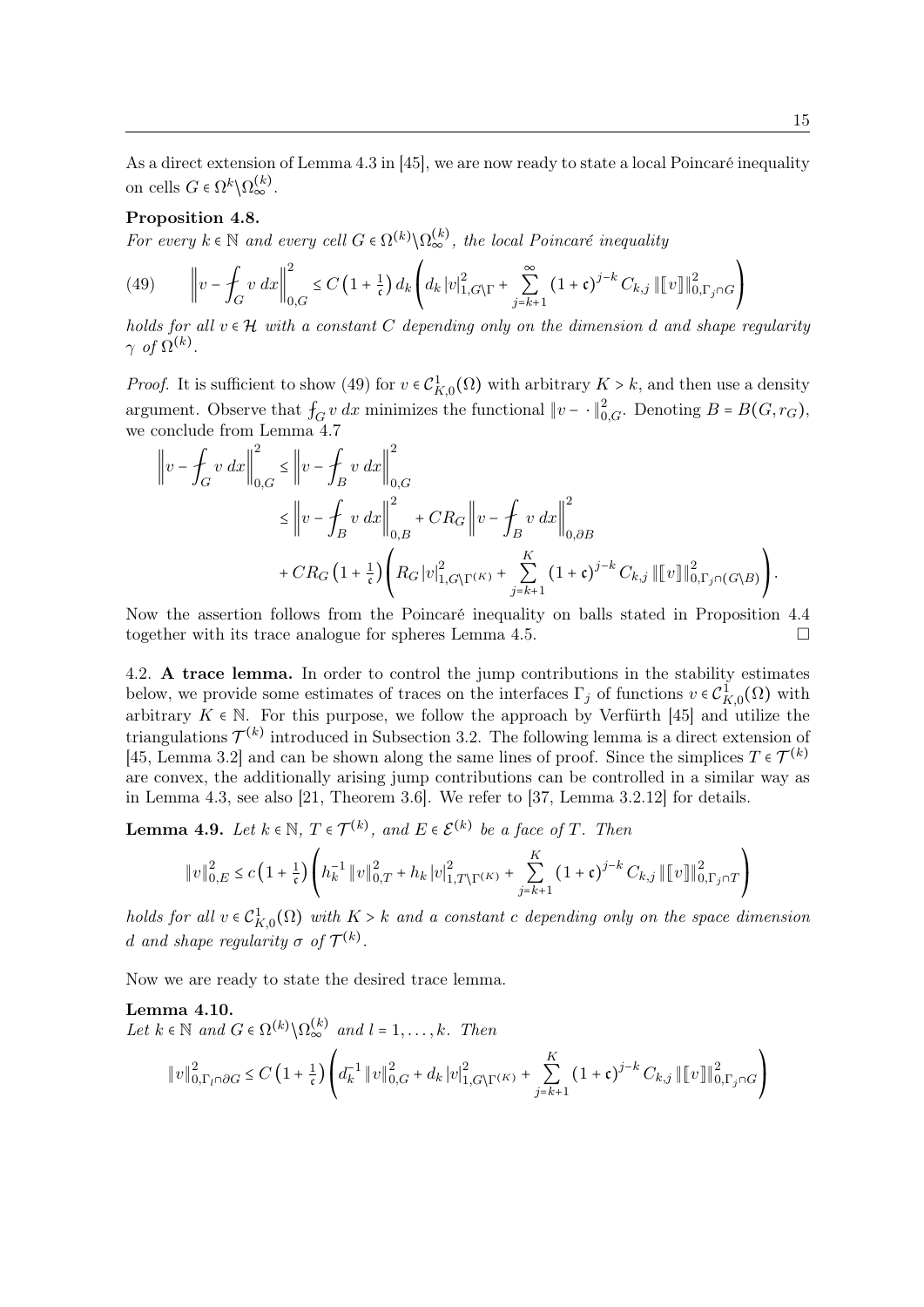*Proof.* The shape regularity of the cell partitions  $\Omega^{(k)}$ ,  $k \in \mathbb{N}$ , implies that there is an associated sequence of triangulations with shape regularity  $\sigma$  depending only on  $\gamma$  that also satisfies condition (27) with some  $\delta > 0$ . We assume without loss of generality that  $(\mathcal{T}^{(k)})_{k \in \mathbb{N}}$  is such a sequence.

By a density argument, it is sufficient to consider  $v \in C^1_{K,0}(\Omega)$ . Let  $G \in \Omega^{(k)} \backslash \Omega^{(k)}_{\infty}$  and recall that  $\mathcal{T}_G^{(k)}$  $\mathcal{F}_G^{(k)} \subset \mathcal{T}_G^{(k)}$  is a local partition of  $\mathcal{E}_G^{(k)}$  $G^{(k)} \subset \mathcal{E}^{(k)}$ . Denoting the set of faces of simplices  $T\in\mathcal{T}^{(k)}_G$  $G^{(k)}$  by  $\mathcal{E}_G^{(k)}$  $G^{(k)}_{G}$ , select the subset of faces  $\mathcal{E}_{\partial G}^{(k)} \subset \mathcal{E}_{G}^{(k)}$  $G^{(k)}$  such that

$$
\partial G = \bigcup_{E \in \mathcal{E}_{\partial G}^{(k)}} E.
$$

Note that for each  $E \in \mathcal{E}_{\partial G}^{(k)}$  there is a simplex  $T_E \in \mathcal{T}_G^{(k)}$  with face E and a simplex  $T \in \mathcal{T}_G^{(k)}$ G can contribute at most all of its  $d+1$  faces to  $\mathcal{E}_{\partial G}^{(k)}$ . Utilizing the trace Lemma 4.9 and (27), we get

$$
\label{eq:21} \begin{split} &\|v\|_{0,\Gamma_{l}\cap \partial G}^{2} \leq \sum_{E \in \mathcal{E}_{\partial G}^{(k)}}\|v\|_{0,E}^{2}\\ &\leq c\left(1+\frac{1}{\mathfrak{c}}\right) \sum_{E \in \mathcal{E}_{\partial G}^{(k)}}\left(h_{k}^{-1}\left\|v\right\|_{0,T_{E}}^{2}+h_{k}\left|v\right|_{1,T_{E}\backslash\Gamma^{(K)}}^{2}+\sum_{j=k+1}^{K}\left(1+\mathfrak{c}\right)^{j-k}C_{k,j}\left\|\left\|v\right\|_{0,\Gamma_{j}\cap T_{E}}^{2}\right) \right.\\ &\leq c\left(d+1\right)\left(1+\frac{1}{\mathfrak{c}}\right) \sum_{T \in \mathcal{T}_{G}^{(k)}}\left(h_{k}^{-1}\left\|v\right\|_{0,T}^{2}+h_{k}\left|v\right|_{1,T\backslash\Gamma^{(K)}}^{2}+\sum_{j=k+1}^{K}\left(1+\mathfrak{c}\right)^{j-k}C_{k,j}\left\|\left\|v\right\|_{0,\Gamma_{j}\cap T}^{2}\right) \right.\\ &\leq C\left(1+\frac{1}{\mathfrak{c}}\right)\left(d_{k}^{-1}\left\|v\right\|_{0,G}^{2}+d_{k}\left|v\right|_{1,G\backslash\Gamma^{(K)}}^{2}+\sum_{j=k+1}^{K}\left(1+\mathfrak{c}\right)^{j-k}C_{k,j}\left\|\left\|v\right\|_{0,\Gamma_{j}\cap G}^{2}\right) \right.\\ \end{split}
$$

with a constant C depending only on the space dimension d, shape regularity  $\sigma$  of  $\mathcal{T}^{(k)}$ , and the constant  $\delta$  in (27).

## 4.3. Projections on finite-scale spaces  $\mathcal{H}_k$ .

**Definition 4.11.** For every  $k \in \mathbb{N}$ , we define the linear projection  $\Pi_{\mathcal{H}_k} : \mathcal{H} \to \mathcal{H}_k$  by setting

(50) 
$$
\Pi_{\mathcal{H}_k} v|_G = \begin{cases} \arg \min_{v_k \in H^1(G)} \{|v - v_k|_{1, G \setminus \Gamma} \mid \int_G (v - v_k) dx = 0\}, & G \in \Omega^{(k)} \setminus \Omega^{(k)}_{\infty} \\ v|_G, & G \in \Omega^{(k)}_{\infty} \end{cases}
$$

for all  $G \in \Omega^{(k)}$  and  $v \in \mathcal{H}$ .

The operator  $\Pi_{\mathcal{H}_k}$  is well-defined. Indeed, for every  $G \in \Omega^{(k)} \setminus \Omega_{\infty}^{(k)}$  its local contribution  $v_k$ is the unique solution of a quadratic minimization problem on the affine space  $f_G v dx + W$ ,  $W = \{w \in H^1(G) \mid \int_G w \, dx = 0\}$ , which is characterized by the variational equality

(51) 
$$
(\nabla v_k, \nabla w) = (\nabla v, \nabla w) \qquad \forall w \in W.
$$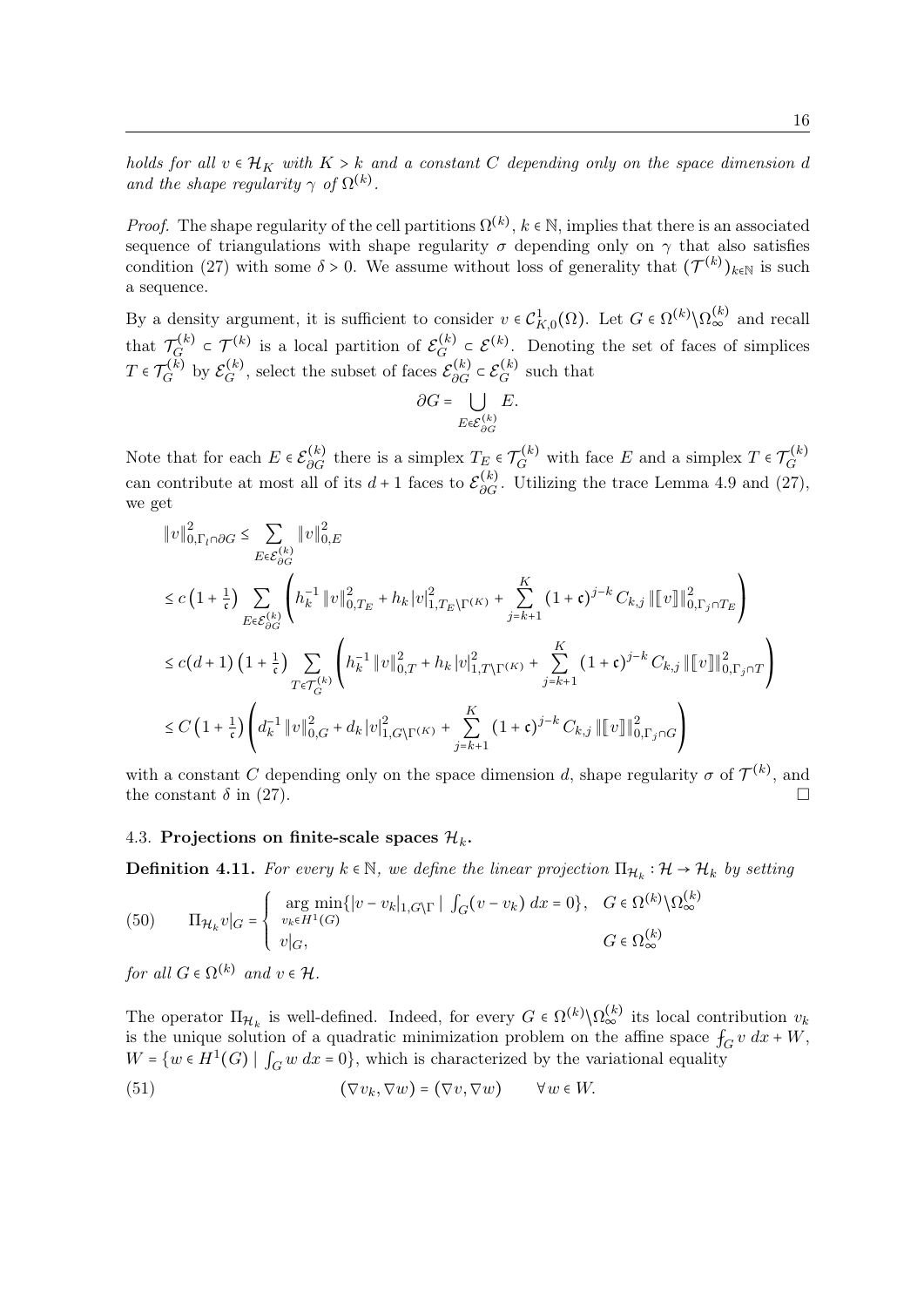**Lemma 4.12.** For every  $k \in \mathbb{N}$  the linear projection  $\Pi_{\mathcal{H}_k}$  satisfies

(52) 
$$
\int_G (v - \Pi_{\mathcal{H}_k} v) dx = 0 \text{ and } |\Pi_{\mathcal{H}_k} v|_{1,G} \le |v|_{1,G \setminus \Gamma} \qquad \forall v \in \mathcal{H}.
$$

*Proof.* Setting  $v_k = \prod_{\mathcal{H}_k} v|_G$ , the first equality follows by definition (50) and after testing with  $w = v_k - f_G v dx$  in (51), the remaining local stability of  $\Pi_{\mathcal{H}_k}$  follows from the Cauchy-Schwarz  $\Box$ inequality.

We now state an approximation property of the projections  $\Pi_{\mathcal{H}_k} v, k \in \mathbb{N}$ .

Theorem 4.13. Assume that the condition

$$
(53) \t\t\t r_k(1+\mathfrak{c})^{-k} \le d_k
$$

on the geometry of the interface network  $\Gamma$  is satisfied. Then the projections  $\Pi_{\mathcal{H}_k} : \mathcal{H} \to \mathcal{H}_k$ ,  $k \in \mathbb{N}$ , have the approximation property

(54) 
$$
\|v - \Pi_{\mathcal{H}_k} v\|_0^2 \le c \left(1 + \frac{1}{\mathfrak{c}}\right) d_k^2 \|v\|^2 \qquad \forall v \in \mathcal{H}
$$

with a constant c depending only on the space dimension d and shape regularity  $\gamma$  of  $\Omega^{(k)}$ .

*Proof.* Let  $G \in \Omega^{(k)} \setminus \Omega_{\infty}^{(k)}$  and  $v \in \mathcal{H}$ . As  $v - \Pi_{\mathcal{H}_k} v$  has mean-value zero and  $\Pi_{\mathcal{H}_k} v$  does not jump across  $\Gamma_l$  for  $l \geq k+1$ , the local Poincaré inequality stated in Proposition 4.8 yields

(55) 
$$
\|v - \Pi_{\mathcal{H}_k} v\|_{0,G}^2 \le c \left(1 + \frac{1}{\mathfrak{c}}\right) d_k \left( d_k \left|v - \Pi_{\mathcal{H}_k} v\right|_{1,G}^2 \left| \Gamma + \sum_{j=k+1}^{\infty} (1 + \mathfrak{c})^{j-k} C_{k,j} \right| \|v\|_{0,\Gamma_j \cap G}^2 \right)
$$

with a constant c depending only on the dimension d and shape regularity  $\gamma$  of  $\Omega^{(k)}$ . Assumption (53) and the definition (8) of  $r_k$  imply

(56) 
$$
(1 + c)^{-k} C_{k,j} \leq r_k (1 + c)^{-k} C_j \leq d_k C_j, \qquad j > k.
$$

Now we insert these estimates into (55) and make use of the Cauchy-Schwarz inequality and of the local stability (52) to obtain

$$
\|v - \Pi_{\mathcal{H}_k} v\|_{0,G}^2 \le c \left(1 + \frac{1}{\mathfrak{c}}\right) d_k^2 \left(2|v|_{1,G\setminus\Gamma}^2 + \sum_{j=k+1}^{\infty} (1+\mathfrak{c})^j C_j \left\| [v] \right\|_{0,\Gamma_j \cap G}^2 \right).
$$

As  $||v - \Pi_{\mathcal{H}_k} v||_{0,G} = 0$  for all  $G \in \Omega_{\infty}^{(k)}$ , summation over  $G \in \Omega^{(k)} \setminus \Omega_{\infty}^{(k)}$  completes the proof.  $\Box$ 

For each fixed  $k \in \mathbb{N}$ , boundedness of  $\Pi_{\mathcal{H}_k}$  follows from the closed graph theorem.

**Lemma 4.14.** For every  $k \in \mathbb{N}$ , the linear projection  $\Pi_{\mathcal{H}_k}$  is bounded, i.e., it holds

(57) 
$$
\|\Pi_{\mathcal{H}_k} v\| \le \mu_k \|v\| \qquad \forall v \in \mathcal{H}
$$

with a constant  $\mu_k > 0$ .

*Proof.* Note, that the image  $\lim_{k \to \infty} \prod_{k} H_k$  of  $\Pi_{\mathcal{H}_k}$  is a complete subspace of  $\mathcal{H}$  and thus closed. We show that the kernel ker  $\Pi_{\mathcal{H}_k} \subset \mathcal{H}$  is also closed, which would imply that  $\Pi_{\mathcal{H}_k}$  is continuous and thus bounded by the closed graph theorem.

Let  $(v_n)_{n\in\mathbb{N}}$  be a sequence in ker  $\Pi_{\mathcal{H}_k}$  converging to  $v \in \mathcal{H}$ . By the definition (50), it holds  $v_n|_G = (\Pi_{\mathcal{H}_k} v_n)|_G \equiv 0$  for all  $G \in \Omega_{\infty}^{(k)}$  and  $n \in \mathbb{N}$  which implies  $v|_G = (\Pi_{\mathcal{H}_k} v)|_G \equiv 0$ . For all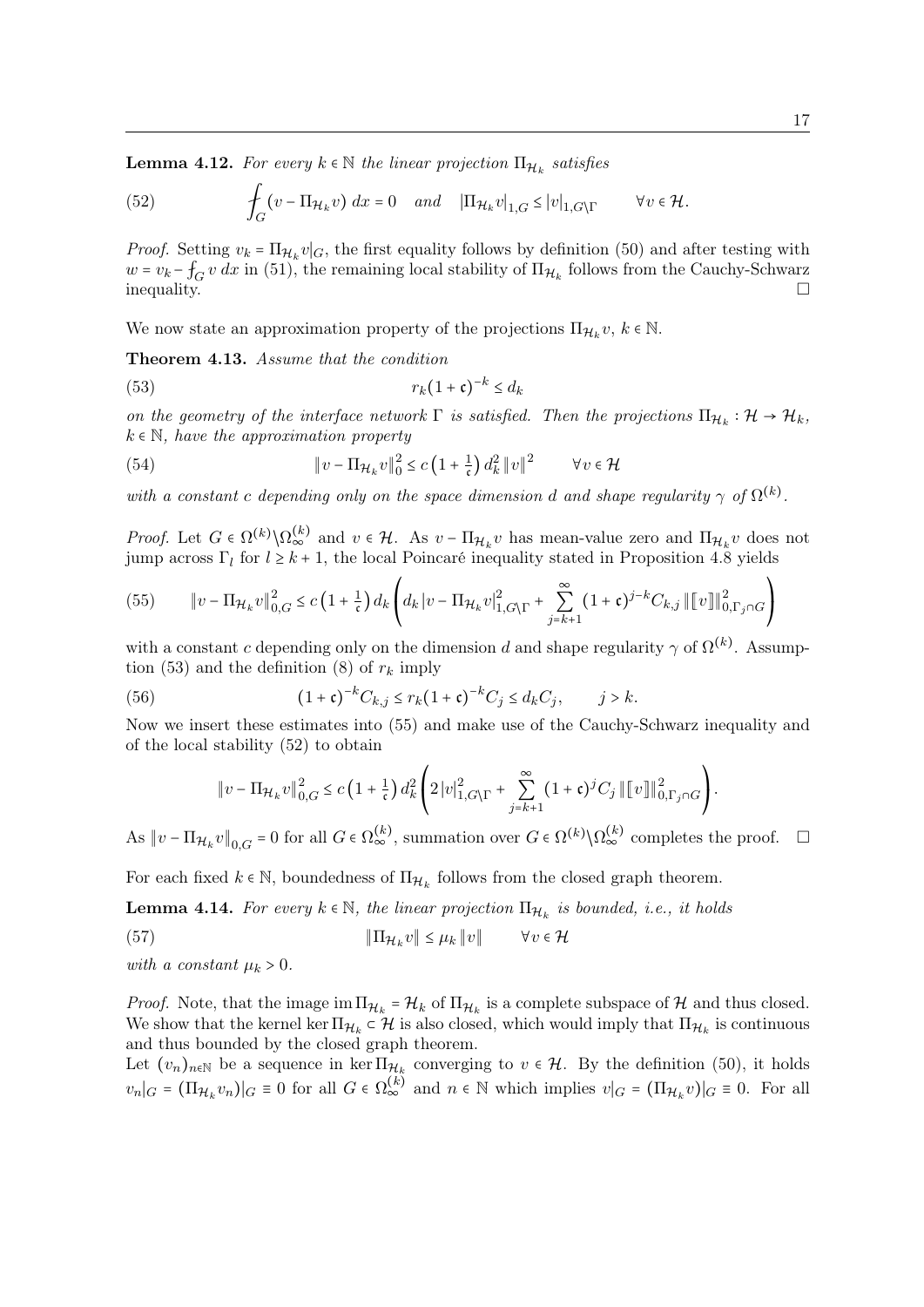$G \in \Omega^{(k)} \setminus \Omega_{\infty}^{(k)}$  and  $n \in \mathbb{N}$ ,  $(\Pi_{\mathcal{H}_k} v_n)|_G \equiv 0$  implies  $\int_G v_n dx = 0$  and, according to (51), the property

$$
\int_{G\backslash\Gamma} \nabla v_n \cdot \nabla w \, dx = 0 \qquad \forall w \in W = \{w \in H^1(G) \mid \int_G w \, dx = 0\}.
$$

Therefore, as  $n \to \infty$ , we conclude  $\int_G v \, dx = 0$  and

$$
\int_{G \setminus \Gamma} \nabla v \cdot \nabla w \, dx = 0 \qquad \forall w \in W
$$

by the continuous embedding  $\mathcal{H} \subset L^2(\Omega) \subset L^1(\Omega)$ . By definition,  $v_{k,G} = (\Pi_{\mathcal{H}_k} v)|_G$  is characterized by the variational problem

$$
\int_{G} (v_{k,G} - v) \, dx = \int_{G} v_{k,G} \, dx = 0, \qquad \int_{G \backslash \Gamma} \nabla v_{k,G} \cdot \nabla w \, dx = \int_{G \backslash \Gamma} \nabla v \cdot \nabla w \, dx = 0 \qquad \forall w \in W
$$

with the unique solution  $v_{k,G} \equiv 0$ . Hence,  $(\Pi_{\mathcal{H}_k} v)|_G \equiv 0$  holds for all  $G \in \Omega^{(k)}$  and thus  $v \in \ker \Pi_{\mathcal{H}_k}$ . .

In order to identify sufficient conditions for uniform stability of  $\Pi_{\mathcal{H}_k}$ , we want to further clarify the dependence of  $\mu_k$  on  $k \in \mathbb{N}$ . To this end, the following lemma provides a bound for the jump contributions to  $\|\Pi_{\mathcal{H}_k} v\|$  in terms of  $||v||$ .

**Lemma 4.15.** Let  $k \in \mathbb{N}$  and assume that conditions (27) and (53) are satisfied. Then

$$
\sum_{l=1}^{k} (1+\mathfrak{c})^{l} C_{l} \left\| [v - \Pi_{\mathcal{H}_{k}} v] \right\|_{0,\Gamma_{l}}^{2} \leq C \left( 1 + \frac{1}{\mathfrak{c}} \right)^{2} d_{k} \left( \sum_{l=1}^{k} (1+\mathfrak{c})^{l} C_{l} \right) \|v\|^{2}
$$

holds for all  $v \in C^1_{K,0}(\Omega)$  with  $K > k$  and a constant C depending only on the space dimension d and the shape regularity  $\gamma$  of  $\Omega^{(k)}$ .

*Proof.* Let  $k \in \mathbb{N}$  and  $v \in C^1_{K,0}(\Omega)$  with  $K > k$ . Note that

$$
\begin{aligned}\n\|\left[v - \Pi_{\mathcal{H}_k} v\right]\|_{0,\Gamma_l}^2 &= \sum_{\substack{G, G' \in \Omega^{(k)} \\ G \neq G'}} \int_{\Gamma_l \cap \partial G \cap \partial G'} \left((v - \Pi_{\mathcal{H}_k} v)|_G - (v - \Pi_{\mathcal{H}_k} v)|_{G'}\right)^2 d\Gamma_l \\
&\leq 4 \sum_{G \in \Omega^{(k)}} \left\|v - \Pi_{\mathcal{H}_k} v\right\|_{0,\Gamma_l \cap \partial G}^2, \qquad l = 1, \dots, k.\n\end{aligned}
$$

By Definition 4.11 we have  $\Pi_{\mathcal{H}_k} v|_G = v|_G$  and thus  $||v - \Pi_{\mathcal{H}_k} v||_{0, \Gamma_l \cap \partial G} = 0$  for  $G \in \Omega_{\infty}^{(k)}$ . Hence, let  $G \in \Omega^{(k)} \backslash \Omega_{\infty}^{(k)}$ . Inserting (56) (a consequence of assumption (53)) into the local approximation property (55), we get

(58) 
$$
\|v - \Pi_{\mathcal{H}_k} v\|_{0,G}^2 \le c \left(1 + \frac{1}{\mathfrak{c}}\right) d_k^2 \left( |v - \Pi_{\mathcal{H}_k} v|_{1,G\backslash\Gamma^{(K)}}^2 + \sum_{j=k+1}^K (1+\mathfrak{c})^j C_j \left\| [v] \right\|_{0,\Gamma_j \cap G}^2 \right).
$$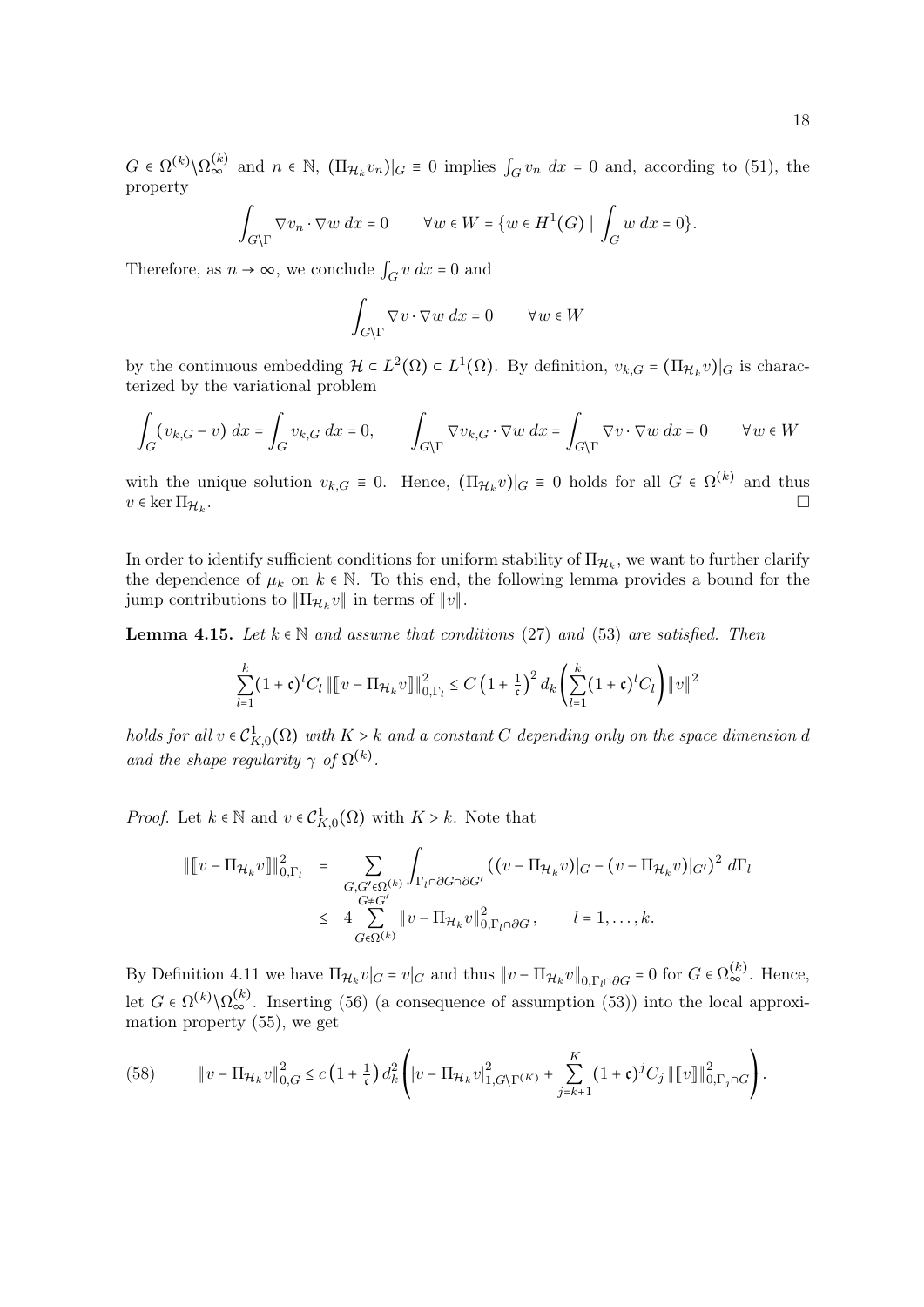As  $[\Pi_{\mathcal{H}_k} v] = 0$  on  $\Gamma_j$  for  $j > k$ , application of the trace Lemma 4.10, together with (58), Lemma 4.12, and (56) lead to

$$
\|v - \Pi_{\mathcal{H}_k} v\|_{0, \Gamma_l \cap \partial G}^2
$$
  
\n
$$
\leq c' \left(1 + \frac{1}{\mathfrak{c}}\right) \left(d_k^{-1} \|v - \Pi_{\mathcal{H}_k} v\|_{0, G}^2 + d_k |v - \Pi_{\mathcal{H}_k} v|_{1, G\setminus\Gamma^{(K)}}^2 + \sum_{j=k+1}^K (1 + \mathfrak{c})^{s-k} C_{k, j} \| [v] \|_{0, \Gamma_j \cap G}^2\right)
$$
  
\n
$$
\leq C' \left(1 + \frac{1}{\mathfrak{c}}\right)^2 d_k \left( |v|_{1, G\setminus\Gamma^{(K)}}^2 + \sum_{j=k+1}^K (1 + \mathfrak{c})^j C_j \| [v] \|_{0, \Gamma_j \cap G}^2\right)
$$

with constants  $c', C'$  depending on the space dimension d and the shape regularity  $\gamma$  of  $\Omega^{(k)}$ . Summation over  $G \in \Omega^{(k)}$  yields

$$
\|v - \Pi_{\mathcal{H}_k} v\|_{0,\Gamma_l}^2 \le C \left(1 + \frac{1}{\mathfrak{c}}\right)^2 d_k \|v\|^2
$$

and the assertion follows.  $\hfill \square$ 

We are ready to state stability of the projections  $\Pi_{\mathcal{H}_k}$ ,  $k \in \mathbb{N}$ .

Theorem 4.16. Assume that conditions (27) and (53) are satisfied. Then the projections  $\Pi_{\mathcal{H}_k} : \mathcal{H} \to \mathcal{H}_k$ ,  $k \in \mathbb{N}$ , are stable in the sense that

(59) 
$$
\|\Pi_{\mathcal{H}_k} v\|^2 \leq c \left(1 + \left(1 + \frac{1}{\mathfrak{c}}\right)^3 d_k \left(\sum_{l=1}^k (1 + \mathfrak{c})^l C_l\right)\right) \|v\|^2 \qquad \forall v \in \mathcal{H}
$$

holds for each  $k \in \mathbb{N}$  with a constant c depending only on the space dimension d and the shape regularity  $\gamma$  of  $\Omega^{(k)}$ .

*Proof.* As  $C_{K,0}^1(\Omega)$ ,  $K \in \mathbb{N}$ , is dense in H and  $\Pi_{H_k}$  is continuous for each fixed  $k \in \mathbb{N}$ , it is sufficient to prove (59) for  $v \in C^1_{K,0}(\Omega)$  with arbitrary  $K \geq k$ . In light of

$$
\|\Pi_{\mathcal{H}_k} v\| \le \|v - \Pi_{\mathcal{H}_k} v\| + \|v\|
$$

it is sufficient to derive a corresponding bound for  $||v - \Pi_{\mathcal{H}_k} v||$ . Utilizing that, by construction,  $\Pi_{\mathcal{H}_k}$  v does not jump across  $\Gamma_l$ ,  $l > k$ , and boundedness of  $\Pi_{\mathcal{H}_k}$  with respect to  $|\cdot|_{1,\Omega\setminus\Gamma}$ , cf. Lemma 4.12, we obtain

$$
\|v - \Pi_{\mathcal{H}_k} v\|^2 = \|v - \Pi_{\mathcal{H}_k} v\|_{1,\Omega\setminus\Gamma}^2 + \left(1 + \frac{1}{\mathfrak{c}}\right) \sum_{l=1}^K \left(1 + \mathfrak{c}\right)^l C_l \|\|v - \Pi_{\mathcal{H}_k} v\|\|_{0,\Gamma_l}^2
$$
  
\n
$$
\leq 2(|v|_{1,\Omega\setminus\Gamma}^2 + |\Pi_{\mathcal{H}_k} v|_{1,\Omega\setminus\Gamma}^2) + \left(1 + \frac{1}{\mathfrak{c}}\right) \sum_{l=k+1}^K \left(1 + \mathfrak{c}\right)^l C_l \|\|v\|\|_{0,\Gamma_l}^2
$$
  
\n
$$
+ \left(1 + \frac{1}{\mathfrak{c}}\right) \sum_{l=1}^k \left(1 + \mathfrak{c}\right)^l C_l \|\|v - \Pi_{\mathcal{H}_k} v\|\|_{0,\Gamma_l}^2
$$
  
\n
$$
\leq 4 \|v\|^2 + \left(1 + \frac{1}{\mathfrak{c}}\right) \sum_{l=1}^k \left(1 + \mathfrak{c}\right)^l C_l \|\|v - \Pi_{\mathcal{H}_k} v\|\|_{0,\Gamma_l}^2.
$$

Now the assertion follows from Lemma 4.15.

Uniform stability of  $\Pi_{\mathcal{H}_k}$  is obtained under an additional condition on the geometry of the interface network Γ.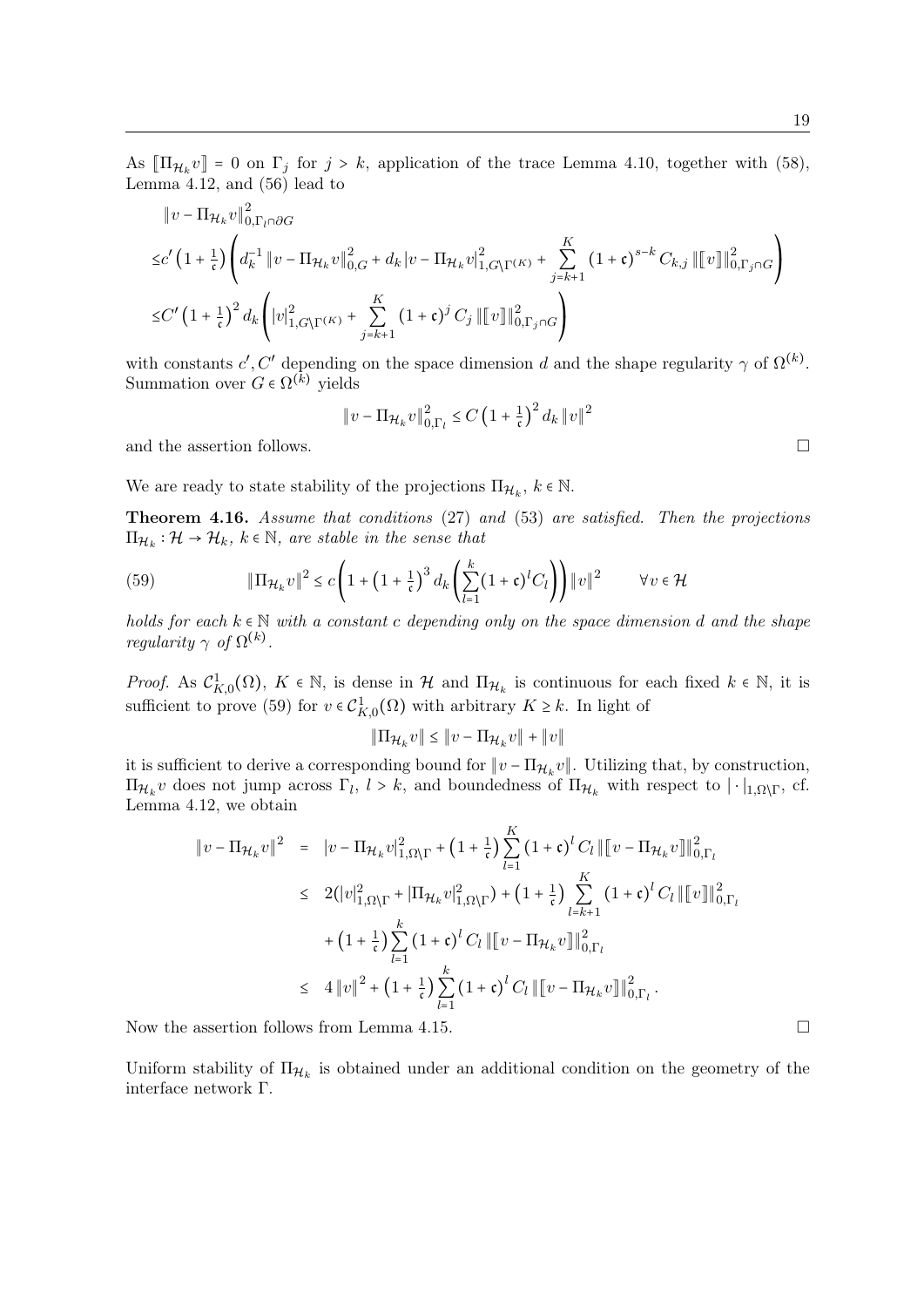Corollary 4.17. Assume that conditions (27) and (53) are satisfied and that the additional condition

(60) 
$$
d_k \left( \sum_{l=1}^k (1 + \mathfrak{c})^l C_l \right) \leq C_{\Gamma}, \qquad k \in \mathbb{N},
$$

holds with a constant  $C_{\Gamma}$  independent of k. Then the projections  $\Pi_{\mathcal{H}_k}$ ,  $k \in \mathbb{N}$ , are uniformly stable, i.e.,

(61) 
$$
\|\Pi_{\mathcal{H}_k} v\| \le c \|v\| \qquad \forall v \in \mathcal{H}
$$

holds for each  $k \in \mathbb{N}$  with a constant c depending only on the space dimension d, the shape regularity  $\gamma$  of  $\Omega^{(k)}$ , and the material constant **c**.

The additional condition (60) reflects the fact that the jump contributions to  $\|\Pi_{\mathcal{H}_k} v\|$  cannot be bounded by the jump contributions to ∥v∥ (see [37, Remark 3.2.26] for a simple counterexample). Relating the material constant  $\mathfrak c$  to the geometry of the interface network, it implies that the interfaces  $\Gamma^{(k)}$  are highly localized for feasible  $\mathfrak{c} > 0$  and thus excludes, e.g., the Cantor network [21, 43, 44]. For example, the highly localized network described in Subsection 2.1 above satisfies condition (60) for  $\mathfrak{c} \leq 1$ .

4.4. Quasi-interpolation on finite element spaces  $S_k$ . We now construct and analyze suitable projections  $\Pi_{\mathcal{S}_k} : \mathcal{H}_k \to \mathcal{S}_k$ , utilizing well-known concepts from finite element analysis.

**Definition 4.18.** For every  $k \in \mathbb{N}$ , we define the Clément-type quasi-interpolation  $\Pi_{\mathcal{S}_k} : \mathcal{H}_k \to \mathcal{S}_k$  by setting

(62) 
$$
\Pi_{\mathcal{S}_k} v = \sum_{p \in \mathcal{N}^{(k)}} (\Pi_p v) \lambda_p^{(k)}
$$

with  $\Pi_p : \mathcal{H}_k \to \mathbb{R}$  defined by

(63) 
$$
\Pi_p v = \oint_{\omega_p} v \, dx, \qquad \omega_p = \text{supp } \lambda_p^{(k)}, \quad p \in \mathcal{N}^{(k)},
$$

for  $v \in \mathcal{H}_k$ .

For  $v \in \mathcal{H}_k$ ,  $k \in \mathbb{N}$ , the restrictions  $v|_G \in H^1(G)$  to the cells  $G \in \Omega^{(k)}$  are functions from standard Sobolev spaces. Hence,  $\Pi_{\mathcal{S}_k}$  possesses local approximation and stability properties as established in the literature [8, 45].

**Lemma 4.19.** Let  $k \in \mathbb{N}$ ,  $G \in \Omega^{(k)}$ ,  $T \in \mathcal{T}_G^{(k)}$  $\mathcal{T}_G^{(k)} \subset \mathcal{T}^{(k)}$ , and  $E \in \mathcal{E}^{(k)}$  such that  $E \subset \overline{G}$ . The projection  $\Pi_{\mathcal{S}_k}$  defined in (62) satisfies the local approximation properties

(64) 
$$
\|v - \Pi_{\mathcal{S}_k} v\|_{0,T}^2 \le ch_k^2 \sum_{p \in T \cap \mathcal{N}_G^{(k)}} |v|_{1,\omega_p}^2,
$$

(65) 
$$
\int_{E} |v|_G - \Pi_{\mathcal{S}_k} v|_G|^2 dE \leq c \sum_{p \in \mathcal{N}_E} h_k |v|_G|^2_{1,\omega_p}
$$

and local stability property

(66) 
$$
|\Pi_{\mathcal{S}_k} v|_{1,G}^2 \le c |v|_{1,G}^2
$$

for all  $v \in \mathcal{H}_k$  with constants c depending only on the dimension d and shape regularity  $\sigma$  of  $\mathcal{T}^{(k)}$  .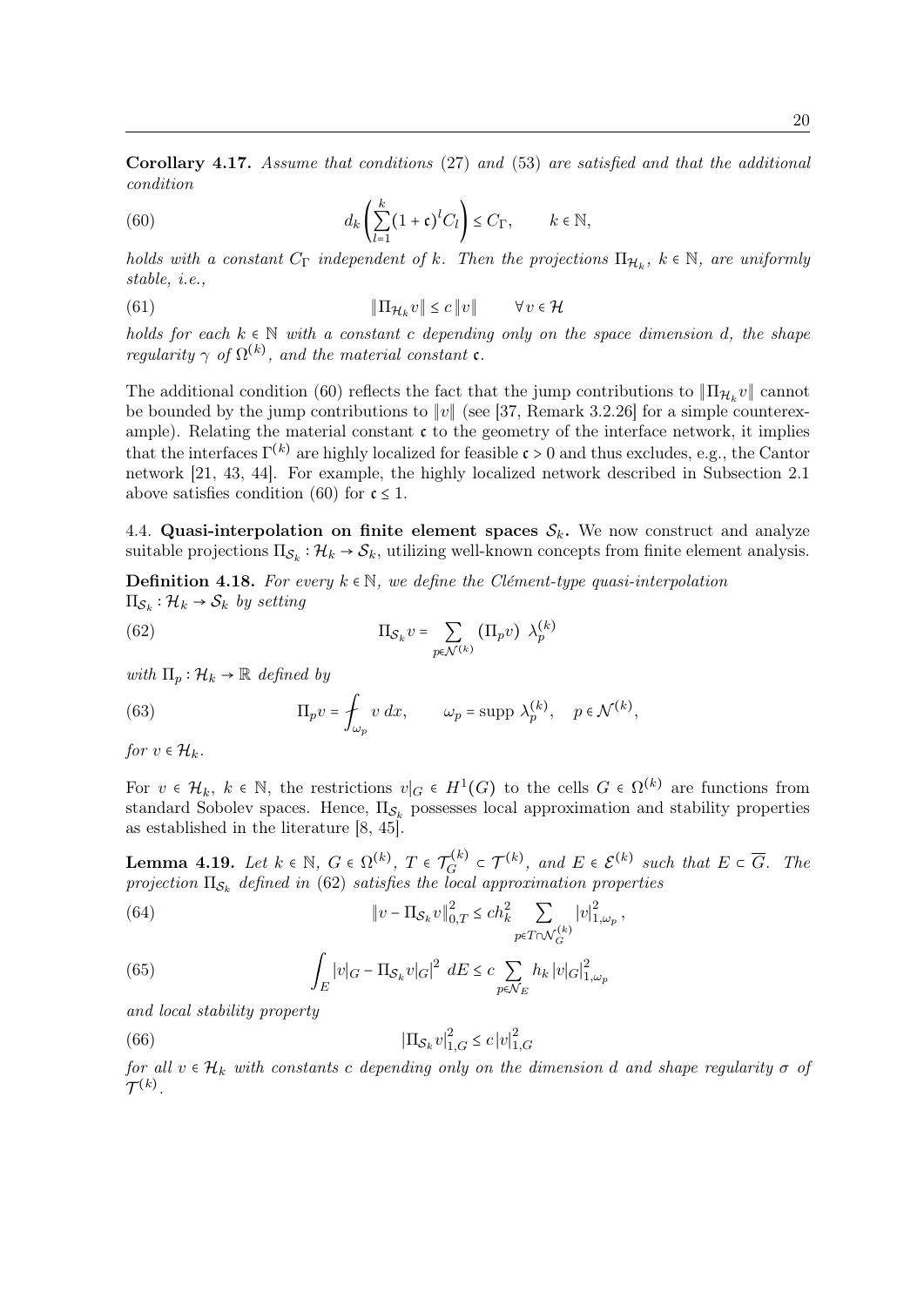Proof. The approximation properties (64) and (65) are stated in [45, Proposition 2.1], while the stability estimate (66) can be found in [8, Theorem 2.4 (c)].

**Proposition 4.20.** Let  $k \in \mathbb{N}$  and  $G \in \Omega^{(k)}$ . Then the projection  $\Pi_{\mathcal{S}_k}$  defined in (62) has the local approximation property

(67) 
$$
\|v - \Pi_{\mathcal{S}_k} v\|_{0,G} \le ch_k |v|_{1,G} \qquad \forall v \in \mathcal{H}_k
$$

with a constant c depending only on the dimension d and shape regularity  $\sigma$  of  $\mathcal{T}^{(k)}$ .

*Proof.* Exploiting shape regularity, the assertion follows by summation of (64) over  $T \in \mathcal{T}_G^{(k)}$  $\tilde{G}^{(\kappa)}$ .  $\Box$ 

**Proposition 4.21.** The projections  $\Pi_{\mathcal{S}_k}$ ,  $k \in \mathbb{N}$ , defined in (62) are stable in the sense that

(68) 
$$
\|\Pi_{\mathcal{S}_k} v\| \le c \left(1 + d_k \left(\sum_{l=1}^k (1 + \mathfrak{c})^l C_l\right) \|v\|\right) \qquad \forall v \in \mathcal{H}_k
$$

holds with a constant c depending only on the dimension d and shape regularity  $\sigma$  of  $\mathcal{T}^{(k)}$ .

*Proof.* Let  $v \in \mathcal{H}_k$  and observe that

(69) 
$$
\|\Pi_{\mathcal{S}_k} v\|^2 \le 2 \|v\|^2 + |\Pi_{\mathcal{S}_k} v|_{1,\Omega\setminus\Gamma^{(k)}}^2 + 2 \sum_{l=1}^k (1+\mathfrak{c})^l C_l \| \|v - \Pi_{\mathcal{S}_k} v\|_{0,\Gamma_l}^2
$$

follows from the triangle inequality and the Cauchy-Schwarz inequality. Using local stability (66) on the cells  $G \in \Omega^{(k)}$ , it holds

(70) 
$$
\left|\Pi_{\mathcal{S}_k}v\right|_{1,\Omega\setminus\Gamma^{(k)}}^2 = \sum_{G\in\Omega^{(k)}}\left|\Pi_{\mathcal{S}_k}v\right|_{1,G}^2 \leq c\sum_{G\in\Omega^{(k)}}\left|v\right|_{1,G}^2 = c\left|v\right|_{1,\Omega\setminus\Gamma^{(k)}}^2 \leq c\left\|v\right\|^2
$$

with a constant c depending only on shape regularity  $\sigma$  of  $\mathcal{T}^{(k)}$  and the space dimension d. We now derive a corresponding bound for the jump terms occurring in (69). As  $\mathcal{T}^{(k)}$  resolves the interface network  $\Gamma^{(k)}$  according to (26), there are subsets  $\mathcal{E}_l^{(k)}$  $\mathcal{E}^{(k)} \subset \mathcal{E}^{(k)}$  such that

$$
\Gamma_l = \bigcup_{E \in \mathcal{E}_l^{(k)}} E, \quad l = 1, \dots, k.
$$

Now let  $E \subset \overline{G}_{E,1} \cap \overline{G}_{E,2} \subset \Gamma_l$  with  $G_{E,i} \in \Omega^{(k)}$ ,  $i = 1, 2$ , and we set  $v_i = v|_{G_{E,i}}, i = 1, 2$ . Then the Cauchy-Schwarz inequality in  $\mathbb{R}^2$  yields

$$
(71) \quad ||\![v - \Pi_{\mathcal{S}_k} v]\!]||_{0,\Gamma_l}^2 = \sum_{E \in \mathcal{E}_l^{(k)}} \int_E [v - \Pi_{\mathcal{S}_k} v]^2 \, dE \le 2 \sum_{E \in \mathcal{E}_l^{(k)}} \int_E |v_1 - \Pi_{\mathcal{S}_k} v_1|^2 + |v_2 - \Pi_{\mathcal{S}_k} v_2|^2 \, dE.
$$

The local approximation property (65) leads to

(72) 
$$
\int_{E} |v_i - \Pi_{\mathcal{S}_k} v_i|^2 dE \leq c \sum_{p \in \mathcal{N}_{E,i}} h_k |v_i|^2_{1,\omega_p}, \quad i = 1, 2,
$$

with  $\mathcal{N}_{E,i} = E \cap \mathcal{N}_{G_E}^{(k)}$  $G_{E,i}^{(\kappa)}$  denoting the vertices of E located in  $G_{E,i}$ , and a constant c depending only on shape regularity  $\sigma$  of  $\mathcal{T}^{(k)}$  and the space dimension d. After inserting this bound into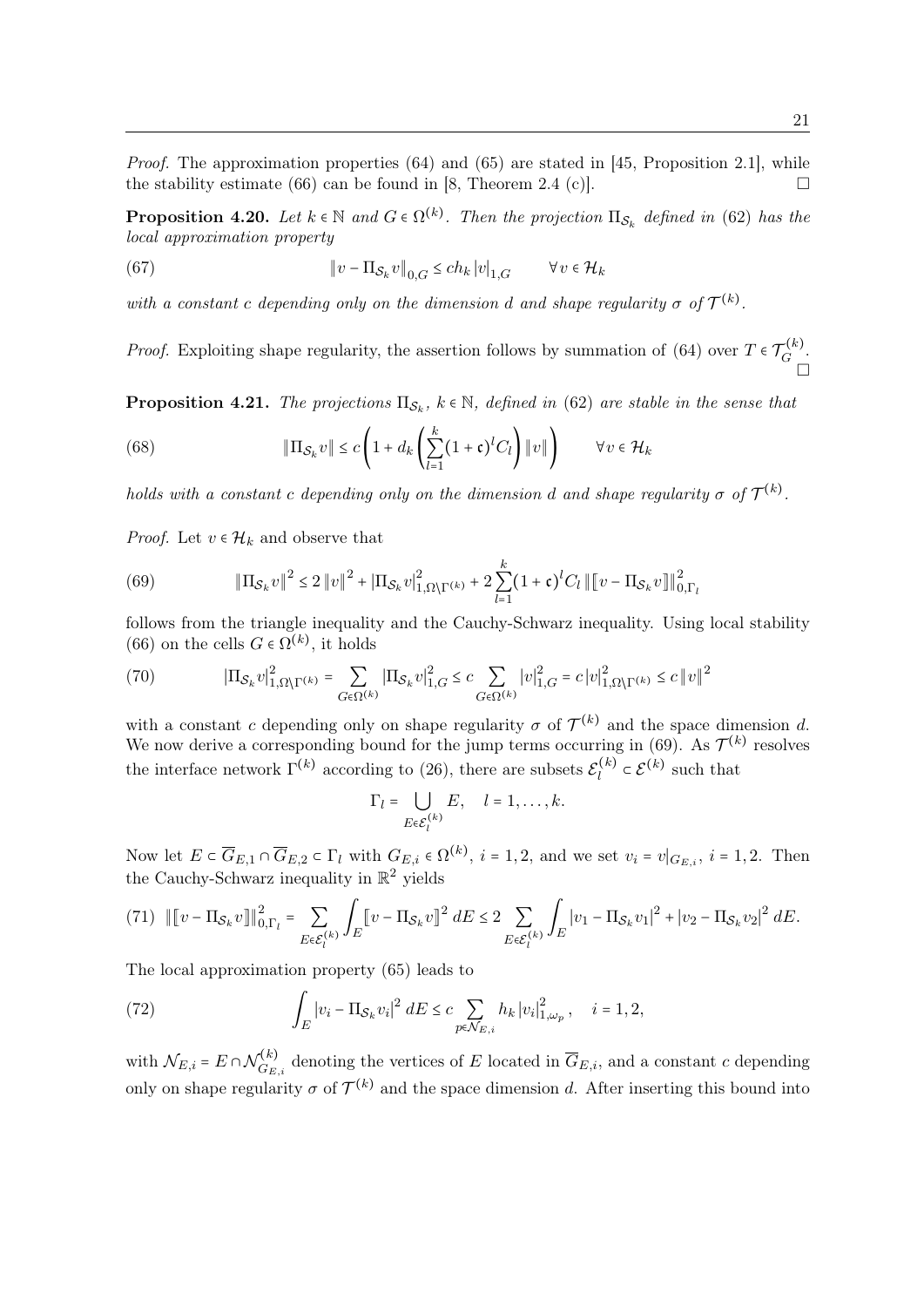(71), summation over  $l = 1, ..., k$ , and shape regularity of  $\mathcal{T}^{(k)}$  provide

$$
\sum_{l=1}^{k} (1+\mathfrak{c})^{l} C_{l} \left\| [v - \Pi_{\mathcal{S}_{k}} v] \right\|_{0, \Gamma_{l}}^{2} \leq ch_{k} \left( \sum_{l=1}^{k} (1+\mathfrak{c})^{l} C_{l} \right) |v|_{1, \Omega \setminus \Gamma^{(k)}}^{2}
$$

with c only depending on  $\sigma$  and d and the assertion follows from (27).

Note that uniform stability of  $\Pi_{\mathcal{S}_k}$ ,  $k \in \mathbb{N}$ , is obtained under the additional assumption (60).

**Definition 4.22.** For every  $k \in \mathbb{N}$ , we define the projection

(73) 
$$
\Pi_k = \Pi_{\mathcal{S}_k} \circ \Pi_{\mathcal{H}_k} : \mathcal{H} \to \mathcal{S}_k.
$$

**Theorem 4.23.** Assume that the conditions  $(27)$ ,  $(53)$ ,  $(60)$  hold. Then the projections  $\Pi_k : \mathcal{H} \to \mathcal{S}_k$ ,  $k \in \mathbb{N}$ , defined in (73) have the approximation property

(74) 
$$
\|v - \Pi_k v\|_0 \le ch_k \|v\| \qquad \forall v \in \mathcal{H}
$$

with a constant c depending only on the space dimension d, shape regularity  $\gamma$  of  $\Omega^{(k)}$ , shape regularity  $\sigma$  of  $\mathcal{T}^{(k)}$ , the constant  $\delta$  in (27), the constant  $C_{\Gamma}$  in (60), and the material constant c.

Proof. The assertion is an immediate consequence of the triangle inequality

$$
\|v - \Pi_k v\|_0 \le \|v - \Pi_{\mathcal{H}_k} v\|_0 + \|\Pi_{\mathcal{H}_k} v - \Pi_{\mathcal{S}_k} (\Pi_{\mathcal{H}_k} v)\|_0
$$

Theorem 4.13, Proposition 4.20, and Corollary 4.17.  $\Box$ 

Uniform stability of the projections  $\Pi_k$  is an immediate consequence of Corollary 4.17 and Proposition 4.21.

Theorem 4.24. Assume that the conditions (27), (53), (60) hold. Then the projections  $\Pi_k : \mathcal{H} \to \mathcal{S}_k$ ,  $k \in \mathbb{N}$ , defined in (73) are uniformly stable in the sense that

(75) 
$$
\|\Pi_k v\| \le c \|v\| \qquad \forall v \in \mathcal{H}
$$

holds with a constant c depending only on the space dimension d, shape regularity  $\gamma$  of  $\Omega^{(k)}$ , shape regularity  $\sigma$  of  $\mathcal{T}^{(k)}$ , the constant  $\delta$  in (27), the constant  $C_{\Gamma}$  in (60), and the material constant c.

#### 5. Multiscale finite element discretization

For some fixed  $k \in \mathbb{N}$ , we now construct novel multiscale finite element spaces with the same dimension as  $S_k$  that provide discretization errors of order  $h_k$ . Utilizing the projection  $\Pi_k : \mathcal{H} \to \mathcal{S}_k$  defined in (73), we can readily apply local orthogonal decomposition (LOD) as introduced by Målqvist & Peterseim [30] with localization by subspace decomposition as suggested in [26].

Let  $\mathcal{V}_k$  = ker  $\Pi_k \subset \mathcal{H}$  denote the kernel of  $\Pi_k$  and  $\mathcal{C}_k : \mathcal{H} \to \mathcal{V}_k$  the orthogonal projection of H onto  $\mathcal{V}_k$  with respect to the scalar product  $a(\cdot, \cdot)$  in H. Then the multiscale finite element space

(76) 
$$
\mathcal{W}_k = \{v - \mathcal{C}_k v \mid v \in \mathcal{H}\} = \{v - \mathcal{C}_k v \mid v \in \mathcal{S}_k\} = \text{span}\{(I - \mathcal{C}_k)\lambda_p^{(k)} \mid p \in \mathcal{N}_k\}
$$

is isomorphic to  $S_k$ . We consider the multiscale discretization

(77) 
$$
u_k \in \mathcal{W}_k: \qquad a(u_k, v) = (f, v) \qquad \forall v \in \mathcal{W}_k.
$$

,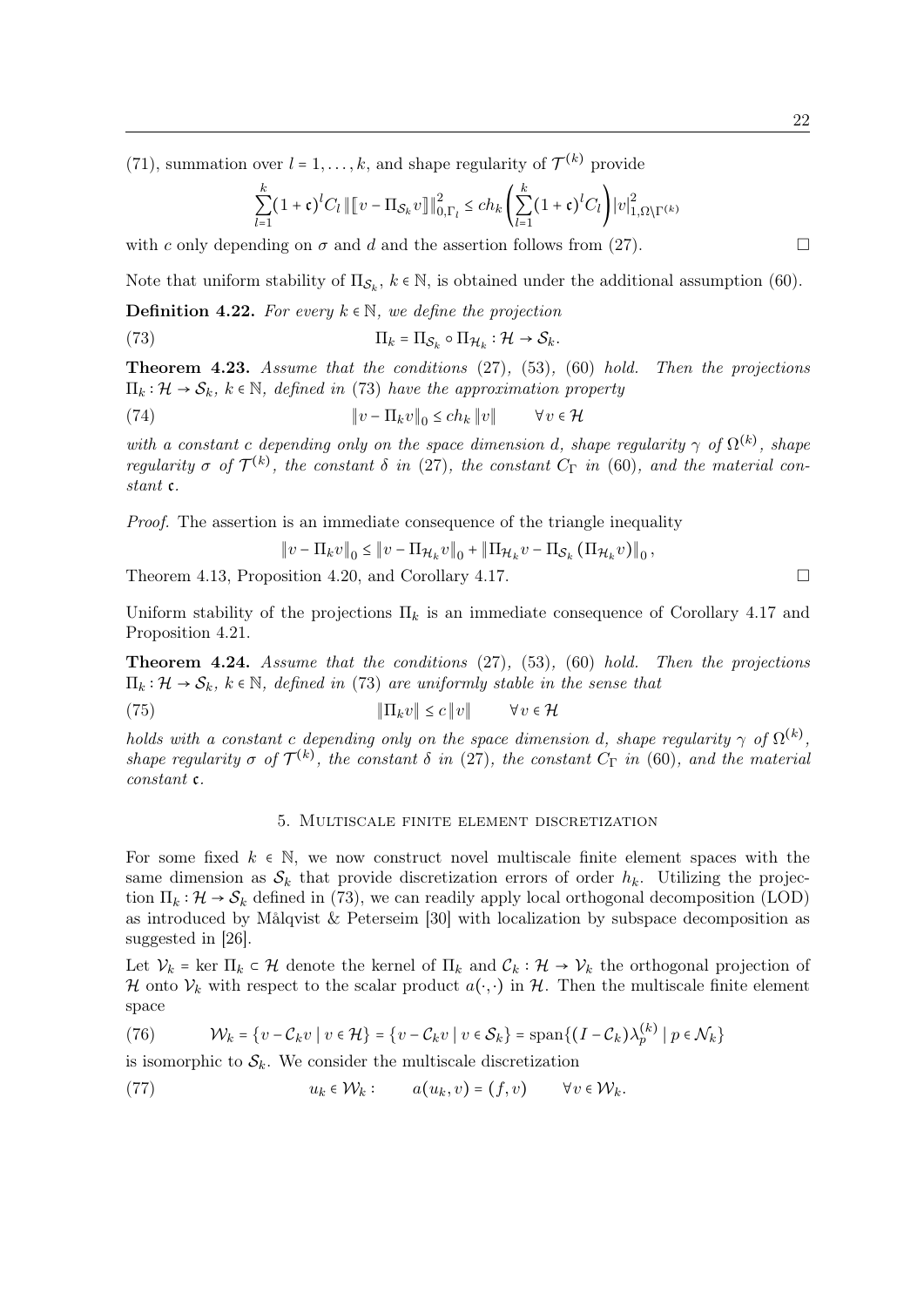The following error analysis is due to Peterseim [35] and Målqvist & Peterseim [30] (see also [26]).

**Theorem 5.1.** The unique solution  $u_k$  of the discrete problem (77) is given by

$$
(78) \t\t u_k = (I - \mathcal{C}_k) \Pi_k u.
$$

The discretization error has the representation  $u - u_k = C_k u$  and the error estimate

$$
\|u - u_k\| \le Ch_k \|f\|_0
$$

holds under the conditions  $(27)$ ,  $(53)$ ,  $(60)$  with C depending only on the constant occurring in the approximation property  $(74)$  stated in Theorem 4.23 and the ellipticity constant a from  $(19)$ .

*Proof.* As  $u - \Pi_k u$  is contained in the kernel of  $\Pi_k$ , we have

(80) 
$$
u - u_k = (I - C_k)u - (I - C_k)\Pi_k u + C_k u = C_k u.
$$

By definition (76), the functions in  $W_k$  are a-orthogonal to the functions in the range of  $\mathcal{C}_k$ and thus to  $u - u_k = C_k u$ . Hence,  $u_k$  solves (77) and uniqueness follows from ellipticity (19).

The following estimate is a consequence of ellipticity  $(19)$ , the representation  $(80)$ , the aorthogonality of  $\mathcal{C}_k$  mapping to the kernel of  $\Pi_k$ , and the Cauchy-Schwarz inequality

$$
\mathfrak{a} \|u - u_k\|^2 \leq \|C_k u\|^2 = a(u, C_k u - \Pi_k C_k u) = (f, C_k u - \Pi_k C_k u) \leq \|f\|_0 \|C_k u - \Pi_k C_k u\|_0.
$$

Now the desired error estimate follows from the approximation property (74) of  $\Pi_k$  as stated in Theorem 4.23.

We emphasize that the discretization error estimate (79) comes without any further regularity assumptions on the exact solution u.

In spite of these desired properties, the space  $W_k$  is problematic, because its multiscale basis functions  $(I - C_k)\lambda_p^{(k)}$ ,  $p \in \mathcal{N}_k$ , in general have global support. We therefore consider (intentionally local) approximations  $\mathcal{C}_k^{(\nu)}$  $\mathcal{L}_{k}^{(\nu)}: \mathcal{H} \to \mathcal{H}, \nu \in \mathbb{N}, \text{ of } \mathcal{C}_{k}$  giving rise to the approximate subspaces

$$
\mathcal{W}_k^{(\nu)} = \text{span}\{ (I - \mathcal{C}_k^{(\nu)}) \lambda_p^{(k)} \mid p \in \mathcal{N}_k \}
$$

and corresponding Galerkin discretizations

(81) 
$$
u_k^{(\nu)} \in \mathcal{W}_k^{(\nu)}: \qquad a(u_k^{(\nu)}, v) = (f, v) \qquad \forall v \in \mathcal{W}_k^{(\nu)}.
$$

The following discretization error estimate is taken from [26].

**Theorem 5.2.** Assume that the approximations  $\mathcal{C}_k^{(\nu)}$  $k_k^{(\nu)}: \mathcal{H} \to \mathcal{H}, \nu \in \mathbb{N}, \text{ of } \mathcal{C}_k \text{ are convergent in}$ the sense that

(82) 
$$
\left\| \mathcal{C}_k v - \mathcal{C}_k^{(\nu)} v \right\|_a \leq q^{\nu} \left\| \mathcal{C}_k v \right\|_a, \qquad \nu \in \mathbb{N},
$$

holds for all  $v \in H$  with some convergence rate  $q < 1$ . Then we have the discretization error estimate

(83) 
$$
\left\|u-u_k^{(\nu)}\right\| \leq (1+q^{\nu})\frac{\sqrt{\mathfrak{A}}}{\sqrt{\mathfrak{a}}} \|u-u_k\| + q^{\nu}\frac{\sqrt{\mathfrak{A}}}{\sqrt{\mathfrak{a}}} \|u-\Pi_k u\|, \qquad \nu \in \mathbb{N}.
$$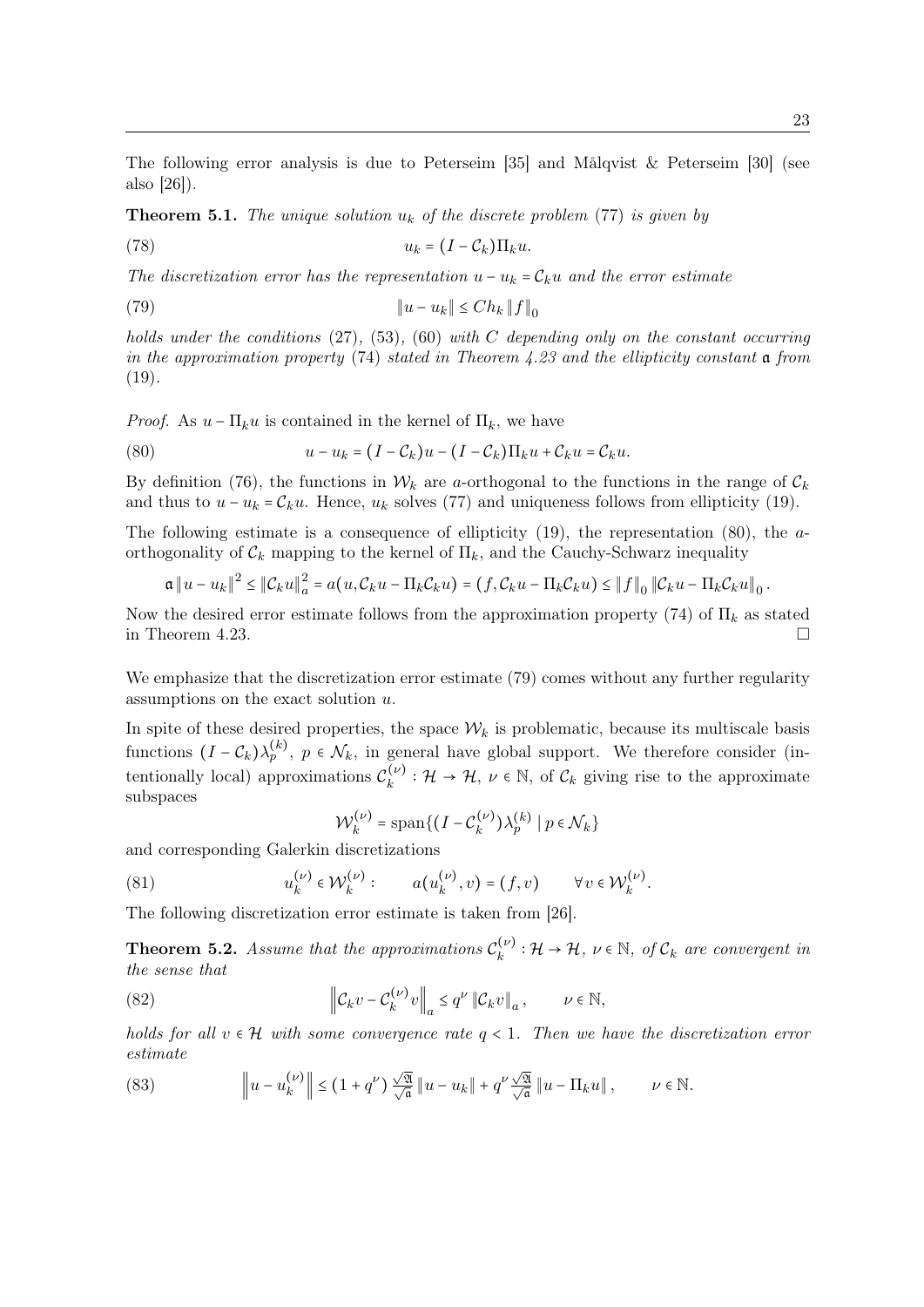*Proof.* Exploiting  $(I - C_k^{(\nu)})$  $(\mathcal{W}_k^{(\nu)})\prod_k u \in \mathcal{W}_k^{(\nu)}$  $\binom{n(\nu)}{k}$  and (78), we obtain

$$
\left\|u-u_k^{(\nu)}\right\|_a \leq \left\|u-\left(I-\mathcal{C}_k^{(\nu)}\right)\Pi_k u\right\|_a = \left\|(u-u_k)-\left(\mathcal{C}_k\Pi_k u-\mathcal{C}_k^{(\nu)}\Pi_k u\right)\right\|_a.
$$

Convergence (82) together with identity (78) provides

$$
\left\|C_k\Pi_k u - C_k^{(\nu)}\Pi_k u\right\|_a \leq q^{\nu} \left\|C_k\Pi_k u\right\|_a \leq q^{\nu} \left(\left\|u - u_k\right\|_a + \left\|u - \Pi_k u\right\|_a\right).
$$

Now the assertion follows from the triangle inequality and the norm equivalence (19).  $\Box$ 

We now concentrate on the construction of convergent local approximations  $\mathcal{C}_k^{(\nu)}$  $\mathcal{H}_k^{(\nu)}:\mathcal{H}\rightarrow\mathcal{H},$  $\nu \in \mathbb{N}$ , by local subspace correction. Here, we make heavy use of the fact that the kernel  $\mathcal{V}_k$ of  $\Pi_k$  is high-frequency. Locality (50), (62) of the projection  $\Pi_k = \Pi_{\mathcal{S}_k} \circ \Pi_{\mathcal{H}_k}$  motivates the direct splitting

$$
V_k = \sum_{G \in \Omega^{(k)}} \mathcal{V}_G
$$

into the subspaces

 $\mathcal{V}_G = \{ (I - \Pi_k) v | G \mid v \in \mathcal{H} \} \subset \mathcal{V}_k, \qquad G \in \Omega^{(k)}.$ 

Here,  $v|_G$  is defined by  $v|_G(x) = v(x)$  for  $x \in G$  and  $v|_G(x) = 0$  otherwise. Note that the linear mapping  $\mathcal{H} \ni v \to v|_G \in \mathcal{H}$  is uniformly bounded in  $\mathcal{H}$  for all  $G \in \Omega^{(k)}$  and each fixed  $k \in \mathbb{N}$  as a consequence of the trace Lemma 4.10 and the continuous embedding of  $\mathcal H$  into  $L^2(\Omega)$ . The subspaces  $\mathcal{V}_G$  are closed, because convergence of a sequence  $(v_i)_{i\in\mathbb{N}}\subset \mathcal{V}_G\subset \mathcal{V}_k$  to some  $v\in\mathcal{H}$ implies  $v \in V_k$ , i.e.,  $\Pi_k v = 0$ , as  $V_k$  is closed,  $v = v|_G$ , as supp  $v_i \subset G$  for all  $i \in \mathbb{N}$ , and therefore  $v = (I - \Pi_k)v|_G \in V_G$ . Utilizing the splitting (84), each  $v \in V_k$  can be uniquely decomposed into its local components

(85) 
$$
v_G = (I - \Pi_k)v|_G \in \mathcal{V}_G, \qquad G \in \Omega^{(k)}.
$$

The following lemma is the main result of this section.

**Lemma 5.3.** The splitting (84) is stable in the sense that for each  $v \in V_k$  the decomposition (85) satisfies

(86) 
$$
\sum_{G \in \Omega^{(k)}} \|v_G\|_a^2 \le K_1 \|v\|_a^2
$$

with a constant  $K_1$  depending only on the constants appearing in Theorems 4.23, 4.24, and the ellipticity constants  $a, \mathfrak{A}$  from (19).

Assume that for all  $k \in \mathbb{N}$  and each G in  $\Omega^{(k)}$  the number of neighboring cells of G from  $\Omega^{(k)}$  is uniformly bounded by  $c_N \in \mathbb{R}$ . Then the splitting (84) is bounded in the sense that the decomposition (85) satisfies

(87) 
$$
||v||_a^2 \le K_2 \sum_{G \in \Omega^{(k)}} ||v_G||_a^2
$$

with a constant  $K_2$  depending only on  $c_N$ .

*Proof.* Boundedness (87) with a constant  $K_2$  depending only on the maximal number of neighbors of each cell G is a direct consequence of the Cauchy-Schwarz inequality.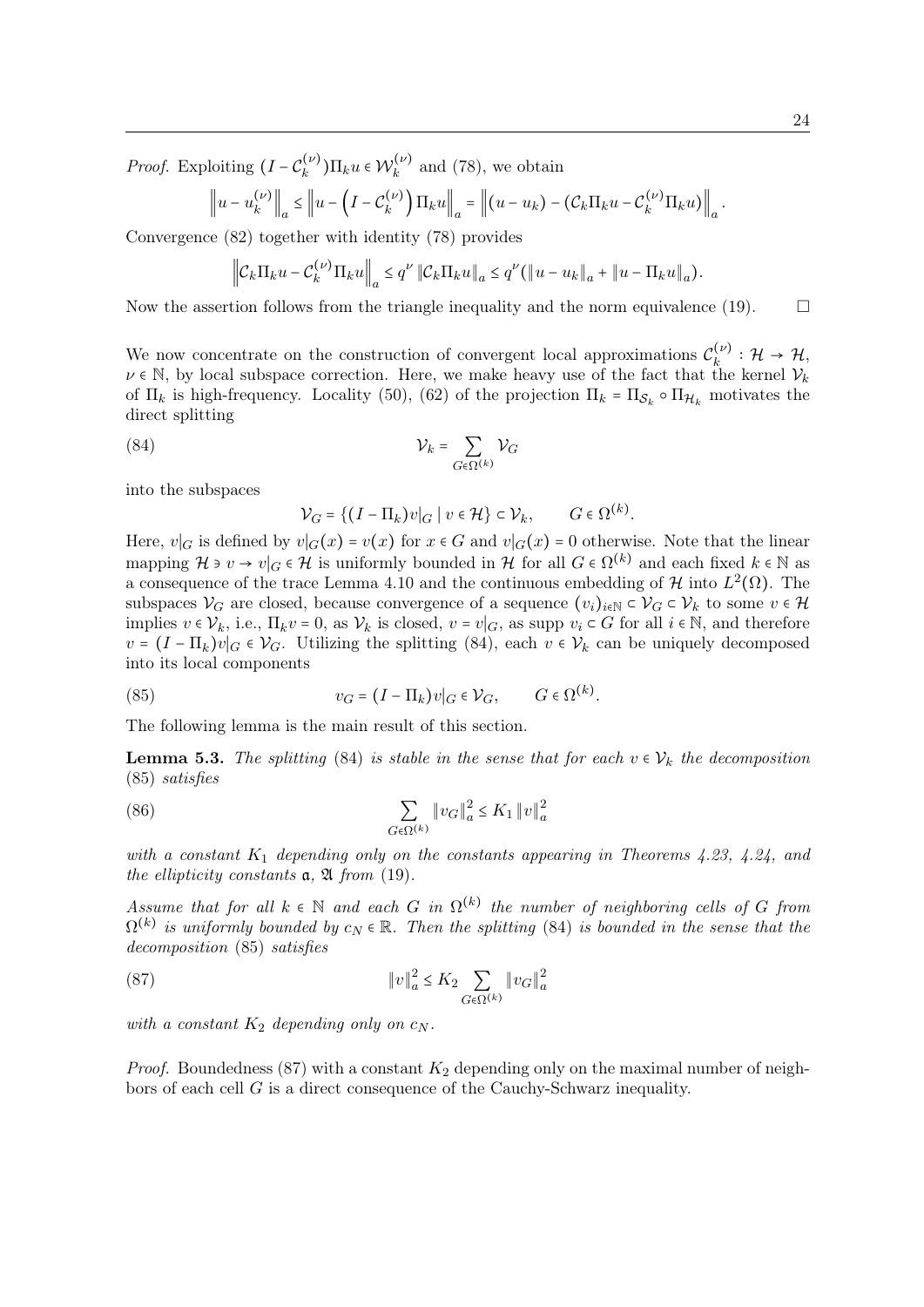Let  $G \in \Omega_{\infty}^{(k)}$  and  $v \in V_k$ . Then  $\Pi_k v|_G = \Pi_{\mathcal{S}_k} \circ \Pi_{\mathcal{H}_k} v|_G = \Pi_{\mathcal{S}_k} v|_G$  by the definition (50) of  $\Pi_{\mathcal{H}_k}$ . Utilizing local boundedness (70) and the approximation property (72) of  $\Pi_{\mathcal{S}_k}$  together with the geometric condition (60), this leads to

(88) 
$$
\|v_G\|^2 = |v - \Pi_{\mathcal{S}_k} v|_{1,G}^2 + \sum_{j=1}^k (1+\mathfrak{c})^j C_j \|v - \Pi_{\mathcal{S}_k} v\|_{0,\Gamma_j \cap \partial G}^2 \le c |v|_{1,G}^2
$$

with a constant c depending only on the shape regularity  $\sigma$ , the space dimension d, and the constant  $C_{\Gamma}$  from (60).

Now assume  $G \in \Omega^{(k)} \backslash \Omega_{\infty}^{(k)}$ . By a density argument, it is sufficient to consider  $v \in \mathcal{V}_k \cap \mathcal{H}_K$ with arbitrary  $K > k$ . Exploiting the locality of  $\Pi_k$ , i.e.,  $(I - \Pi_k)(v|_G) = ((I - \Pi_k)v)|_G$ , we have

$$
(89)\quad \|v_G\|^2 = |v - \Pi_k v|_{1, G\setminus\Gamma^{(K)}}^2 + \sum_{j=1}^k (1+\mathfrak{c})^j C_j \|v - \Pi_k v\|_{0, \Gamma_j \cap \partial G}^2 + \sum_{j=k+1}^K (1+\mathfrak{c})^j C_j \|v\|_{0, \Gamma_j \cap G}^2.
$$

As a consequence of the Cauchy-Schwarz inequality, Lemma 4.12 and the local boundedness (70) of  $\Pi_{\mathcal{S}_k}$ , we have

(90) 
$$
\left|v - \Pi_k v\right|_{1, G\backslash \Gamma^{(K)}}^2 \le C \left|v\right|_{1, G\backslash \Gamma^{(K)}}^2
$$

with a constant C depending only on the space dimension d and shape regularity  $\sigma$  of  $\mathcal{T}^{(k)}$ . After utilizing the trace Lemma 4.10, we apply (90), (56), the geometric condition (60), and (27) to obtain

$$
\sum_{j=1}^{k} (1+\mathfrak{c})^{j} C_{j} \|v - \Pi_{k}v\|_{0,\Gamma_{j}\cap\partial G}^{2} \leq C' \left( h_{k}^{-2} \|v - \Pi_{k}v\|_{0,G}^{2} + |v|_{1,G\setminus\Gamma^{(K)}}^{2} + \sum_{j=k+1}^{K} (1+\mathfrak{c})^{j} C_{j} \|[v]\|_{0,\Gamma_{j}\cap G}^{2} \right)
$$

with C' additionally depending on the material constant c, the constant  $\delta$  in (27), and the constant  $C_{\Gamma}$  appearing in (60). Now we insert the above estimates in (89) to obtain

(91) 
$$
\|v_G\|^2 \leq C'' \left( h_k^{-2} \|v - \Pi_k v\|_{0,G}^2 + |v|_{1,G\setminus\Gamma(K)}^2 + \sum_{j=k+1}^K (1+\mathfrak{c})^j C_j \| \|v\|_{0,\Gamma_j \cap G}^2 \right)
$$

where  $C'' = \max\{C, C' + 1\}$ . Summation of (88) for  $G \in \Omega_{\infty}^{(k)}$  and (91) for  $G \in \Omega^{(k)} \setminus \Omega_{\infty}^{(k)}$  finally leads to

$$
\sum_{G\in\Omega^{(k)}}\left\Vert v_{G}\right\Vert ^{2}\leq C''\left(h_{k}^{-2}\left\Vert v-\Pi_{k}v\right\Vert _{0}^{2}+\left\Vert v\right\Vert ^{2}\right).
$$

Now the approximation property stated in Theorem 4.23 together with the norm equivalence (19) concludes the proof.  $\Box$ 

Let  $P_G: \mathcal{H} \to \mathcal{V}_G$ ,  $G \in \Omega^{(k)}$ , denote the *a*-orthogonal Ritz projections defined by

(92) 
$$
P_G w \in V_G: \qquad a(P_G w, v) = a(w, v) \qquad \forall v \in V_G
$$

for  $w \in \mathcal{H}$  and

$$
T = \sum_{G \in \Omega^{(k)}} P_G
$$

the resulting preconditioner. Lemma 5.3 implies (see, e.g., [28, Lemma 3.1], [47, Theorem 4.1] or [49, Theorem 8.1]))

(93) 
$$
1/K_1a(v,v) \le a(Tv,v) \le K_2a(v,v) \qquad \forall v \in \mathcal{V}_k.
$$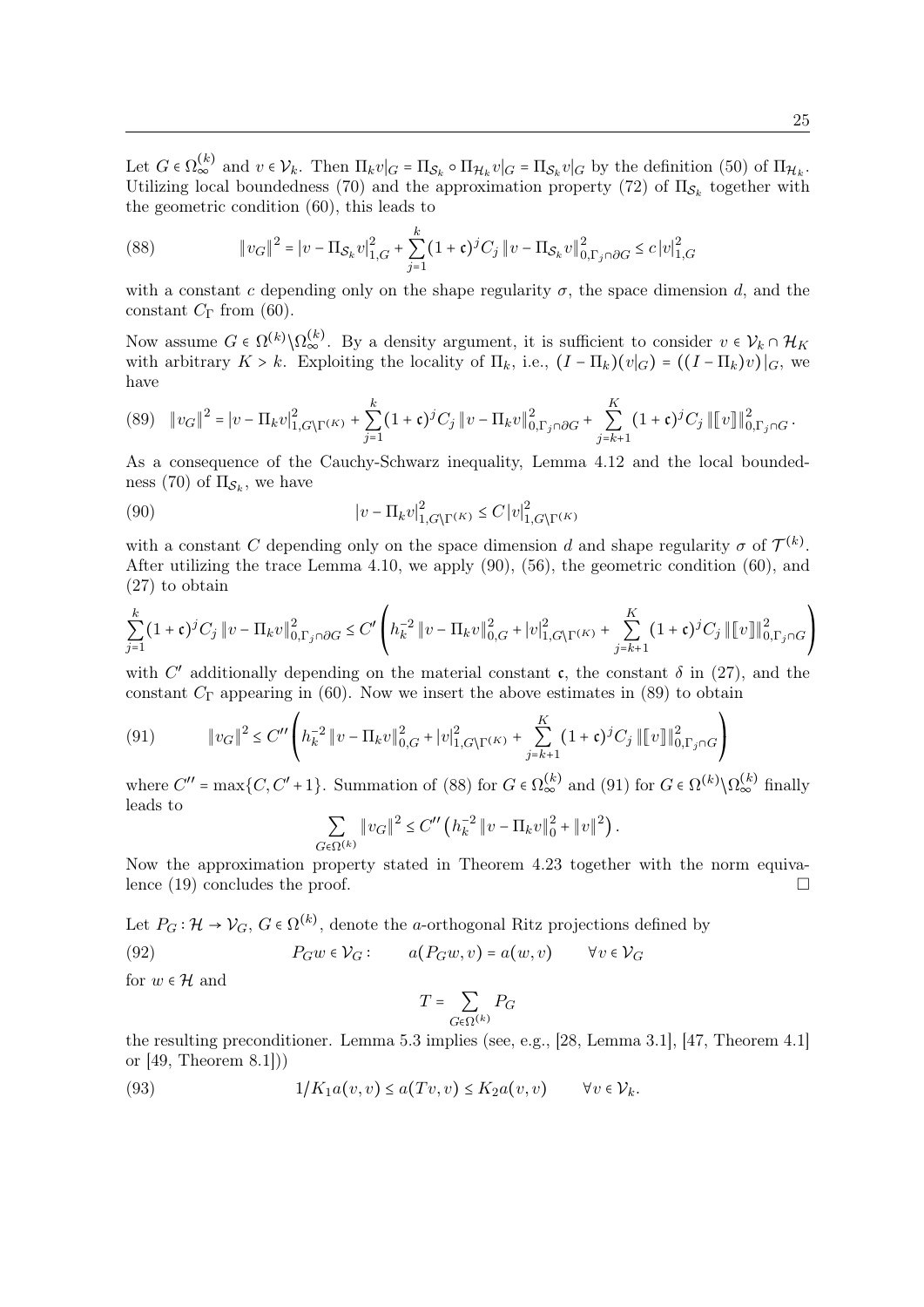As T is self-adjoint with respect to  $a(\cdot, \cdot)$ , this provides the bound  $\kappa \leq K_1 K_2$  of the condition number  $\kappa = \|T\|_a \|T^{-1}\|_a$  of T restricted to  $\mathcal{V}_k$ . We consider the straightforward damped Richardson iteration

(94) 
$$
\mathcal{C}_{k}^{(\nu+1)} = \mathcal{C}_{k}^{(\nu)} + \omega T (I - \mathcal{C}_{k}^{(\nu)}), \qquad \mathcal{C}_{k}^{(0)} = 0,
$$

with a suitable damping factor  $\omega$ . Note that  $\mathcal{C}_k^{(\nu)}$  $\mathcal{L}_{k}^{(\nu)}v \in \mathcal{V}_{k}, v \in \mathbb{N}$ , holds for any  $v \in \mathcal{H}$ . Now convergence of (94) follows by well-known arguments.

**Theorem 5.4.** Assume that for all  $k \in \mathbb{N}$  and each  $G \in \Omega^{(k)}$  the number of neighboring cells of G from  $\Omega^{(k)}$  is uniformly bounded by  $c_N \in \mathbb{R}$ . Then the approximations  $\mathcal{C}_k^{(\nu)}$  $v_k^{(\nu)}$ ,  $\nu \in \mathbb{N}$ , of  $\mathcal{C}_k$ defined in (94) are convergent for  $\omega < 2/K_2$  in the sense of (82), and we have the convergence rate  $q = (K_1K_2 - 1)/(K_1K_2 + 1)$  for the optimal damping factor  $\omega = 2/(1/K_1 + K_2)$  with  $K_1$ ,  $K_2$  depending only on the constants appearing in Theorems 4.23, 4.24, the geometric constant  $C_0$  in (9),  $c_N$ , and the ellipticity constants  $a, \mathfrak{A}$  from (19).

More sophisticated iterative schemes with better convergence rates are discussed, e.g., in [26]. Utilizing Theorems 5.1 and 5.2, the desired discretization error estimate

$$
\left\|u-u_k^{(\nu)}\right\|=\mathcal{O}(h_k)
$$

is obtained by choosing  $\nu \in \mathbb{N}$  such that the stopping criterion  $q^{\nu} \frac{\mathfrak{A}}{a}$  $\frac{d}{d} ||u - \Pi_k u|| = \mathcal{O}(h_k)$  is fulfilled.

Note that the support of the first iterate  $(I - C_k^{(1)})$  $(k_k^{(1)})\lambda_p^{(k)} = (I - \omega T)\lambda_p^{(k)}$  is contained in  $\overline{G}$ , if p is located in G and contained in  $G \cup G'$ , if  $p \in G \cap \Gamma_k \cap G'$  so that the support grows at most by one layer of cells. By the same argument, the support of the approximate multiscale basis functions  $(I - C_k^{(\nu)})$  $(k_k^{(\nu)})\lambda_p^{(k)} = (I - \omega T)^{\nu}\lambda_p^{(k)}, p \in \mathcal{N}_k$ , spreads at most by one layer of cells in each iteration step and therefore depends logarithmically on the prescribed accuracy of order  $h_k$ .

The construction of  $\mathcal{W}_k^{(\nu)}$  $k^{(\nu)}$  requires the successive solution of local problems (92) in the infinite dimensional function spaces  $\mathcal{V}_G$ . In order to derive a computationally feasible analogue of the multiscale finite element discretization (81), we start from a typically very large, maybe computationally inaccessible finite element space  $S$  associated with a very strong refinement  $\mathcal T$  of  $\mathcal T^{(k)}$  that resolves all fine scale features of the multiscale interface problem as necessary to provide the desired accuracy of order  $h_k$ . Proceeding literally as above with  $H$  replaced by S, we obtain discrete versions of Theorems 5.1, 5.2, and 5.4, where the iteration  $(94)$  takes the form of a damped block Jacobi iteration.

## 6. Iterative subspace correction

We now consider the construction and convergence analysis of subspace correction methods for the fractal interface problem (15) together with computationally feasible discrete versions for k-scale finite element approximations (28). Their convergence rates neither depend on the scales  $k \in \mathbb{N}$  nor on the mesh size  $h_k$ .

The starting point is the two-level splitting

(95) 
$$
\mathcal{H} = \mathcal{V}_0 + \sum_{G \in \Omega^{(k)}} \mathcal{V}_G
$$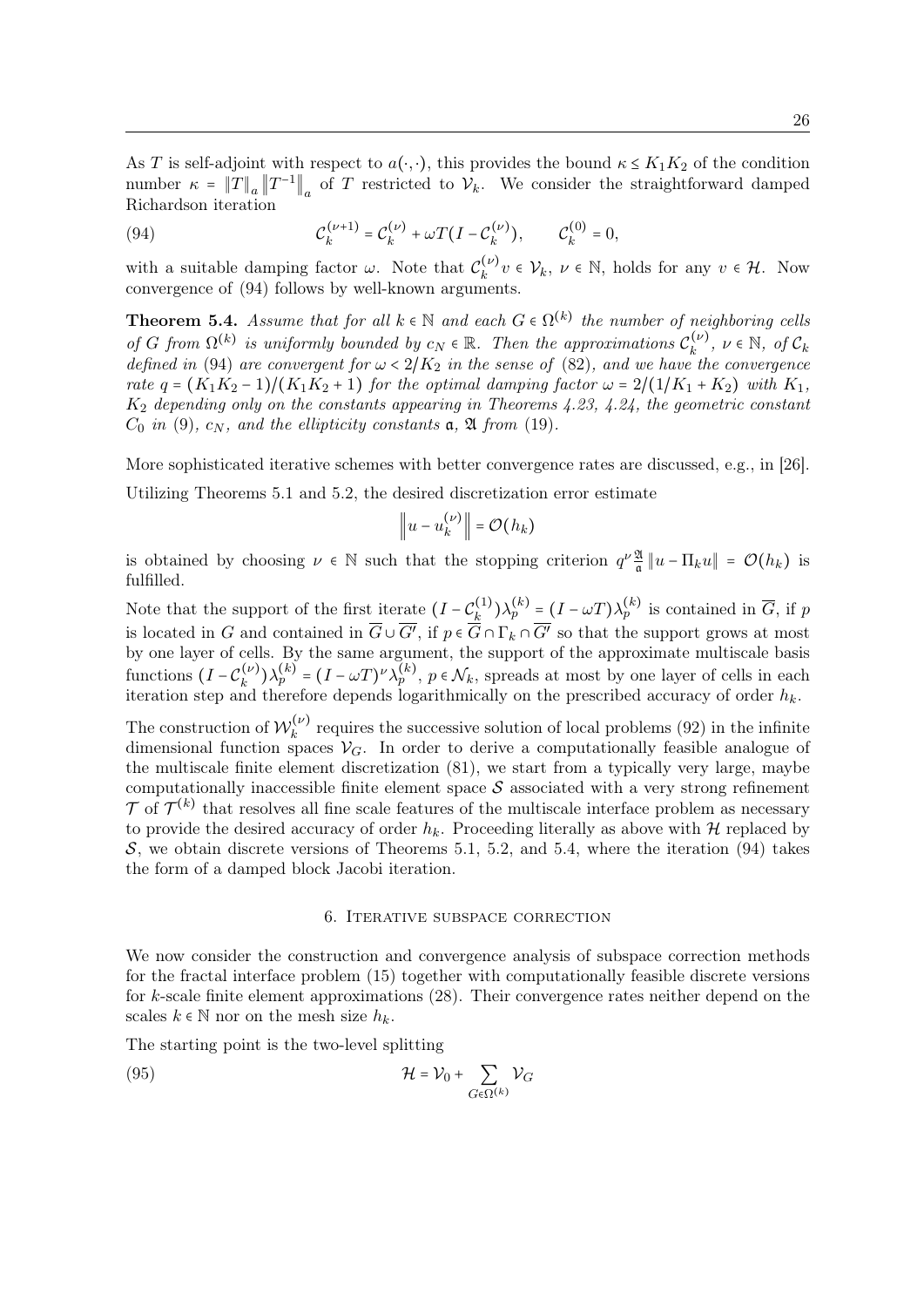with  $V_0 = S_\ell$  for some fixed  $\ell \ge 1$ , some fixed  $k > \ell$ , and

$$
\mathcal{V}_G = \{v|_G \mid v \in \mathcal{H}\}, \quad G \in \Omega^{(k)}.
$$

In particular, each  $v \in \mathcal{H}$  can be decomposed into its local components

$$
v_{\ell} = \Pi_{\ell} v \in S_{\ell}, \qquad v_G = (v - \Pi_{\ell} v)|_G \in V_G, \quad G \in \Omega^{(k)}
$$

which is useful for proving stability

(96) 
$$
\|v_{\ell}\|_{a}^{2} + \sum_{G \in \Omega^{(k)}} \|v_{G}\|_{a}^{2} \leq K_{1}' \|v\|_{a} \qquad \forall v \in \mathcal{H}
$$

of the splitting (95). Indeed, utilizing the stability and approximation properties of the projections  $\Pi_\ell : \mathcal{H} \to \mathcal{S}_\ell$ , stability and boundedness of the splitting (95) with corresponding constants  $K'_1$  and  $K'_2$  follows by similar arguments as in the proof of Lemma 5.3.

Therefore, the corresponding preconditioner

$$
T=P_0+\sum_{G\in \Omega^{(k)}}P_G
$$

with Ritz projections  $P_0: \mathcal{H} \to \mathcal{V}_0$  and  $P_G: \mathcal{H} \to \mathcal{V}_G$ ,  $G \in \Omega^{(k)}$ , respectively, admits the bound  $\kappa \leq K_1K_2$  of the condition number  $\kappa$  of  $T : \mathcal{H} \to \mathcal{H}$ . This property directly entails corresponding bounds for the convergence rates of preconditioned linear and nonlinear iterative schemes like Richardson or conjugate gradient methods.

In order to describe a sequential subspace correction method induced by the splitting (95), we introduce a numbering  $\{G_1, \ldots, G_m\} = \Omega^{(k)}$  of the cells and of the corresponding subspaces  $V_i = V_{G_i}$  and Ritz projections  $P_i = P_{V_i}$ ,  $i = 1, ..., m$ . We now consider the linear iteration

(97) 
$$
w_0 = u^{(\nu)}, \quad w_{i+1} = w_i + P_{m-i}(u - w_i), \quad i = 0, \ldots, m, \quad u^{(\nu+1)} = w_{m+1},
$$

for  $\nu = 0, 1, ...$  with arbitrary given iterate  $u^{(0)} \in \mathcal{H}$ . Stability (96) of the decomposition and a Cauchy-Schwarz-type inequality as stated in the following lemma are the two classical conditions for convergence estimates of sequential subspace correction methods such as (97) (see, e.g., [47, Section 4.1] [49, Section 5]).

**Lemma 6.1.** Assume that for all  $k \in \mathbb{N}$  and each G in  $\Omega^{(k)}$  the number of neighboring cells of G from  $\Omega^{(k)}$  is uniformly bounded by  $c_N \in \mathbb{R}$ . Then the Cauchy-Schwarz-type inequality

$$
\sum_{i,j=0}^{m} a(v_i, w_j) \le K_3 \left( \sum_{i=0}^{m} a(v_i, v_i) \right)^{1/2} \left( \sum_{j=0}^{m} a(w_j, w_j) \right)^{1/2}
$$

holds for all  $v_i \in V_i$ ,  $w_j \in V_j$ ,  $i, j = 0, ..., m$ , with a constant  $K_3$  depending only on  $c_N$ .

*Proof.* For some fixed  $G \in \Omega^{(k)}$ , we introduce the local scalar product

$$
a_G(v, w) = \int_{G \backslash \Gamma} A \nabla v \cdot \nabla w \, dx + \frac{1}{2} \sum_{j=1}^k (1 + \mathfrak{c})^j C_j \int_{\Gamma_j \cap \partial G} B[v] [w] d\Gamma_j
$$
  
+ 
$$
\sum_{j=k+1}^{\infty} (1 + \mathfrak{c})^j C_j \int_{\Gamma_j \cap G} B[v] [w] d\Gamma_j, \qquad v, w \in \mathcal{H},
$$

with the property

(98) 
$$
\sum_{G \in \Omega^{(k)}} a_G(v, w) = a(v, w), \qquad v, w \in \mathcal{H}.
$$

,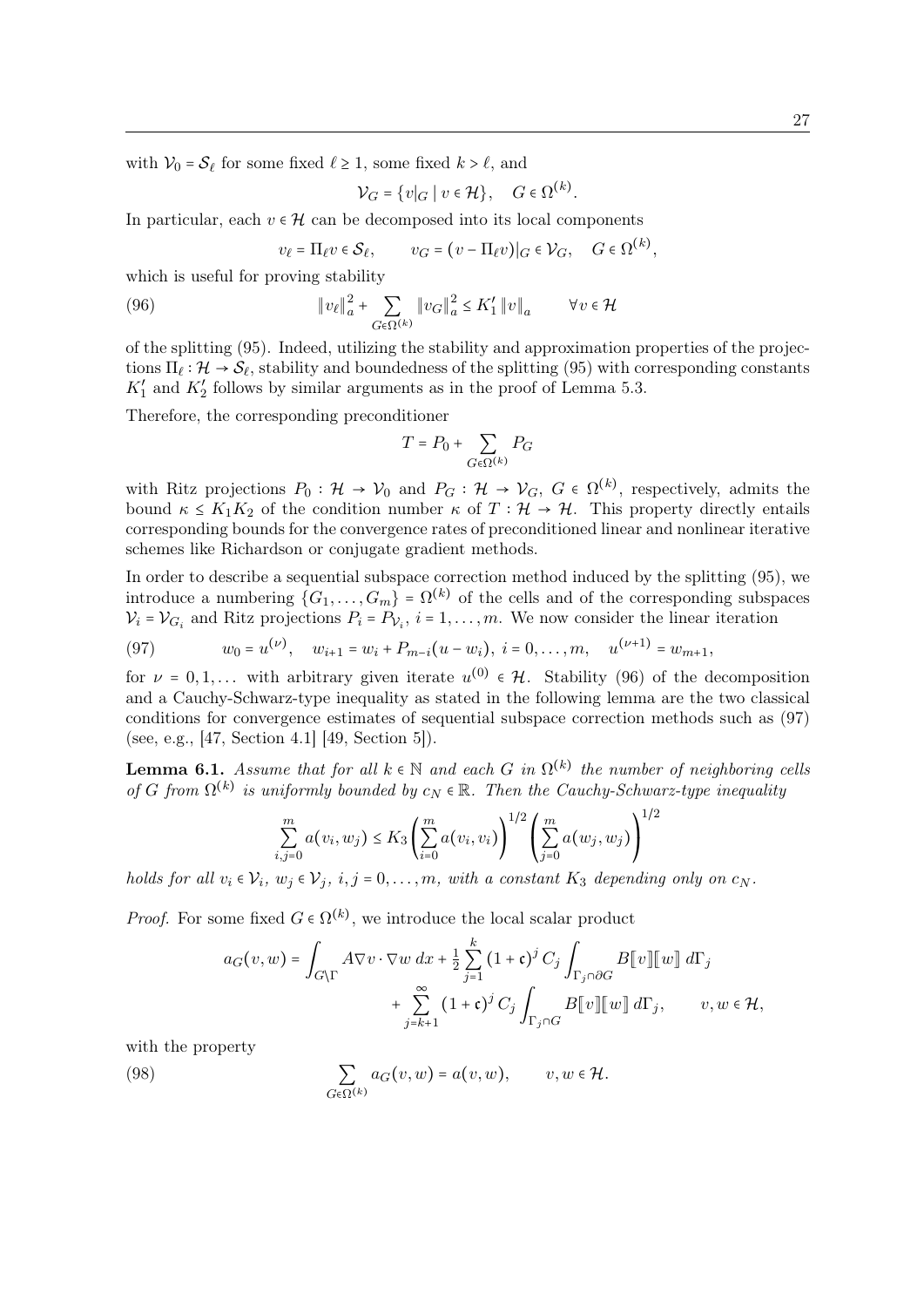As the common support of  $v_i \in V_i$  and  $w_j \in V_j$  is contained in  $\overline{G}_i \cap \overline{G}_j$  for  $i, j = 1, \ldots, m$ , the Cauchy-Schwarz inequality and Gershgorin's theorem lead to

$$
\sum_{i,j=0}^{m} a_G(v_i, w_j) \le (c_G + 1) \left(\sum_{i=0}^{m} a_G(v_i, v_i)\right)^{1/2} \left(\sum_{j=0}^{m} a_G(w_j, w_j)\right)^{1/2}
$$

with  $c_G$  denoting the number of neighboring cells of G from  $\Omega^{(k)}$ . After summation over  $G \in \Omega^{(k)}$ , the Cauchy-Schwarz inequality in  $\mathbb{R}^{m+1}$  together with (98) complete the proof.  $\Box$ 

The following convergence result is based on the error propagation

(99) 
$$
u - u^{(\nu+1)} = (I - P_0) \cdots (I - P_m) (u - u^{(\nu)}).
$$

Its proof can be taken literally, e.g., from [28, Theorem 5.2].

**Theorem 6.2.** Assume that for all  $k \in \mathbb{N}$  and each G in  $\Omega^{(k)}$  the number of neighboring cells of G from  $\Omega^{(k)}$  is uniformly bounded by  $c_N \in \mathbb{R}$ . Then the iterative scheme (97) is convergent with respect to the energy norm, and

$$
\|u - u^{(\nu+1)}\|_{a} \le \left(1 - \frac{1}{K_1 K_3^2}\right) \|u - u^{(\nu)}\|_{a}
$$

holds for any initial iterate  $u^{(0)} \in \mathcal{H}$  with  $K_1$ ,  $K_3$  depending only on the constants appearing in Theorems 4.23, 4.24, the geometric constant  $C_0$  in (9),  $c_N$  and the ellipticity constants  $\mathfrak{a}$ ,  $\mathfrak A$  from (19).

We emphasize that the two-level iteration (97) is just a simple illustrative example for a subspace correction method that can be analyzed using the projection operators suggested in Section 4. More efficient methods can be constructed in a similar way. For example, a symmetric variant of (97) that can be accelerated by conjugate gradients, is obtained by augmenting each iteration step by additional corrections  $P_i(u-w_{m+1+i})$  taken in reverse order  $i = 1, \ldots, m$ . For detailed investigations, we refer to [37].

The linear iteration (97) takes place in  $\mathcal H$  and thus requires the successive evaluation of Ritz projections  $P_i$  to infinite dimensional subspaces  $V_i \subset \mathcal{H}$ ,  $i = 1, \ldots, m$ . However, replacing  $\mathcal{H}$ by a finite element space  $S_K$  with some  $K \geq k > \ell$ , the above considerations and convergence results literally translate to corresponding subspace correction methods for the finite element discretization (28) with respect to  $S_K$ . In particular, the discrete analogue of (97) leads to a two-grid iteration with block Gauß-Seidel smoother on the fine grid  $\mathcal{T}^{(k)}$  that is globally converging with convergence rate independent of the level K and corresponding mesh size  $h_K$ of the discrete solution space  $\mathcal{S}_K$ .

#### 7. Numerical Experiments

In our two numerical experiments, we consider the finite element discretization (28) of the fractal interface problem (15) with  $k = K = 1, ..., K_{\text{max}}$ ,  $\Omega = (0, 1)^2 \subset \mathbb{R}^2$ ,  $\mathfrak{c} = 1$ , the identity matrix  $A = I \in \mathbb{R}^{d \times d}$ ,  $B = 1$  and two different kinds of fractal interface networks.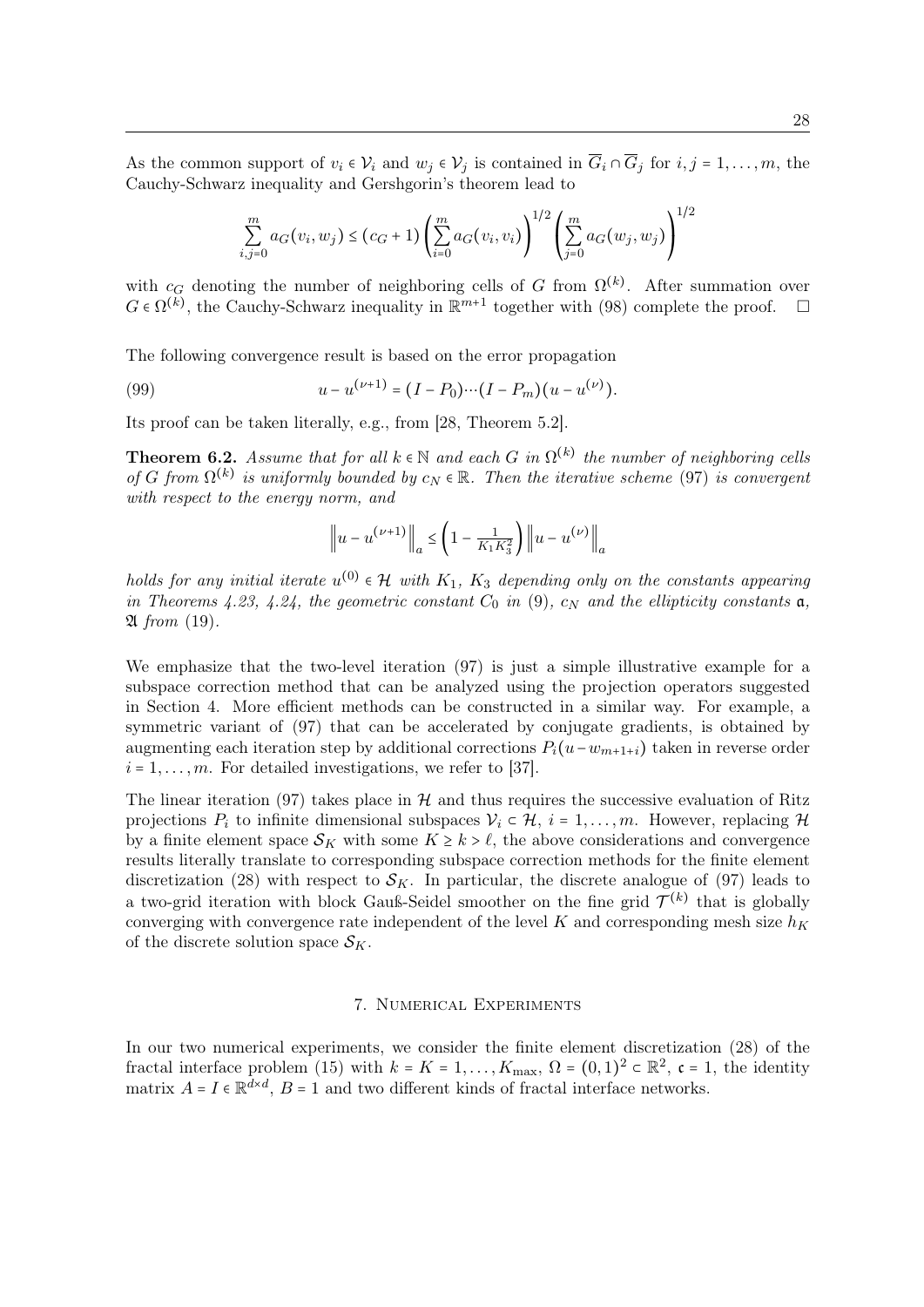In order to illustrate the theoretical findings of Section 6, we consider the discrete analogue of the linear iteration (97) in function space, i.e., the two-grid method with block Gauß-Seidel smoother as induced by the two-level splitting

$$
\mathcal{S}_k = \mathcal{S}_{\ell} + \sum_{G \in \Omega^{(k)}} \mathcal{V}_G, \qquad \mathcal{V}_G = \{v|_G \mid v \in \mathcal{S}_k\} = \mathcal{S}_k(G)
$$

with coarse space  $S_\ell = S_1$ . The fine grid level  $k = K$  is selected to coincide with the level of the underlying discrete solution space  $\mathcal{S}_K$ . We always use the initial iterate  $u^{(0)} = u_{\mathcal{S}_1}$ , i.e., the finite element approximation on the coarse grid  $\mathcal{T}^{(1)}$ .

In light of the hierarchical lower bound

$$
||u_{\mathcal{S}_{K+1}} - u_{\mathcal{S}_{K}}|| \le ||u - u_{\mathcal{S}_{K}}||
$$

of the discretization error, the algebraic error is reduced up to discretization accuracy once the computationally feasible criterion

(100) 
$$
\|u_{\mathcal{S}_K} - u_{\mathcal{S}_K}^{(\nu)}\| \leq \|u_{\mathcal{S}_{K+1}} - u_{\mathcal{S}_K}\|
$$

is fulfilled. We will use (100) (after precomputing  $u_{\mathcal{S}_K}$  and  $u_{\mathcal{S}_{K+1}}$  up to machine accuracy) to determine the minimal number of iteration steps as required to reduce the algebraic error below discretization accuracy. Of course, more efficient local a posteriori error estimators, both for the iterative and the discretization error, should be applied in practical computations.

7.1. Highly localized interface network. In our first numerical experiment, we consider the highly localized fractal interface network as depicted in Figure 1. In this case, we have the ingity localized fractal interface hetwork as depicted in Figure 1. In this case, we have  $d_k = \sqrt{2} 4^{-k}$ ,  $C_k = 2^k$ , and  $r_k = 2^{1-k}$ . Hence, conditions (6), (9) hold true and the conditions  $(53)$ ,  $(60)$  are satisfied for  $c = 1$ .

Starting with the triangulation  $\mathcal{T}^{(1)}$  as obtained by two uniform regular refinements of the partition  $\mathcal{T}^{(0)}$  consisting of two congruent triangles, the triangulation  $\mathcal{T}^{(k)}$  results from two partition  $f^{(k-1)}$  for  $k = 2, 3, ...$  We have  $h_k = \sqrt{2} 4^{-k}$  so uniform regular refinement steps applied to  $\mathcal{T}^{(k-1)}$  for  $k = 2, 3, ...$  We have  $h_k = \sqrt{2} 4^{-k}$  so that (27) holds with  $\delta = 1$ . For all  $k \in \mathbb{N}$  and each G in  $\Omega^{(k)}$ , the number of neighboring cells of G from  $\Omega^{(k)}$  is uniformly bounded by  $c_N = 6$ . As a consequence, the conditions for uniform stability and approximation property of the projections  $\Pi_k$ ,  $k \in \mathbb{N}$ , as stated in Theorem 4.23 and Theorem 4.24, respectively, and for the uniform convergence result in Theorem 6.2 are satisfied in this case.

Table 1 displays the error reduction factors

$$
\rho_K^{(\nu)} = \frac{\|u_{\mathcal{S}_K} - u_{\mathcal{S}_K}^{(\nu)}\|}{\|u_{\mathcal{S}_K} - u_{\mathcal{S}_K}^{(\nu-1)}\|}, \qquad \nu = 1, \dots, 9,
$$

together with their geometric mean  $\rho_K$  for the levels  $K = 1, \ldots, K_{\text{max}} = 5$ . We observe that the error reduction factors nicely converge to the convergence rates on each level K and appear to saturate at  $0.266$  with increasing K. According to the criterion (100) the discretization accuracy is already reached after 3 steps.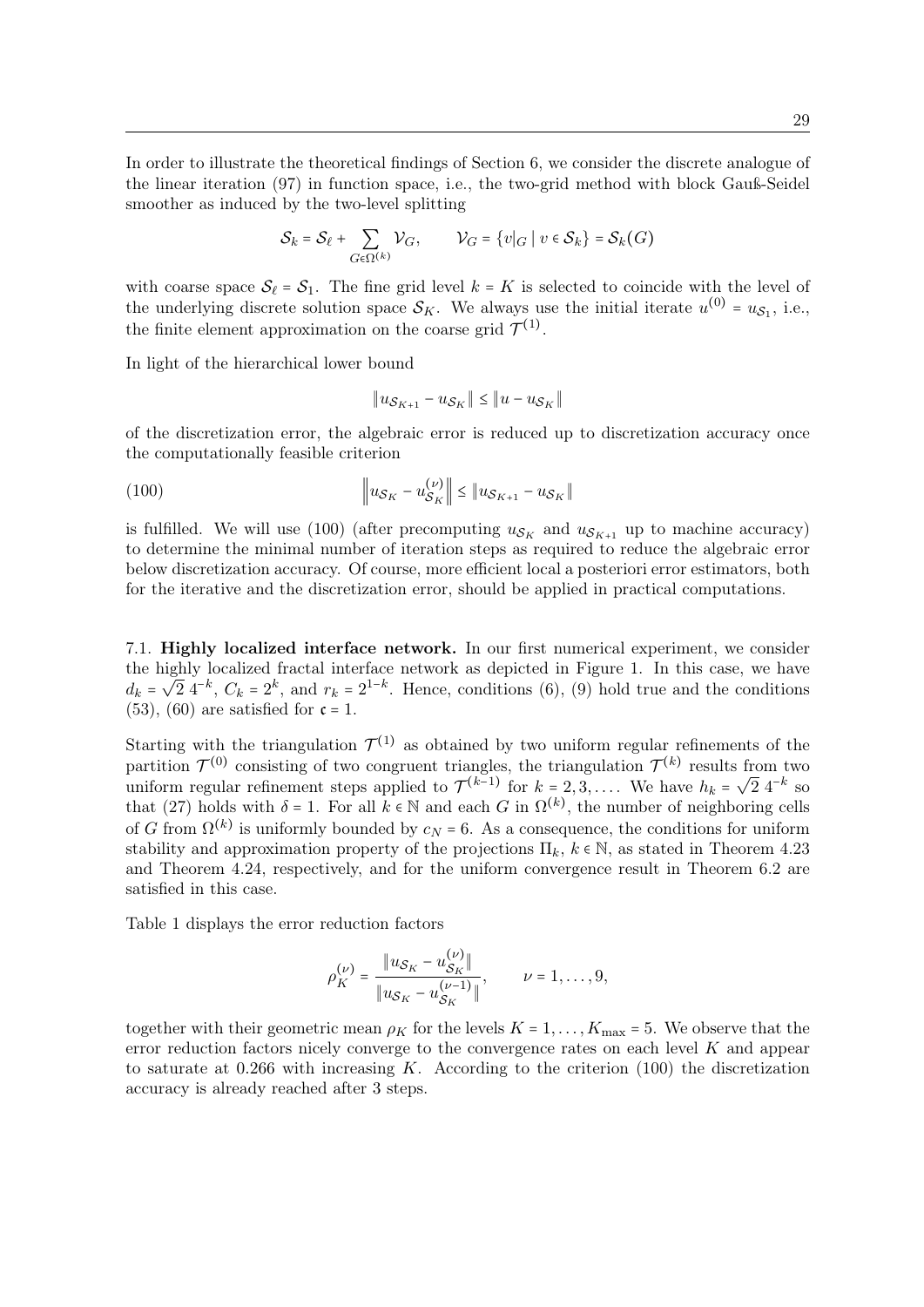| $\mathcal{U}$ | $K=2$ | $K=3$       | $K = 4$ | $K=5$     |
|---------------|-------|-------------|---------|-----------|
| 1             | 0.208 | 0.247       | 0.252   | 0.252     |
| 2             | 0.221 | 0.259       | 0.263   | 0.263     |
| 3             | 0.223 | 0.261       | 0.265   | 0.265     |
| 4             | 0.224 | 0.261       | 0.266   | ${0.266}$ |
| 5             | 0.224 | 0.261       | 0.266   | ${0.266}$ |
| 6             | 0.224 | 0.261       | 0.266   | ${0.266}$ |
| 7             | 0.224 | $\,0.261\,$ | 0.266   | ${0.266}$ |
| 8             | 0.224 | 0.261       | 0.266   | ${0.266}$ |
| 9             | 0.224 | $\,0.261\,$ | 0.266   | 0.266     |
| $\rho_K$      | 0.222 | 0.259       | 0.264   | 0.264     |

TABLE 1. Highly localized interface network:

Error reduction factors and geometric mean  $\rho_K$  of two-level subspace correction method

7.2. Geologically inspired interface network. In our second numerical experiment, we consider an interface network mimicking a fractal crystalline structure. The triangulation  $\mathcal{T}^{(1)}$ is obtained by four uniform regular refinement steps applied to the partition  $\mathcal{T}^{(0)}$  consisting of two congruent triangles, and the triangulation  $\mathcal{T}^{(k+1)}$  results from uniform regular refinement of  $\mathcal{T}^{(k)}$  for  $k = 1, 2, \ldots$ . The level-k interfaces are inductively constructed as follows. Let  $G_0 = \Omega$  denote the initial cell with center  $c = (0.5, 0.5)^T$  and midpoints  $l, t, r, b \in \mathbb{R}^2$  of its

left, top, right, and bottom boundary. The level-1 interface  $\Gamma_1$ , as shown in the left picture of Figure 2, then consists of four connected paths of edges in  $\mathcal{E}^{(1)}$  starting with  $l, t, r, b$  and ending with c. These four paths must not self-intersect and must meet in and only in c. With these constraints, the actual selection of edges is made randomly with strong bias towards the straight line connecting the corresponding start and end points. Once  $\Gamma^{(1)} = \Gamma_1$  is constructed, centers  $c_i = (c_{i,1}, c_{i,2})^T$  of the four resulting cells  $G_i \in \Omega^{(1)}$ ,  $i = 1, \ldots, 4$ , are determined in a similar way as described above. Each cell  $G_i \in \Omega^{(1)}$  is either refined now or never. The decision about refinement or  $G_i \in \Omega_{\infty}^{(1)}$  is made randomly according to the probability  $\mathcal{P}(\min\{c_{i,1},c_{i,2}\})$ with density  $\rho(\xi) = 2(1 - \xi)$ ,  $\xi \in (0, 1)$ , i.e., with a linear bias towards the left and the lower boundary of  $\Omega$ . In case of refinement,  $G_i$  is split into four subcells by four paths of edges in  $\mathcal{E}^{(2)}$  starting with midpoints of its left, top, right, and bottom boundary and ending with  $c_i$ in analogy to the splitting of the initial cell  $G_0$ . The union of all these paths constitutes the level-2 interface  $\Gamma_2$ . This procedure is repeated inductively to construct the interface networks  $\Gamma_k$ ,  $k = 2, \ldots, 6$  (see Figure 2).

Apparently, the resulting interface network does not satisfy the locality condition (60) and the other conditions stated in Theorems 4.23, 4.24 that are finally sufficient for the convergence result in Theorem 6.2 are also unclear.

Nevertheless, the error reduction factors as displayed Table 2 only moderately deteriorate in comparison with the highly localized case and even seem to saturate with increasing level K. According to the criterion (100) the discretization accuracy is already reached after 5 steps.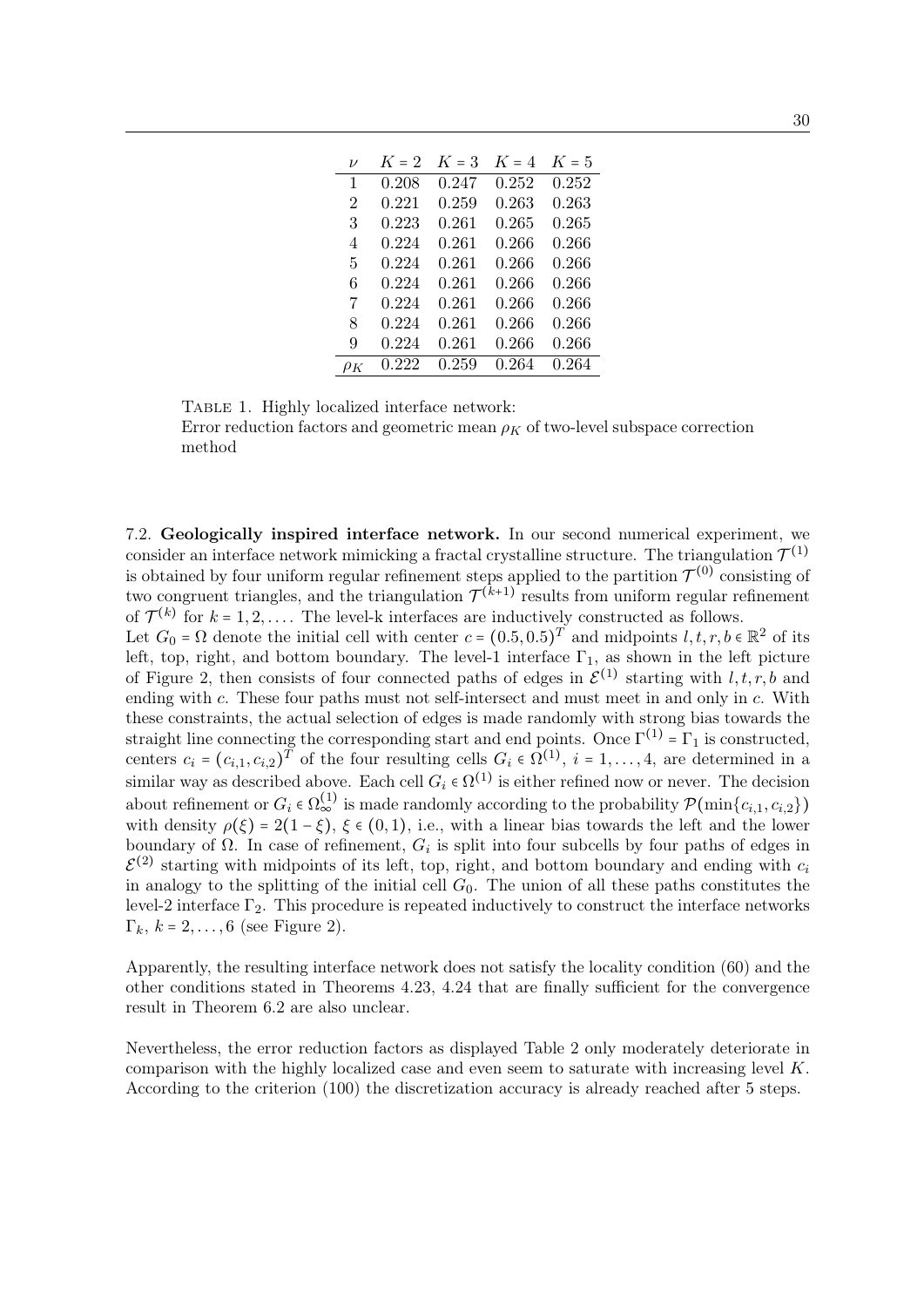

FIGURE 2. Geologically inspired interface network in  $d = 2$  space dimensions:  $\Gamma^{(1)} = \Gamma_1$  (red) and  $\Gamma^{(k)}$  with  $\Gamma_k$  (red) for  $k = 3, 5, 6$ .

| $\nu$                       | $K=2$ | $K = 3$ | $K = 4$ | $K = 5$ | $K=6$ |
|-----------------------------|-------|---------|---------|---------|-------|
| 1                           | 0.624 | 0.696   | 0.732   | 0.744   | 0.748 |
| $\mathcal{D}_{\mathcal{L}}$ | 0.675 | 0.735   | 0.766   | 0.775   | 0.777 |
| 3                           | 0.711 | 0.758   | 0.781   | 0.788   | 0.790 |
| 4                           | 0.733 | 0.773   | 0.791   | 0.796   | 0.798 |
| 5                           | 0.746 | 0.785   | 0.798   | 0.803   | 0.804 |
| 6                           | 0.753 | 0.792   | 0.804   | 0.808   | 0.809 |
| 7                           | 0.758 | 0.798   | 0.809   | 0.812   | 0.813 |
| 8                           | 0.761 | 0.802   | 0.813   | 0.816   | 0.816 |
| 9                           | 0.763 | 0.805   | 0.816   | 0.818   | 0.819 |
| $\rho_K$                    | 0.723 | 0.771   | 0.790   | 0.795   | 0.797 |

Table 2. Geologically inspired interface network:

Error reduction factors and geometric mean  $\rho_K$  of two-level subspace correction method

## **REFERENCES**

- [1] Assyr Abdulle, E Weinan, Björn Engquist, and Eric Vanden-Eijnden. The heterogeneous multiscale method. Acta Numerica, 21:1–87, 2012.
- [2] Grégoire Allaire. Homogenization and two-scale convergence. SIAM Journal on Mathematical Analysis, 23(6):1482–1518, 1992.
- [3] Grégoire Allaire and Marc Briane. Multiscale convergence and reiterated homogenisation. Proceedings of the Royal Society of Edinburgh Section A: Mathematics, 126(2):297–342, 1996.
- [4] Léonardo Baffico, Céline Grandmont, Yvon Maday, and Axel Osses. Homogenization of elastic media with gaseous inclusions. Multiscale Modeling & Simulation,  $7(1):432-465$ , 2008.
- [5] Randolph E. Bank, Andrew H. Sherman, and Alan Weiser. Some refinement algorithms and data structures for regular local mesh refinement. Scientific Computing, Applications of Mathematics and Computing to the Physical Sciences, 1:3–17, 1983.
- [6] Jürgen Bey. Simplicial grid refinement: on Freudenthal's algorithm and the optimal number of congruence classes. Numerische Mathematik, 85(1):1–29, 2000.
- [7] Susanne C Brenner. Two-level additive Schwarz preconditioners for nonconforming finite elements. Contemporary Mathematics, 180:9–9, 1994.
- [8] Carsten Carstensen. Clément interpolation and its role in adaptive finite element error control. In Partial differential equations and functional analysis, pages 27–43. Springer, 2006.
- [9] Paul Cazeaux, Céline Grandmont, and Yvon Maday. Homogenization of a model for the propagation of sound in the lungs. Multiscale Modeling & Simulation, 13(1):43-71, 2015.
- [10] Doina Cioranescu, Alain Damlamian, and Julia Orlik. Homogenization via unfolding in periodic elasticity with contact on closed and open cracks. Asymptotic Analysis,  $82(3-4):201-232$ , 2013.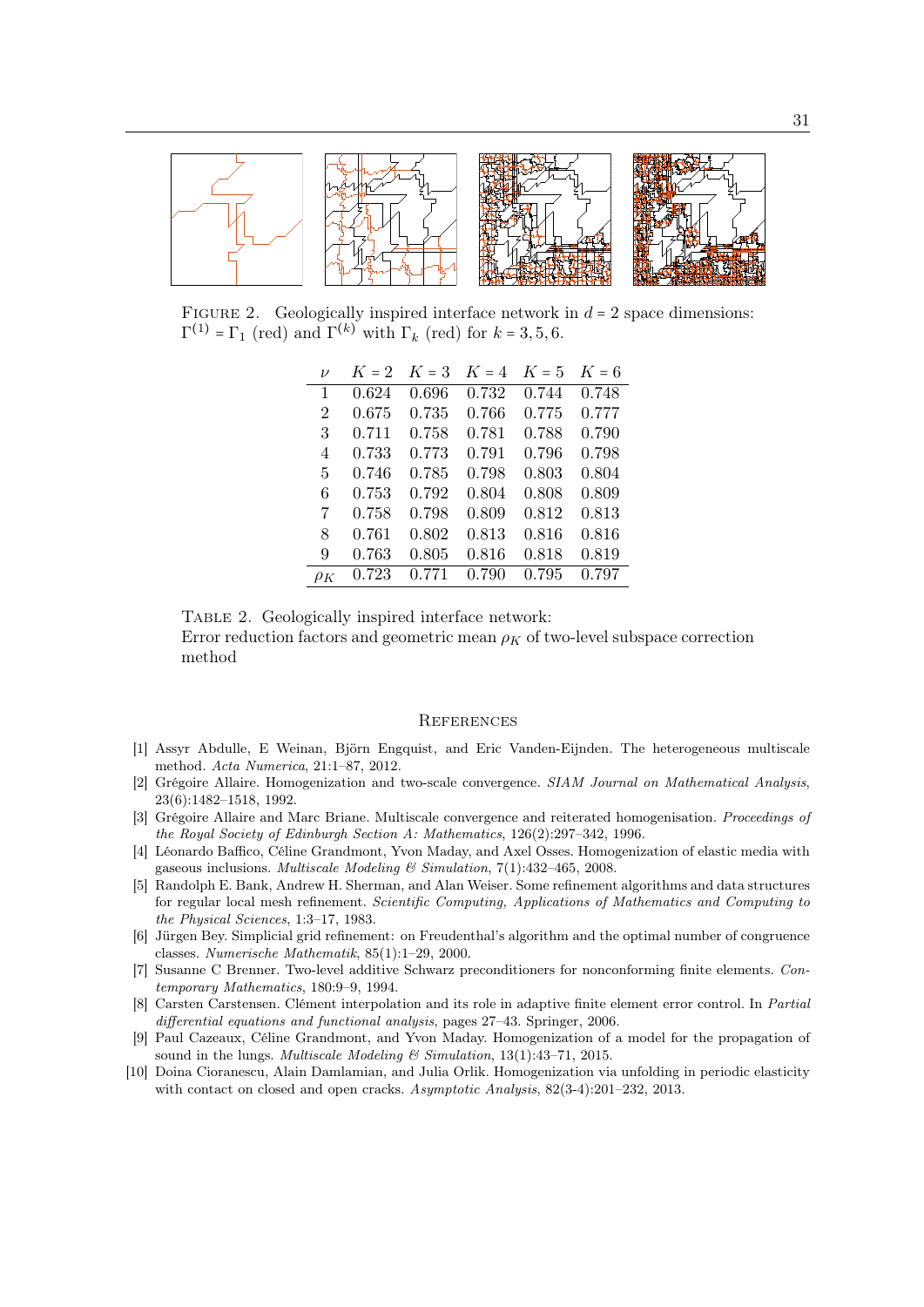- [11] Philippe Clément. Approximation by finite element functions using local regularization. Revue française d'automatique, informatique, recherche opérationnelle. Analyse numérique, 9(R2):77–84, 1975.
- [12] Patrizia Donato and Sara Monsurro. Homogenization of two heat conductors with an interfacial contact resistance. Analysis and Applications, 2(03):247–273, 2004.
- [13] Yalchin Efendiev and Thomas Y Hou. Multiscale finite element methods: theory and applications, volume 4. Springer Science & Business Media, 2009.
- [14] Alexandre Ern and Jean-Luc Guermond. Finite element quasi-interpolation and best approximation. ESAIM: Mathematical Modelling and Numerical Analysis, 51(4):1367–1385, 2017.
- [15] Lawrence Craig Evans and Ronald F Gariepy. Measure theory and fine properties of functions. CRC press, 2015.
- [16] Xiang Gao and Kelin Wang. Strength of stick-slip and creeping subduction megathrusts from heat flow observations. Science, 345(6200):1038–1041, 2014.
- [17] Denis S Grebenkov, Marcel Filoche, and Bernard Sapoval. Mathematical basis for a general theory of Laplacian transport towards irregular interfaces. Physical Review E, 73(2):021103, 2006.
- [18] Isabelle Gruais and Dan Poliševski. Heat transfer models for two-component media with interfacial jump. Applicable Analysis, 96(2):247–260, 2017.
- [19] Wolfgang Hackbusch and Stefan A Sauter. Composite finite elements for the approximation of pdes on domains with complicated micro-structures. Numerische Mathematik, 75(4):447–472, 1997.
- [20] Martin Heida. Stochastic homogenization of heat transfer in polycrystals with nonlinear contact conductivities. Applicable Analysis, 91(7):1243–1264, 2012.
- [21] Martin Heida, Ralf Kornhuber, and Joscha Podlesny. Fractal homogenization of multiscale interface problems. Multiscale Modeling & Simulation, 18(1):294–314, 2020.
- [22] Thomas Y Hou and Xiao-Hui Wu. A multiscale finite element method for elliptic problems in composite materials and porous media. Journal of computational physics, 134(1):169–189, 1997.
- [23] Thomas JR Hughes, Gonzalo R Feijóo, Luca Mazzei, and Jean-Baptiste Quincy. The variational multiscale method a paradigm for computational mechanics. Computer methods in applied mechanics and engineering, 166(1-2):3–24, 1998.
- [24] H.K. Hummel. Homogenization of Periodic and Random Multidimensional Microstructures. PhD thesis, Technische Universität Bergakademie Freiberg, 1999.
- [25] Vasilii Vasil'evich Jikov, Sergei M. Kozlov, and Olga Arsen'evna Oleĭnik. Homogenization of Differential Operators and Integral Functionals. Springer-Verlag, Berlin, 1994.
- [26] Ralf Kornhuber, Daniel Peterseim, and Harry Yserentant. An analysis of a class of variational multiscale methods based on subspace decomposition. Mathematics of Computation, 87(314):2765–2774, 2018.
- [27] Ralf Kornhuber and Harry Yserentant. Multilevel methods for elliptic problems on domains not resolved by the coarse grid. Contemporary Mathematics, 180:49–49, 1994.
- [28] Ralf Kornhuber and Harry Yserentant. Numerical homogenization of elliptic multiscale problems by subspace decomposition. Multiscale Modeling & Simulation, 14(3):1017–1036, 2016.
- [29] Maria Rosaria Lancia. A transmission problem with a fractal interface. Zeitschrift für Analysis und ihre Anwendungen, 21(1):113–133, 2002.
- [30] Axel Målqvist and Daniel Peterseim. Localization of elliptic multiscale problems. Mathematics of Computation, 83(290):2583–2603, 2014.
- [31] Umberto Mosco and Maria Agostina Vivaldi. Layered fractal fibers and potentials. Journal de Mathématiques Pures et Appliquées, 103(5):1198–1227, 2015.
- [32] Hiroyuki Nagahama and Kyoko Yoshii. Scaling laws of fragmentation. In Fractals and Dynamic Systems in Geoscience, pages 25–36. Springer, 1994.
- [33] Onno Oncken, David Boutelier, Georg Dresen, and Kerstin Schemmann. Strain accumulation controls failure of a plate boundary zone: Linking deformation of the central andes and lithosphere mechanics. Geochemistry, Geophysics, Geosystems, 13(12), 2012.
- [34] Peter Oswald. On a BPX-preconditioner for P1 elements. *Computing*, 51(2):125–133, 1993.
- [35] Daniel Peterseim. Variational multiscale stabilization and the exponential decay of fine-scale correctors. In Building bridges: connections and challenges in modern approaches to numerical partial differential equations, pages 343–369. Springer, 2016.
- [36] Elias Pipping, Ralf Kornhuber, Matthias Rosenau, and Onno Oncken. On the efficient and reliable numerical solution of rate-and-state friction problems. Geophysical Journal International, 204(3):1858–1866, 2016.